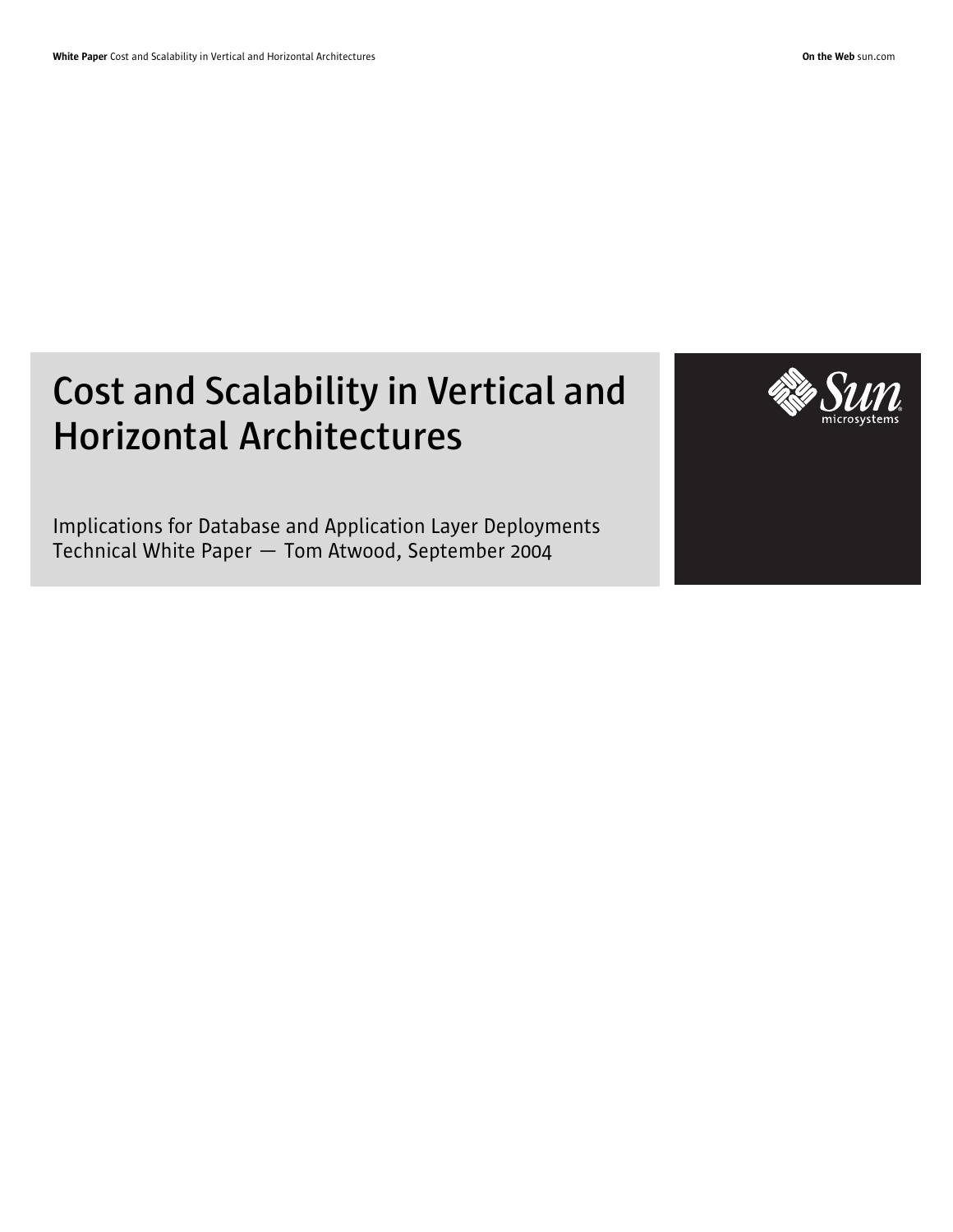#### © 2004 Sun Microsystems, Inc., 4150 Network Circle, Santa Clara, CA 95054 USA

#### All rights reserved.

Sun Microsystems, Inc. has intellectual property rights relating to technology embodied in the product that is described in this document. In particular, and without limitation, these intellectual property rights may include one or more of the U.S. patents listed at http://www.sun.com/patents and one or more additional patents or pending patent applications in the U.S. and in other countries.

This distribution may include materials developed by third parties. Sun, Sun Microsystems, the Sun logo, Sun Fire, Solaris, N1, and Java are trademarks or registered trademarks of Sun Microsystems, Inc. in the U.S. and other countries.

All SPARC trademarks are used under license and are trademarks or registered trademarks of SPARC International, Inc. in the U.S. and other countries. Products bearing SPARC trademarks are based upon architecture developed by Sun Microsystems, Inc.

UNIX is a registered trademark in the U.S. and other countries, exclusively licensed through X/Open Company, Ltd.The Adobe. logo is a registered trademark of Adobe Systems, Incorporated.



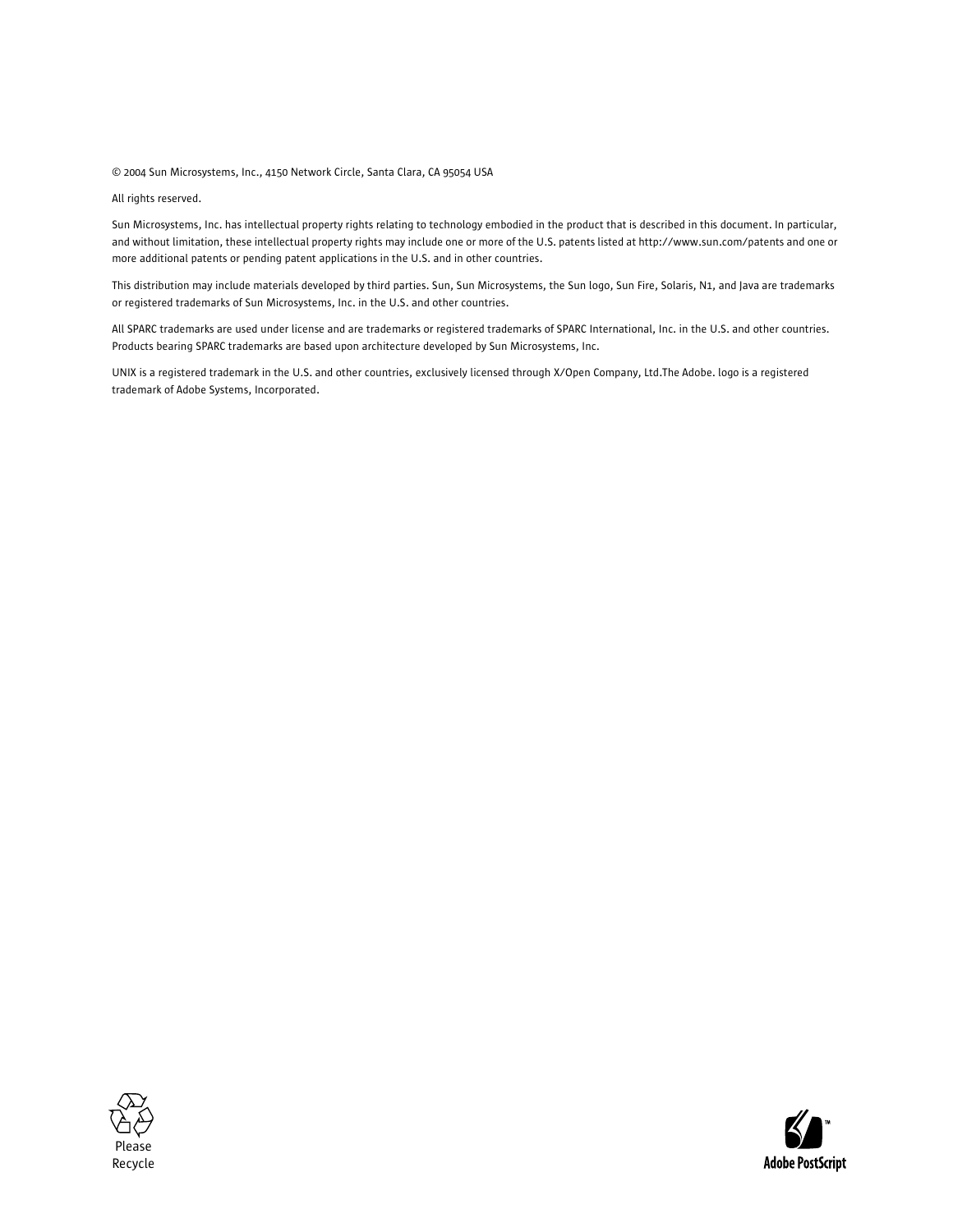# **Table of Contents**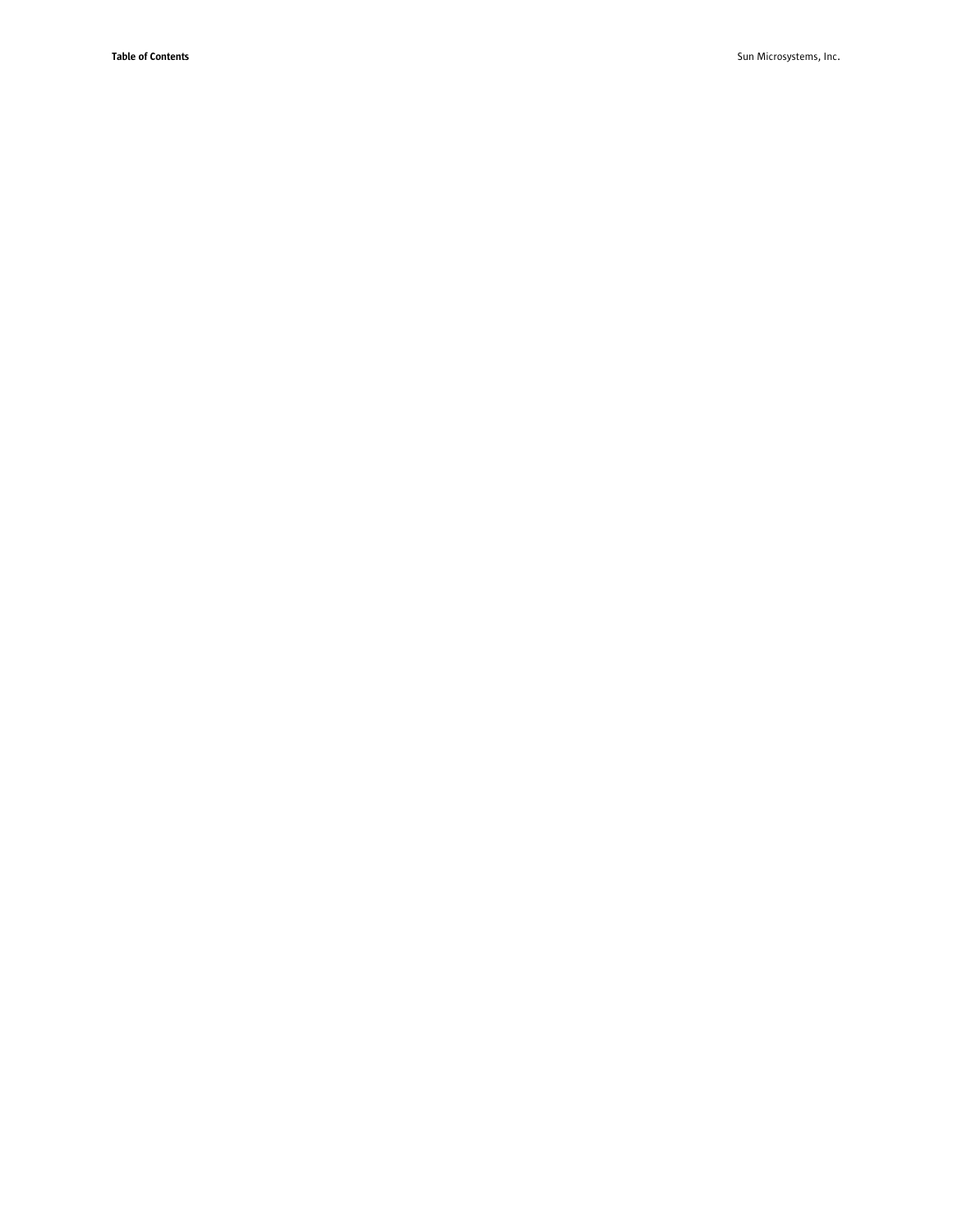## Chapter 1 **Executive Overview**

Over the past several years, many have drawn attention to the increasing presence of small horizontally-scalable servers in data center deployments, occasionally going so far as to predict the demise of larger vertically-scalable systems. In fact, industry data shows that organizations continue to deploy a range of different server platforms. Database- and application- tier deployment in the modern data center include both vertical and horizontal architectures, along with diagonal architectures that combine the strengths of both to meet the needs of different applications. While horizontally-scalable architectures clearly have an essential role in the data center, verticallyand diagonally-scalable systems are often better suited to certain tasks.

When real-world considerations such as database software licensing costs, flexibility, and resource utilization are taken into account, vertically-scalable configurations are often cost-competitive on a per-processor basis. For large databases, vertically-scalable architectures can provide higher levels of scalability than large numbers of horizontally-scalable systems with distributed databases, and vertically-scalable servers are often easier and less expensive to manage. Consolidation, better resource management, and improved utilization can also make vertically-scalable architectures just as affordable to acquire as horizontally-scalable systems. As a result, organizations are free to choose solutions based on the merits of the architecture, the needs of the organization, and the particular requirements of the application.

This paper describes the characteristics of vertical, horizontal, and diagonal architectures along with systemlevel attributes that can affect application performance and availability. Cost analysis of several vertical, horizontal, and diagonal database and application layer scenarios examines the very real impact of system utilization on cost of acquisition. An cost-of-acquisition analysis is also provided for database layer systems, comparing verticallyscalable systems with Oracle 9i/10g against horizontally-scalable systems with the Oracle 9i/10g RAC distributed database option.

Sun understands that modern IT infrastructure must be tightly aligned with the needs of the business and that total cost of ownership (TCO) goes well beyond initial purchase cost. Rather than advising an adherence to one particular architecture, Sun provides a broad range of 32-bit and 64-bit servers that can be deployed in vertical, horizontal, or diagonal architectures. Sun's approach helps enable a focus on the individual business requirements, giving customers access to new and innovative technologies to protect their considerable investments in hardware, software, and people. Flexible upgrade options make Sun Fire™ servers a smart investment for the long term, as IT infrastructure evolves to match the needs of the business it serves.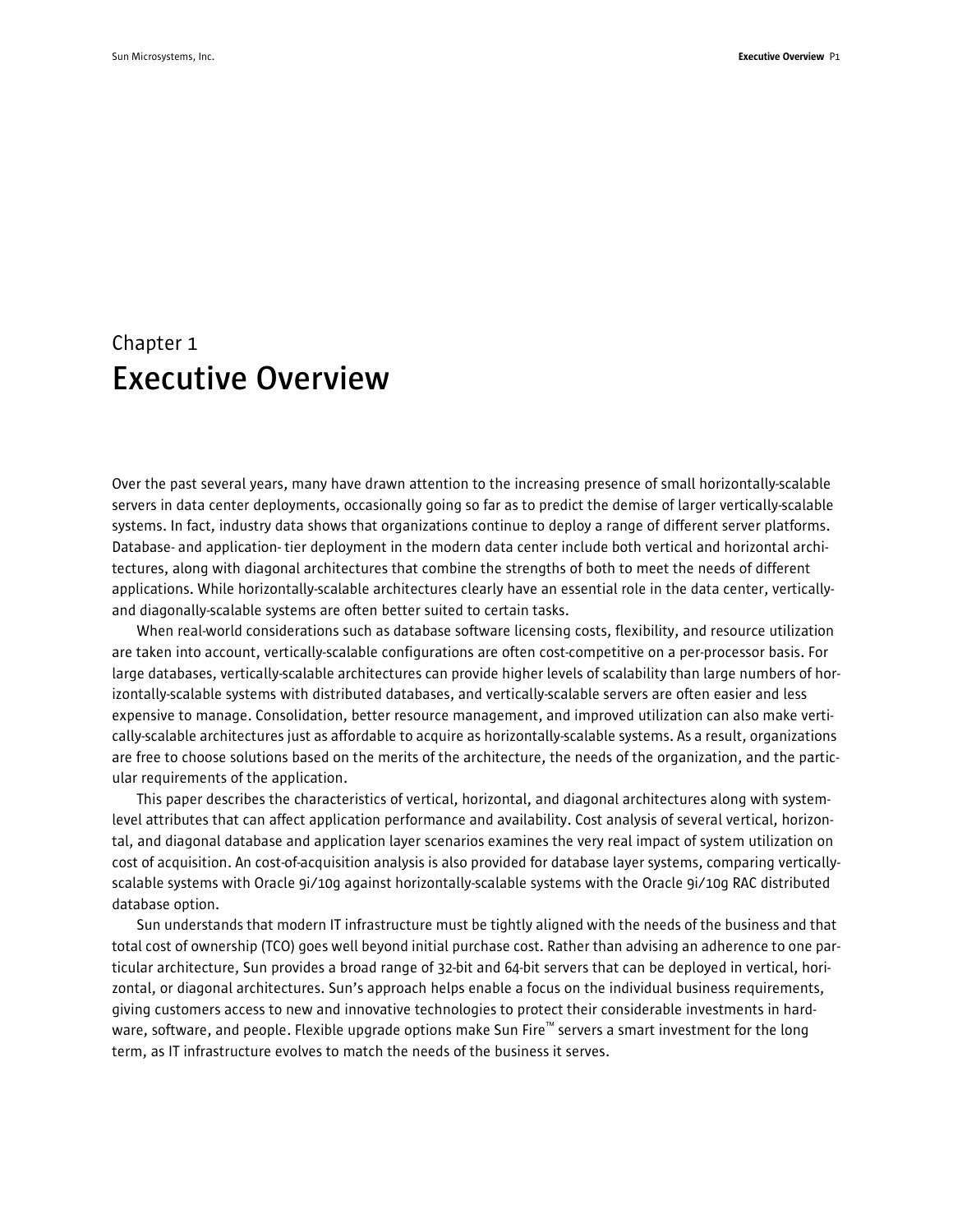P2 Executive Overview Sun Microsystems, Inc.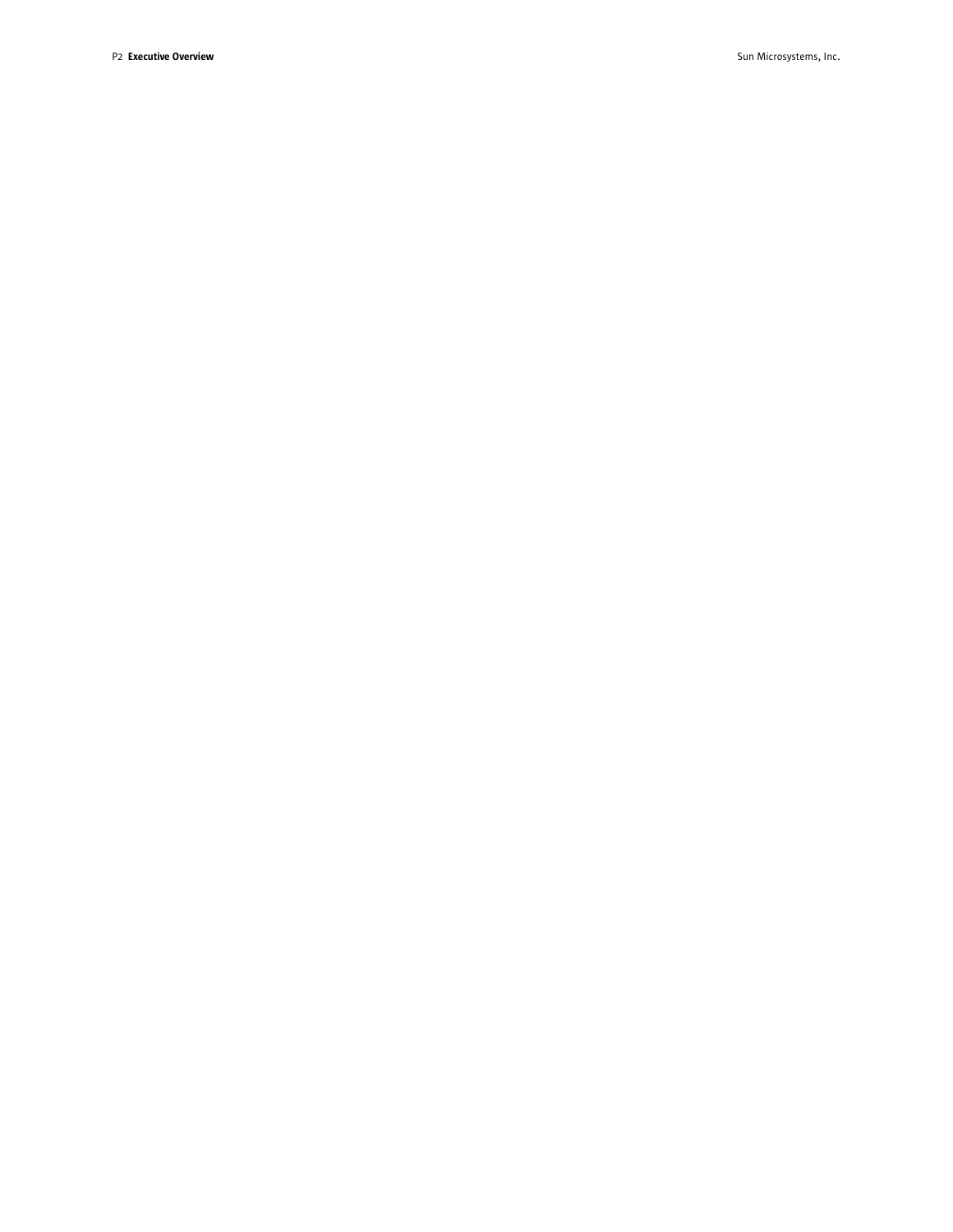# Chapter 2 **IT Infrastructure Drives Business Results**

In most organizations today, information technology (IT) infrastructure must contribute strategically and directly to the needs of the business. IT departments can help provide a competitive advantage by deploying new applications that can lead to increased revenue and improved organizational efficiencies. However, like any other investment, IT infrastructure must be cost effective and show rapid return on investment (ROI). As a result, IT infrastructure choices are increasingly scrutinized to make sure they meet current and future application requirements as well as being economically feasible. In this environment, deploying the right architecture is more important than ever.

## Choosing the Right Architecture for the Workload

Complexity in the modern data center drives up costs and reduces organizational agility and each deployment must be carefully analyzed to understand whether it increases or decreases complexity. Just as every organization is unique, system architectures must be carefully selected to fit the requirements of the application *and* the environment. Customer requirements such as service level agreements (SLAs) must be considered as well as the business- or mission-criticality of the application. Any new deployment must also be evaluated with an eye toward future growth, considering potential changes, upgrades, and updates, as well as ongoing availability requirements.

Once these considerations are in hand, organizations can begin to weigh the options available to them in terms of server architecture. Most hope to maximize performance, scalability, availability, and utilization, with the ultimate goal of maximizing competitiveness. At the same time they will strive to minimize complexity, management costs, licensing costs, and acquisition costs. In addition to getting architecture right the first time, solutions must be flexible to allow for change and adaptation over time in concert with changing business conditions and business priorities.

When evaluating system architecture, it is often useful to examine the cost associated with a given amount of computational work as well as evaluating how easily systems will be able to scale over time (in terms of both performance and cost). With vertically-scalable system architectures, capacity can be increased by adding (or upgrading) individual processors in larger symmetric multiprocessor (SMP) systems. Though initial vertical system costs may be higher, subsequent processor and memory additions augment the same chassis, providing greater value over time. With horizontally-scaled architectures, entire systems are usually added to the aggregate mix of available computational power, often with additional physical requirements (footprint, power, cooling, etc.) License costs and support costs must also be factored into any evaluation. For example, it hardly makes sense to pursue a small savings on system acquisition cost, only to pay more in management, licensing, and recurring support costs.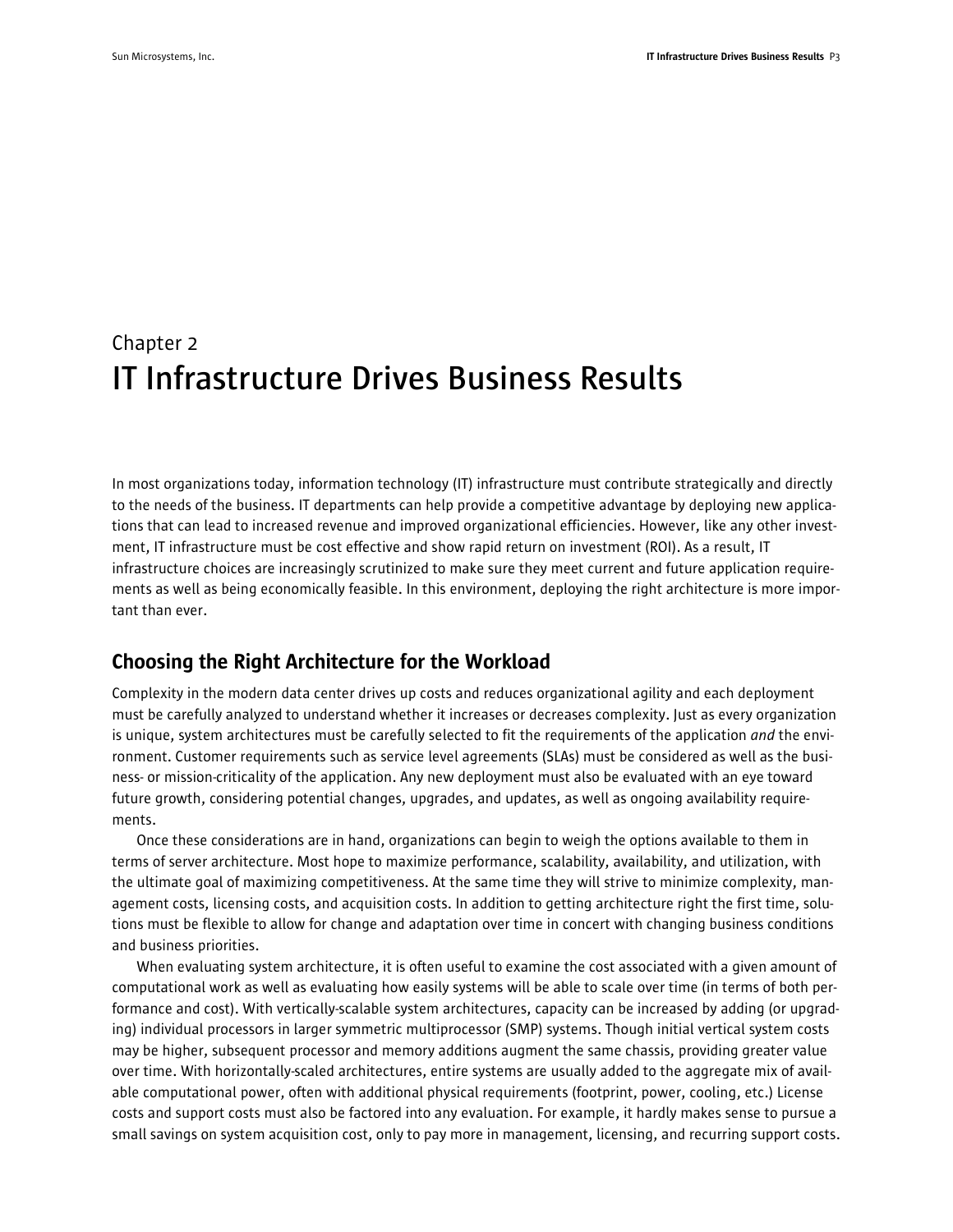Once a general understanding of required numbers of processors is available for the desired task, it is useful to evaluate how well those processors will be utilized in the context of the proposed architecture. A lower utilization rate, for example, might indicate that many more processors (and possibly systems) are required than initially thought. It is also helpful to evaluate how well the system can adapt or scale (either up or down) to changing demands. How gracefully can the system take on additional projects or tasks? How well can excess capacity be utilized by other applications? In terms of investment protection, how well can the chosen architecture adapt to the availability of newer, faster processors and systems? Finally, and very importantly, how much disruption will be brought to bear on critical business services by future upgrades and conversions?

## The N-Tier Data Center and System Architecture Trends

Most modern application services are deployed today using an "N-tier" data center architecture (illustrated in Figure 1). This model provides an intelligent way to organize distributed applications as well as a methodology for providing systems that are tuned to deliver appropriate levels of service for their role in the data center.



*Figure 1. N-Tier architecture for the data center*

Each tier has very different requirements that are best met by different computing architectures. Tier 1, often known as the presentation layer, is increasingly moving toward horizontal scaling with smaller servers providing most of the computational power. In contrast, the database layer (Tier 3) is typically dominated by larger vertically-scalable servers. The application layer (Tier 2) appears to be an area where both vertical and horizontal architectures are common. Diagonal architectures are also emerging at the application layer that leverage the advantages of both vertically- and horizontally-scalable designs.

It has been popular in the media to predict the obsolescence of vertical systems, asserting that medium-tolarge servers are being rapidly replaced by racks and clusters of smaller servers. In reality, vertically-scalable systems offer advantages that are unmatched by other designs, and market data seems to indicate ongoing demand for vertically-scaled systems. Figure 2 shows the percentage of the total server market revenue comprised of servers priced above \$500,000 according to Dataquest. These servers are all medium to large SMP servers that are capable of supporting large numbers of processors. As the graph shows, from 1998 to September 2003, the per-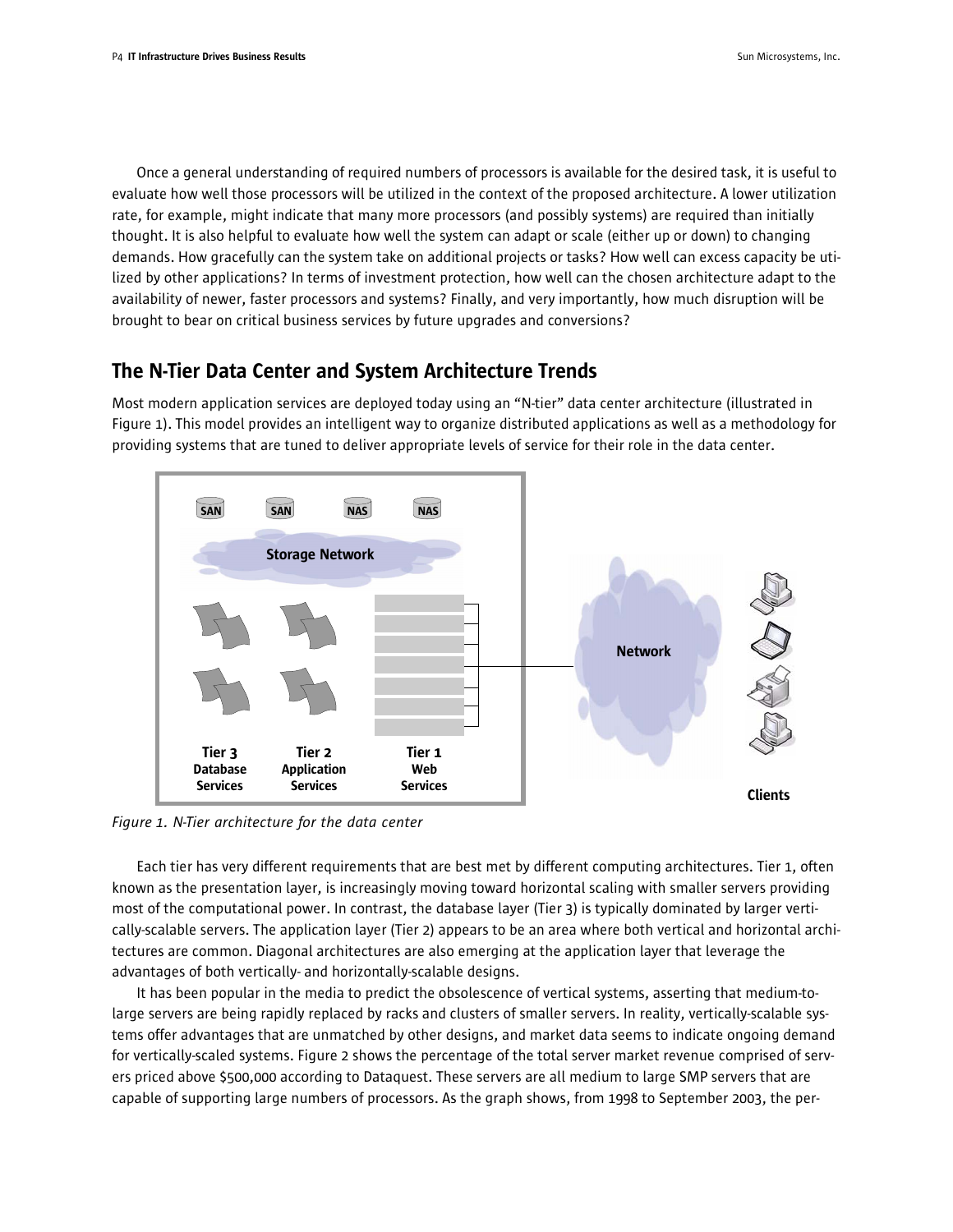

centage of server revenue that can be attributed to servers in this price group has remained constant, despite economic and market fluctuations.

*Figure 2. Percentage of servers priced above \$500,000 (midrange to high-end servers), Source: Dataquest Q4 and Annual Worldwide Server Market Share Report, February 2003*

It is also useful to try to understand how vertically- and horizontally-scaled architectures are being deployed in the data center. Data published in 2003 by IDC (Figure 3) provides an interesting view that breaks down data center tiers across a broad swath of systems ranging from one to 64 processors. Interestingly, this data shows that no one architecture dominates current deployments servers of all sizes are being deployed on all three tiers. In fact, organizations are deploying the application tier equally on systems that range from one to 64 processors. The percentage of each size of server dedicated to the application tier ranges from 35 percent for 1-processor servers up to 40 percent for 64-processor servers. IT departments seem to be deploying a variety of approaches, including horizontal, vertical, and diagonal architectures.



*Figure 3. Servers of all sizes are being deployed in the data center (Source: IDC, 2003)*

## Sun Fire Servers and Solaris Operating System Technology

Rather than advocating a single architecture, Sun designs its technology to serve a broad range of deployment scenarios while providing considerable flexibility and investment protection. Beyond the merits of individual servers, Sun provides essential data center services, partnerships, and applications. In addition to these offerings, Sun Reference Architectures provide a flexible and informed approach that removes much of the risk from choosing deployment architectures and system components, giving organizations useful building blocks that help ensure rapid and successful deployments.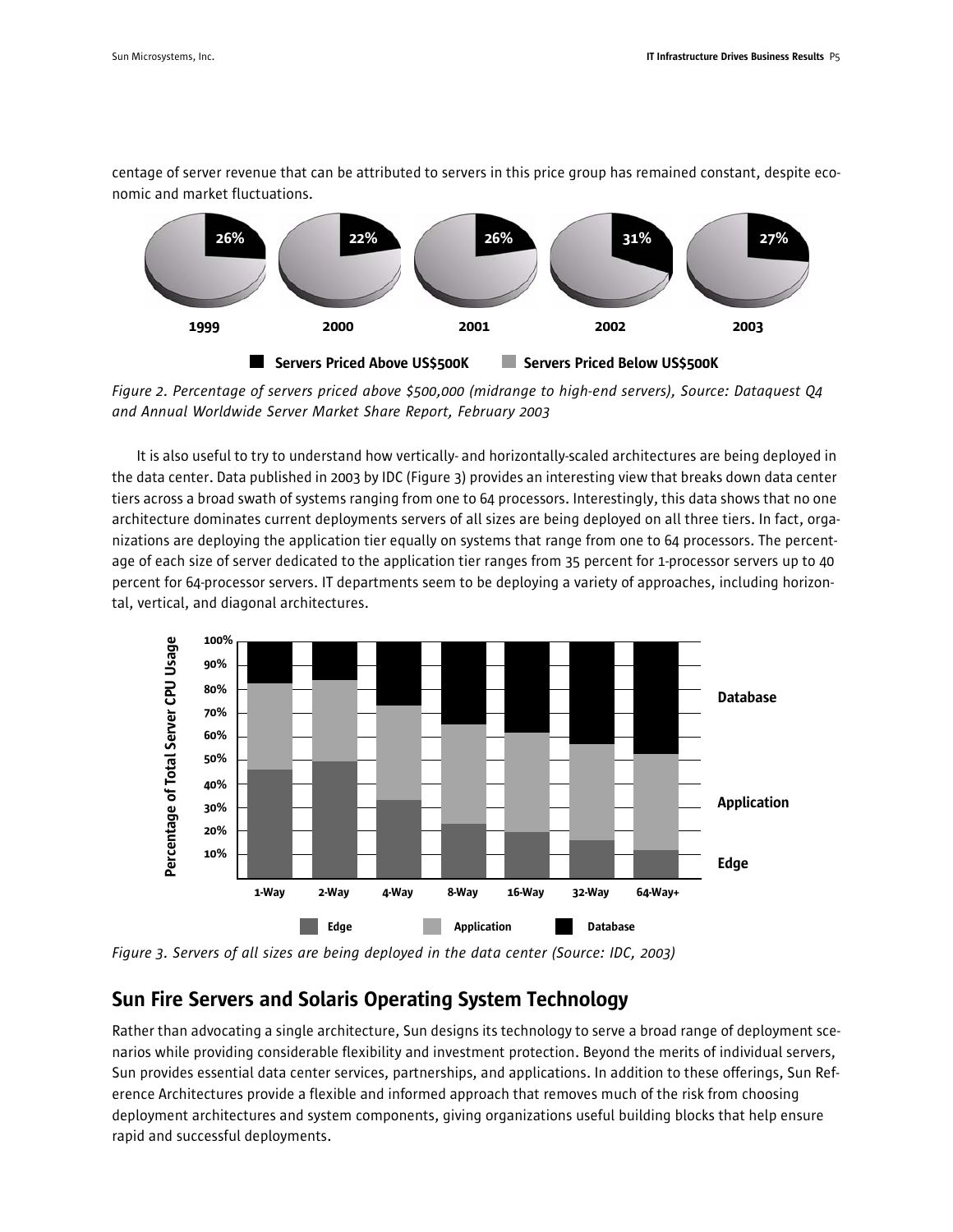Most effective data centers feature a mix of horizontal, vertical, and diagonal architectures, depending on when applications were deployed and how they have evolved. Sun's binary-compatible SPARC<sup>®</sup> server product line spans the data center  $-$  letting organizations scale up, scale out, or both. Figure 4 illustrates the upper portion of Sun's server product line, including both UltraSPARC® III and UltraSPARC® IV based servers. For brevity, Sun's smaller horizontally-scalable SPARC and x86 servers are not pictured.



*Figure 4. Sun's broad product line of binary-compatible systems for application- and database-tier deployment*

The combination of powerful Sun Fire servers with the robust Solaris™ Operating System (OS) lets organizations deploy capacity where it will do the most good for the business. Table 1 lists the capabilities of servers that are most appropriate for application- and database-tier deployment. Chip multithreaded UltraSPARC IV processors available in Sun Fire Enterprise servers can process two threads simultaneously. Also, several Sun Fire Enterprise servers support multiple Dynamic System Domains (Solaris OS instances) per server as is discussed later.

| <b>Sun Fire Server</b>                   | <b>Maximum Number and</b><br><b>Type of Processors</b> | Maximum<br>Concurrent<br>processor threads | <b>Memory Capacity</b> | <b>Dynamic System Domains</b><br>(supported Solaris OS<br>instances) |
|------------------------------------------|--------------------------------------------------------|--------------------------------------------|------------------------|----------------------------------------------------------------------|
| Sun Fire <sup>™</sup> V480 server        | 4 UltraSPARC III                                       | 4                                          | Up to 32 GB            | 1                                                                    |
| Sun Fire <sup>™</sup> V880 server        | 8 UltraSPARC III                                       | 8                                          | Up to 64 GB            | 1                                                                    |
| Sun Fire™ V1280 server                   | Up to 12 UltraSPARC III                                | 12                                         | Up to 96 GB            | 1                                                                    |
| Sun Fire <sup>™</sup> E2900 server       | Up to 12 UltraSPARC IV                                 | 24                                         | Up to 96 GB            | 1                                                                    |
| Sun Fire <sup>™</sup> 4800 server        | Up to 12 UltraSPARC III                                | 12                                         | Up to 96 GB            | $1 - 2$                                                              |
| Sun Fire <sup>™</sup> E4900 server       | Up to 12 UltraSPARC IV                                 | 24                                         | Up to 96 GB            | $1 - 2$                                                              |
| Sun Fire™ 6800 server                    | Up to 24 UltraSPARC III                                | 24                                         | Up to 192 GB           | $1 - 4$                                                              |
| Sun Fire <sup>™</sup> E6900 server       | Up to 24 UltraSPARC IV                                 | 48                                         | Up to 192 GB           | $1 - 4$                                                              |
| Sun Fire <sup>™</sup> 12K/15K servers    | Up to 52/106 UltraSPARC III                            | 52/106                                     | Up to 288/576 GB       | $1 - 9/1 - 18$                                                       |
| Sun Fire <sup>16</sup> E20K/E25K servers | Up to 36/72 UltraSPARC IV                              | 72/144                                     | Up to 288/576 GB       | $1 - 8/1 - 18$                                                       |

*Table 1. Capacities for several Sun Fire servers, appropriate for application- and database-tier deployments*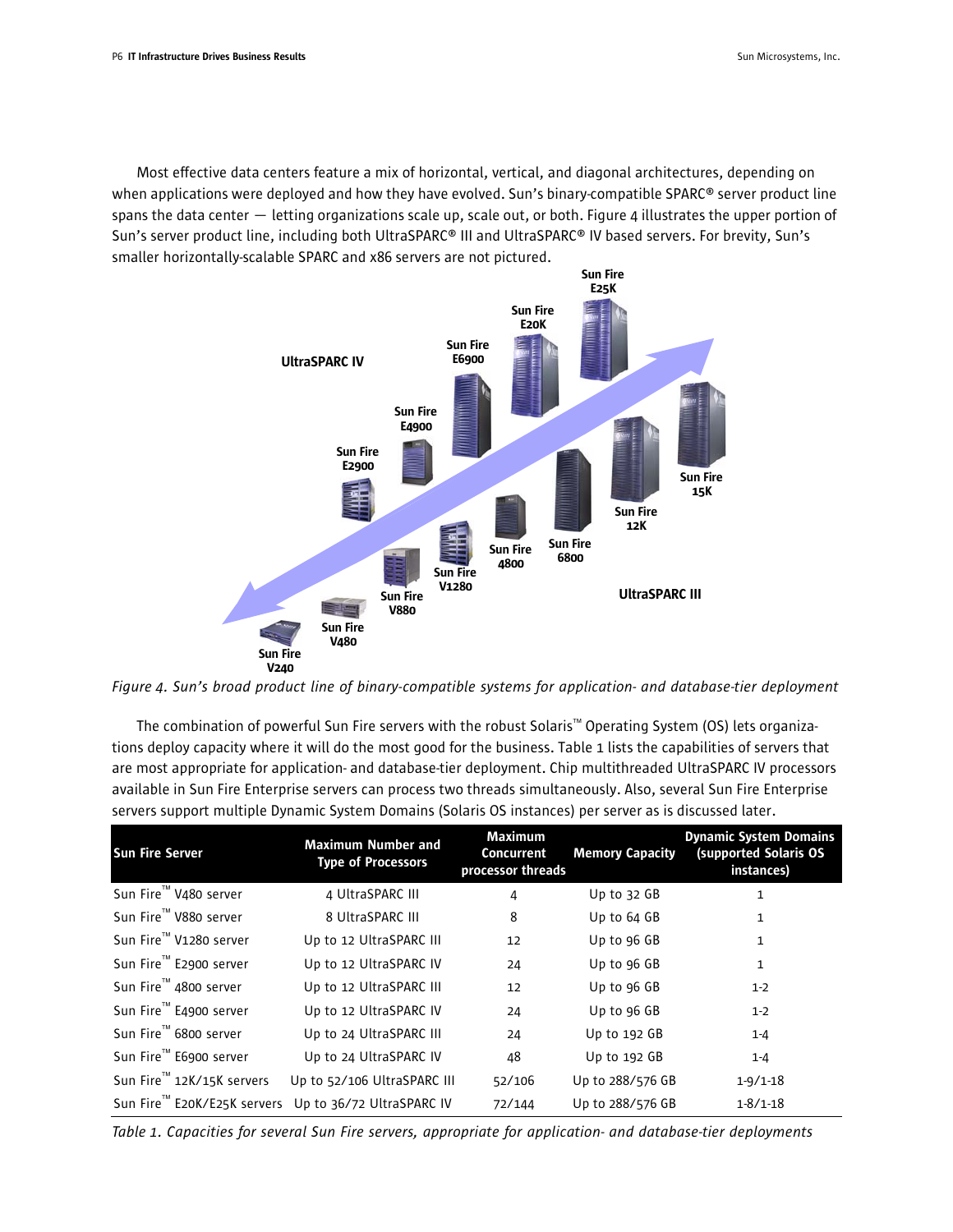# Chapter 3 **Vertical and Horizontal Architectures**

Though all computing systems are comprised of the same essential components, vertical and horizontal architectures combine, connect, and utilize those components in different ways. These divergent design approaches result in distinct environments that accommodate applications differently. Understanding these key differences can be useful in selecting an effective approach for a particular deployment.

## Architectural Characteristics of Vertical and Horizontal Architectures

Figure 5 contrasts the different processor, memory, and I/O designs of vertical and horizontal architectures.



*Figure 5. Contrasting designs approaches of vertically- and horizontally-scalable servers*

## Vertically-Scalable Architecture

Vertically-scalable servers are usually represented by larger SMP systems (typically hosting eight or more processors). These systems generally use a single instance of the operating system to manage multiple processors, memory subsystems, and I/O components, usually contained within a single chassis, rack, or box. Servers such as Sun Fire Enterprise servers can also be divided into separate Dynamic System Domains (domains) where multiple instances of the operating system manage different subsets of the resources in a particular chassis.

In a vertical design, the system interconnect is commonly implemented as a tightly-coupled centerplane or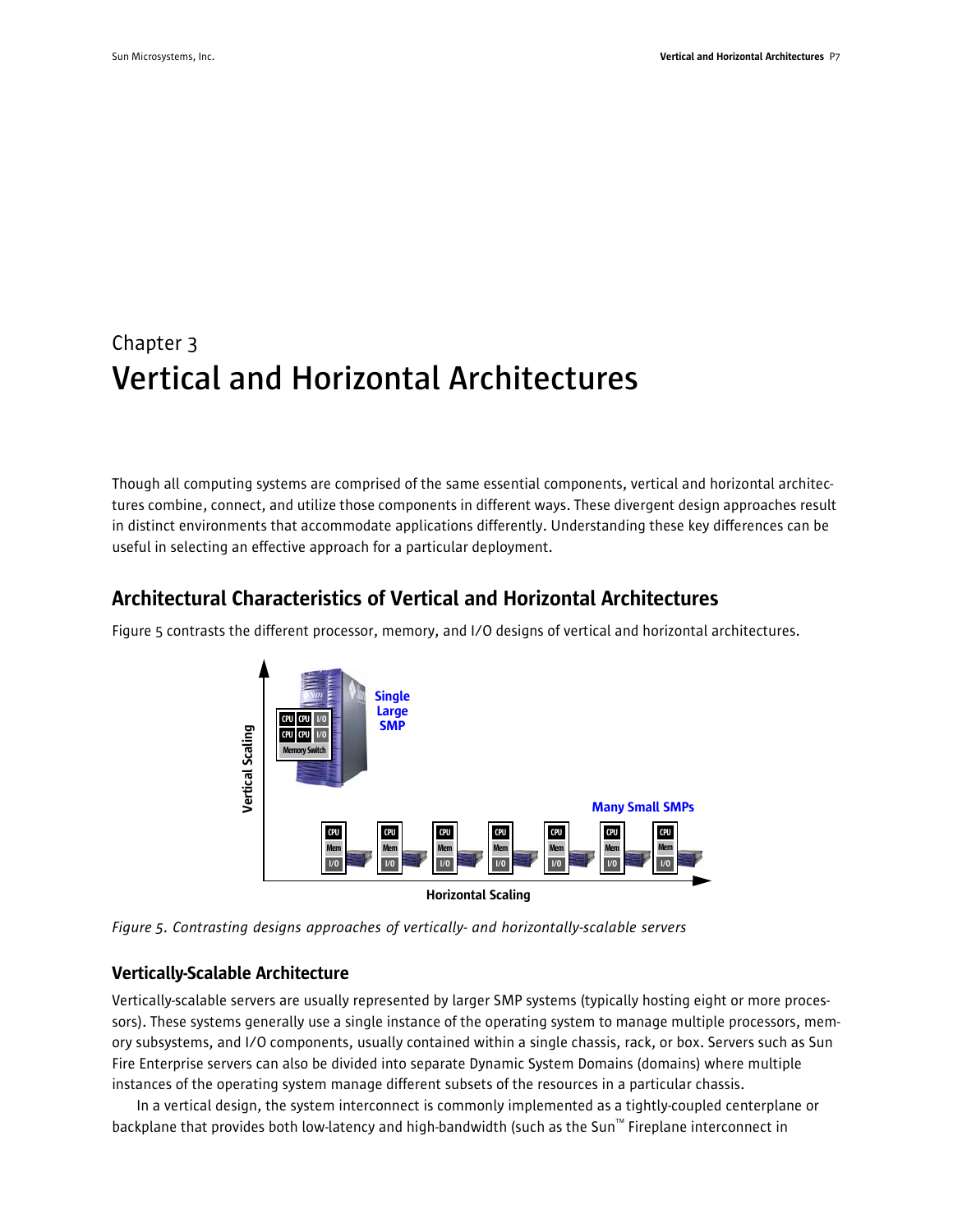Sun Fire™ Enterprise servers). In vertical or SMP systems memory is shared and appears to the user as a singular entity. All processors and all I/O connections have equal access to all memory. The cache coherent interconnect maintains information on the location of all data regardless of its cache or memory location. Resources are added to the chassis by inserting system boards with additional processors, memory, and I/O subassemblies. In addition to a single large SMP server, vertical architectures also include clusters of large SMP servers that can be used for a single large application.

Sun sells a wide range of vertically-scalable systems, including the Sun Fire Enterprise servers. For the purposes of this discussion, vertically-scalable servers are assumed to support eight or more processors in a single chassis. All of Sun's vertically-scalable servers support 64-bit operation.

#### Horizontally-Scalable Architecture

In contrast to vertically-scalable architecture, horizontal architecture provides scalability through network or cluster connectivity between multiple small systems or nodes (usually one to four processors). Horizontally-scalable systems are typically somewhat loosely-coupled, and are connected by standard network interconnects such as Fast Ethernet, Gigabit Ethernet (GBE), and Scalable Coherent Interconnect (SCI). These interconnect technologies provide much lower bandwidth and higher latency than the integrated vertical system interconnects.

In horizontally-scalable architecture, each node has its own processor(s) and memory. Depending on the system design, I/O subsystems may be internal to the node or shared with another system or chassis. Each horizontally-scalable node has a single instance of the operating system and resources are typically increased by adding more nodes rather than by adding more resources within a node. The memory in horizontal systems is distributed, and each node has its own memory that is directly accessed only by the node's processor and I/O connections. Any access to these resources by other nodes takes place over the slower, more loosely-coupled network interconnects and would be much slower than access by the node itself. There is also usually no cache coherency between nodes in a horizontal architecture since appropriate applications are generally small enough to fit within a single node. If more than one node is needed for the application, cache coherency must be handled by the application.

Sun sells a range of horizontal systems including blade servers and rack-mountable servers using both x86 and SPARC processor architectures. While many horizontally-scalable systems are limited to only 32-bit operation, Sun's product offerings support both 32- and 64-bit operation. Horizontally-scalable systems are usually deployed in clusters of small nodes, with each node supporting one to four processors.

#### Attributes of Different Architectures

Vertical and horizontal architectures coexist in the data center precisely because they complement each other and facilitate different kinds of applications. While horizontally-scalable systems may have a lower per-processor acquisition cost, they are not ideal for all situations. As will be discussed in later chapters, vertically-scalable systems can be competitive and even less expensive to acquire when issues such as utilization and licensing costs are taken into account.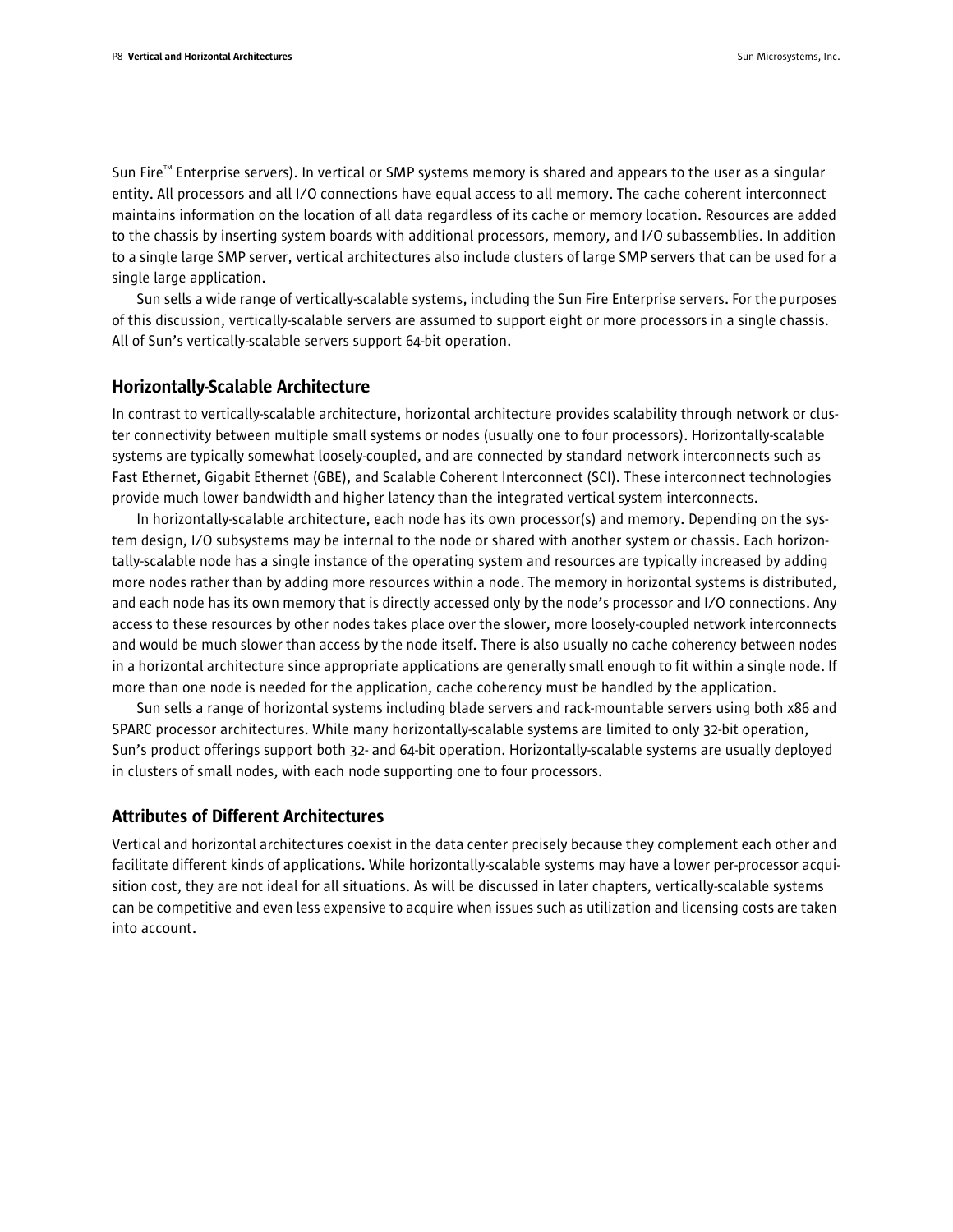Table 2 compares and contrasts the attributes of vertically- and horizontally-scaled systems along with ideal types of applications for each. It is important to note that in many cases it is not the type, but the size of the application that should be considered when selecting an architecture.

| <b>Attribute</b>                   | <b>Vertical Systems</b>                                                                                                                | <b>Horizontal Systems</b>                                                                                                                                                                               |
|------------------------------------|----------------------------------------------------------------------------------------------------------------------------------------|---------------------------------------------------------------------------------------------------------------------------------------------------------------------------------------------------------|
| Number of processors               | Eight or more                                                                                                                          | One to four processors                                                                                                                                                                                  |
| Processor architecture             | 64-bit                                                                                                                                 | 32-bit and 64-bit                                                                                                                                                                                       |
| Memory design                      | Shared and cache-coherent                                                                                                              | Separate, per-node memory resources                                                                                                                                                                     |
| Availability strategy              | Redundant components, sophisticated<br>reliability, availability, and serviceability (RAS)<br>features                                 | Replication of nodes                                                                                                                                                                                    |
| Components and<br>Interconnects    | Commodity components with high-speed<br>proprietary system interconnects                                                               | Commodity components with slower standard<br>system and network interconnects                                                                                                                           |
| Expansion/Upgrade<br>opportunities | Add resources in existing chassis (CPU/memory<br>boards, more and faster processors, more<br>RAM, more and faster I/O connections)     | Add more nodes or replace older nodes with<br>newer, faster nodes                                                                                                                                       |
| Ideal threads                      | Large execution threads, heavy inter-thread<br>communication, threads with shared memory<br>and/or data                                | Small, autonomous execution threads                                                                                                                                                                     |
| Ideal applications                 | Large databases, transactional databases,<br>data warehouses, data mining, application<br>servers, non-partitionable HPTC applications | Web servers, firewalls, proxy servers,<br>media streaming, directories, XML processing,<br>JSP applications, SSL encryption/decryption,<br>VPN, application servers, partitionable HPTC<br>applications |

*Table 2. Attributes of vertically- and horizontally-scaled architectures.*

Of course, there are no hard and fast lines between vertically- and horizontally-scalable systems and architecture, and many intermediate solutions can be built that combine the best aspects of both approaches. Diagonallyscalable architectures leverage the size, availability, and manageability features of medium-sized SMP systems while providing a degree of replication (Figure 6).



#### Horizontal Scaling



Applications that are stateless, small, and easily replicated are ideal for small horizontally-scaled servers such as blade servers. Applications that are stateful or that require significant amounts of data, users, and large-scale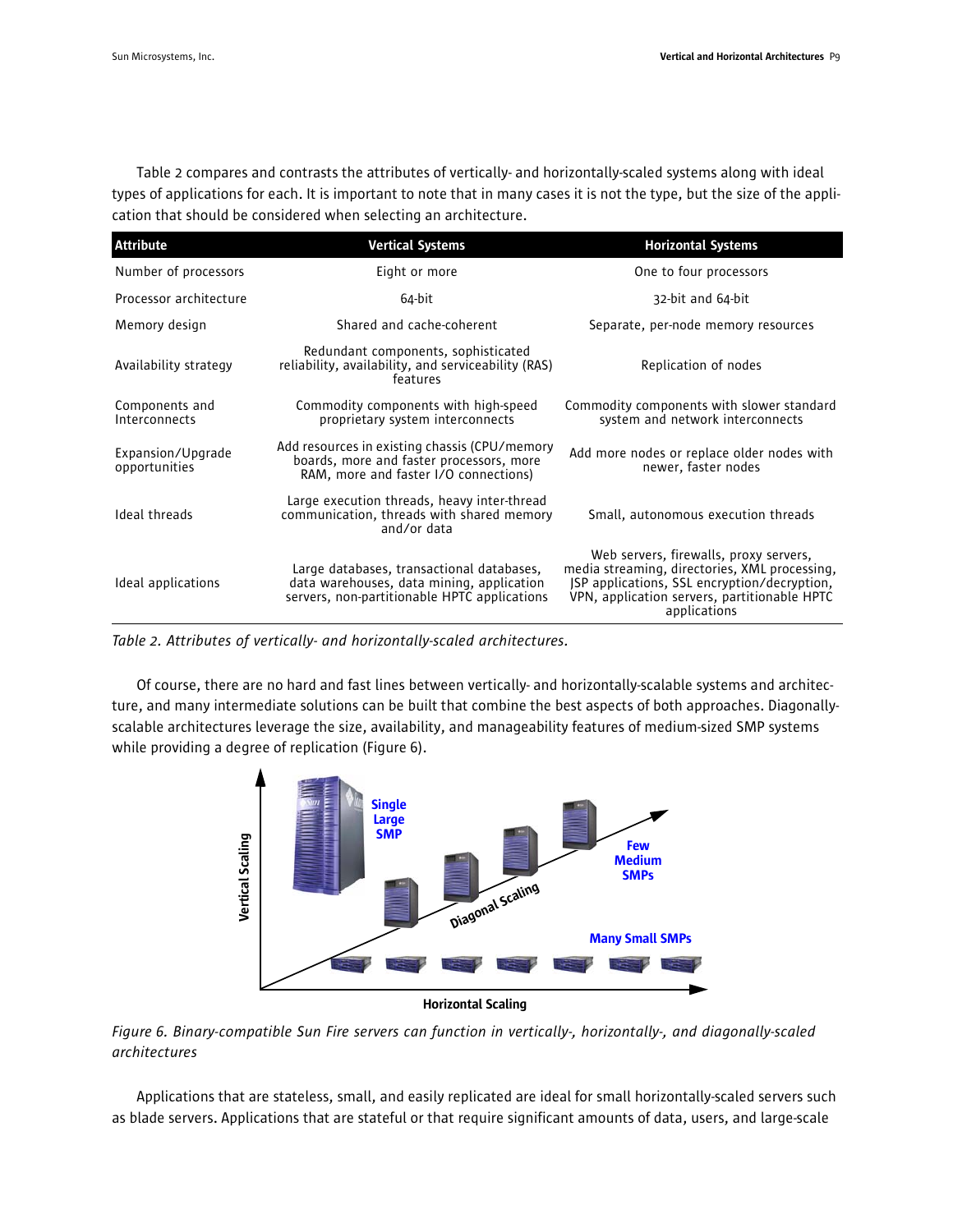internal data communication are ideal for vertically- or diagonally-scaled deployments. For example, many HPTC (High Performance Technical Computing) applications require large amounts of shared memory and utilize large numbers of interdependent threads that communicate frequently with each other. These applications are ideal for large SMP servers, and even clusters of SMP servers. Other HPTC applications feature execution threads that are not dependent on each other and do not need large shared memory. These applications are partitionable and are ideal for clusters of small servers.

The database tier commonly has dependent execution threads that require large amounts of processor, memory and I/O resources, making vertical servers well-suited. The application tier typically features many small- to medium-sized application instances, allowing both vertical and horizontally-scaled architectures. Some commercial applications are partitionable and can be deployed on horizontally-scaled servers, while others are not easily partitionable and are better suited for vertically-scaled deployments. Diagonally-scaled architecture may be applicable to larger applications with more demanding memory and processor requirements. Figure 7 provides a graphical representation of these different types of workloads. Many applications can be deployed on all of these architectures, depending on the size of the applications, the overall workload, and existing infrastructure.



*Figure 7. Appropriate applications for vertically- and horizontally-scalable architectures*

## Performance Implications of Architecture

Vertically-scalable servers and clusters of small computation nodes ultimately represent different approaches to parallel computing. To achieve good application performance, a balanced system is needed with fast processors, a fast interconnect, fast I/O, a scalable operating system, optimized applications, and a high degree of reliability, availability, and scalability.

*• Processors and System Interconnect*

It is common — though somewhat misleading — to rate systems by their processor frequencies. Processor speeds are important, but they are only part of the equation. For application performance, it is generally more important that processors run at their maximum capacity (with high rates of utilization) than it is to have the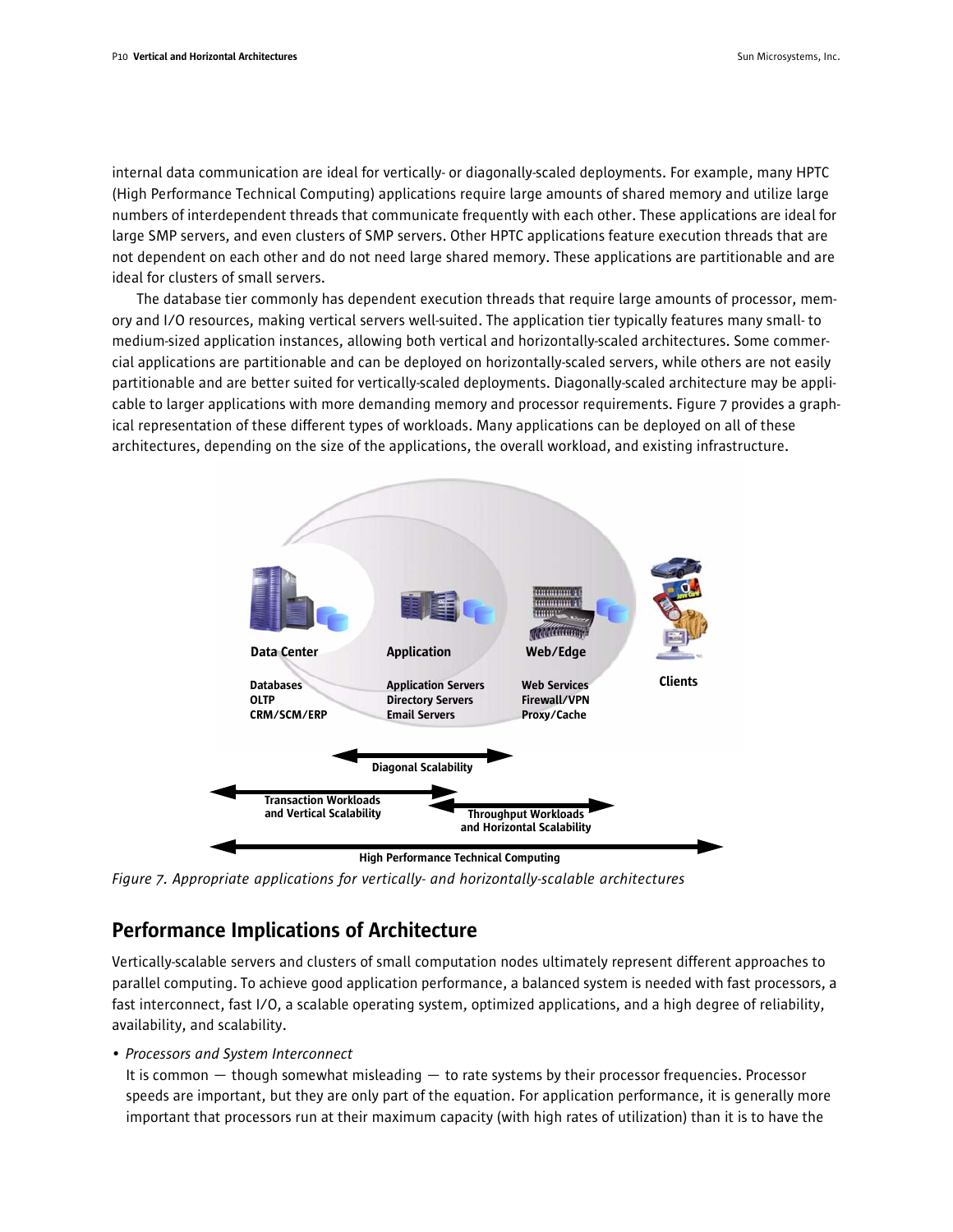fastest available processor. A faster processor running at 50 percent of its capacity may actually be slower in terms of delivered performance than a slower processor running at 80 percent capacity.

Additionally, as the number of processors in a system increases, the bandwidth and latency of the system interconnect becomes more significant than the speeds of individual processors. The system interconnect moves data from disk, memory, and network interfaces to the processors. The system interconnect is also used to move data addresses, a task that is critical in maintaining cache coherency. If the system interconnect has slow address bandwidth then the processor will often become idle awaiting data.

The key technical difference between horizontal and vertical systems is the bandwidth and latency of the respective interconnects. In a clustered environment, network connections such as Fast Ethernet or Gigabit Ethernet move data between nodes while system interconnects move data within individual systems. If any of these interconnects are too slow, the processors will sit idle awaiting data. Cluster interconnects range in bandwidth from 125MB/second for Gigabit Ethernet (GBE) up to 200MB/second for scalable coherent interconnect (SCI). Latencies range from 100,000ns for GBE to 10,000ns for SCI. Infiniband promises a faster interconnect with peaks ranging from about 250MB/sec in early implementations up to a possible peak of 3GB/sec with end-to-end latencies depending on packet size. In contrast, SMP interconnect speeds are much faster, ranging from 9.6GB/ sec for smaller Sun Fire servers up to an aggregate peak bandwidth of 172GB/sec for the Sun Fireplane interconnect featured in Sun Fire E20K/E25K servers. Latency for Sun Fire servers ranges from about 200ns to 450ns.

#### *• Input and Output*

For many applications, fast I/O is essential in order to get data from the disks and the network to the system interconnect and on to the processors. An I/O bottleneck can adversely affect even the fastest interconnect and processors. Vertical systems such as Sun Fire Enterprise servers have high-speed, high-bandwidth I/O subsystems that interface directly with fast system interconnects. Smaller horizontal systems typically use slower standard interconnects to communicate with I/O modules.

*• Operating System*

The best hardware can be ineffective if the operating system does not scale to accommodate more capacity. The Solaris Operating System has been used to operate large SMP systems since 1993 and has been optimized for increased performance and scalability ever since. Operating-system scalability is less of a requirement for horizontally-scalable systems because individual nodes or individual instances of the operating system are usually comprised of four processors or less.

*• System Availability*

The chosen architecture also has important implications for system availability. In large vertically-scalable SMP systems, reliability and high-availability features are built into the system and can be augmented with failover solutions. In horizontal systems the nodes themselves may not be as reliable but high-availability features can be achieved through replication of nodes.

*• Optimized Applications*

To get the best performance, applications must be optimized for the target computing architecture. Most commercial applications are optimized for single vertically-scalable systems because software developers have developed and optimized on dominant SMP systems for many years. Horizontally-scalable architectures typically require the creation or adoption of a distributed computing framework in order to realize an optimized result.

## Application Size

As mentioned, large SMP systems typically have very fast interconnects that yield balanced system performance. In typical horizontal systems, each node conducts the small task assigned to it independent of what the other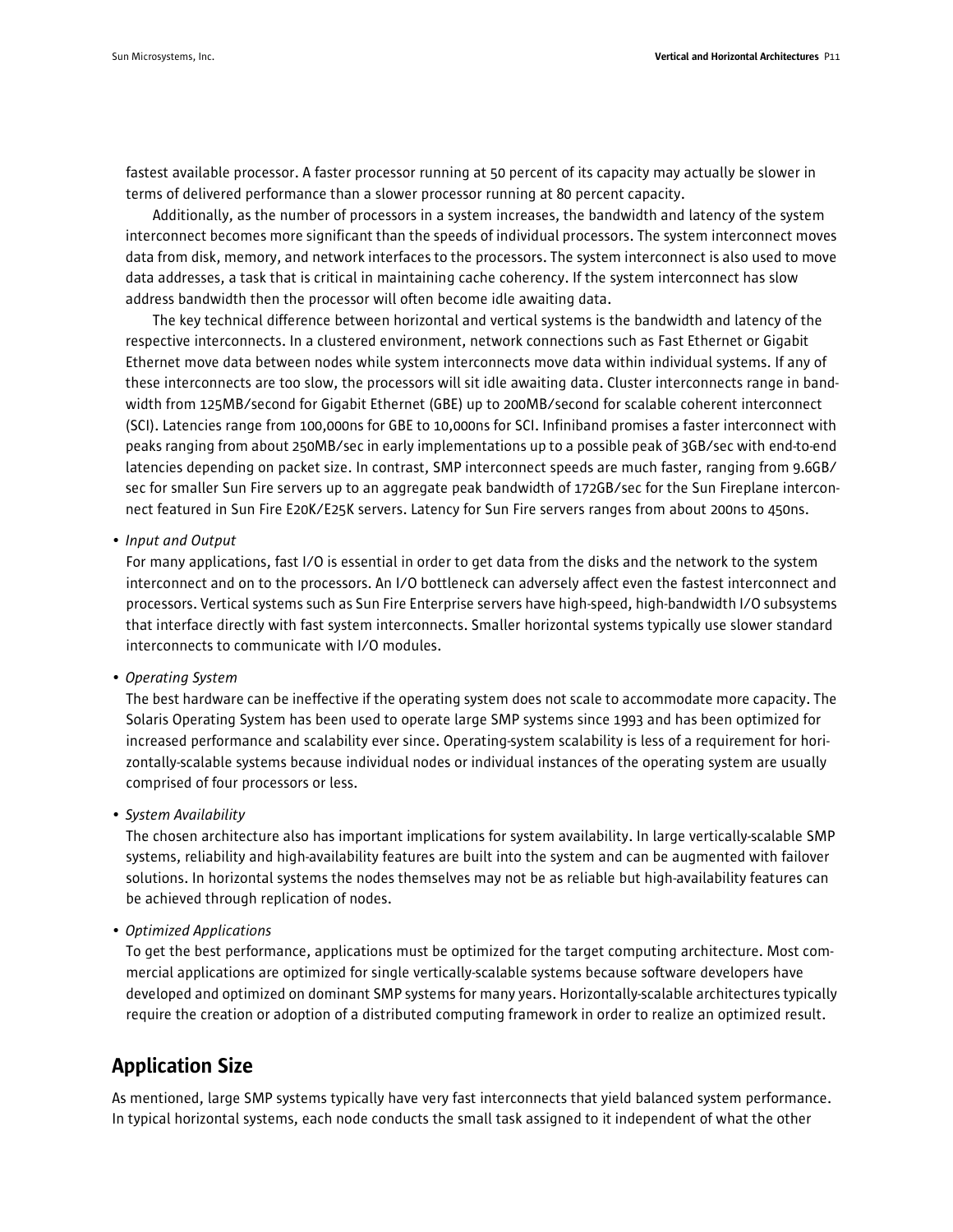nodes are doing. Due to their low bandwidth and high latency interconnects, horizontal systems may have performance issues if data must move frequently from node to node. At the same time, certain applications do not require high-speed interconnects to deliver good performance. These applications are typically small and can be easily replicated, including Web servers, proxy servers, firewalls, and small application servers.

Figure 8 illustrates a horizontal (or distributed memory) architecture. In this example, four-processor nodes (each with their own RAM and direct-attached I/O) are connected by a network interconnect such as Gigabit Ethernet. In the illustration, three sizes of workloads are mapped onto this computing environment. The smallest workload can fit easily onto individual nodes. As the workload gets larger it becomes too large to be handled by a single node, so multiple nodes are applied to each workload. When more than one node is used, inter-node communications over the relatively slow network interconnect can greatly hinder performance. Small workloads that do not require communication with each other are well suited for horizontal architectures, but large workloads may become problematic.



*Figure 8. Larger workloads may be adversely affected by slower inter-node communication present in horizontally-scalable architectures*

Figure 9 shows a large SMP system a large number processors, shared memory, and a high-speed interconnect (such as the Sun Fire E25K server). This server can handle all three sizes of workloads illustrated in Figure 8, since inter-node or inter-process communication is no longer an issue. In addition, all of the processors in the system can access all of the disks, memory, and network connections, a key characteristic of SMP systems.



*Figure 9. Vertical architecture allows multiple application sizes to coexist in a high-speed environment*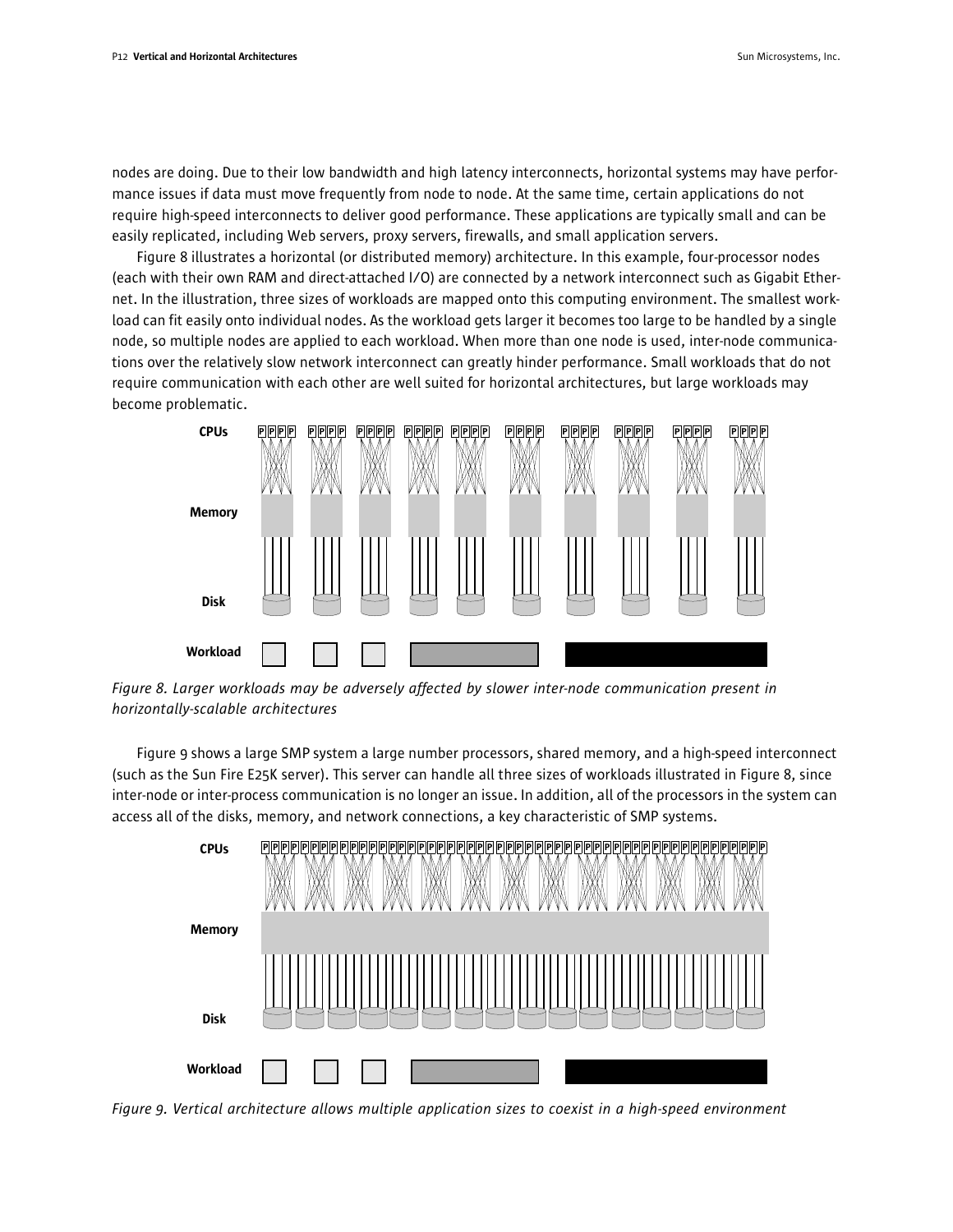Even though it is possible to deploy smaller applications and workloads on vertically-scalable systems, it may not make good financial sense. Per-processor acquisition cost for a large SMP server is typically greater than that of smaller horizontally-scalable systems. If an application can run with good performance on a small node or a few small nodes without undue increase in management complexity, then horizontal scaling is a more economical way to deploy. However, if the application is too large to run on a small node (or a few small nodes), a large SMP server is a more attractive option both from a systems management and a performance perspective.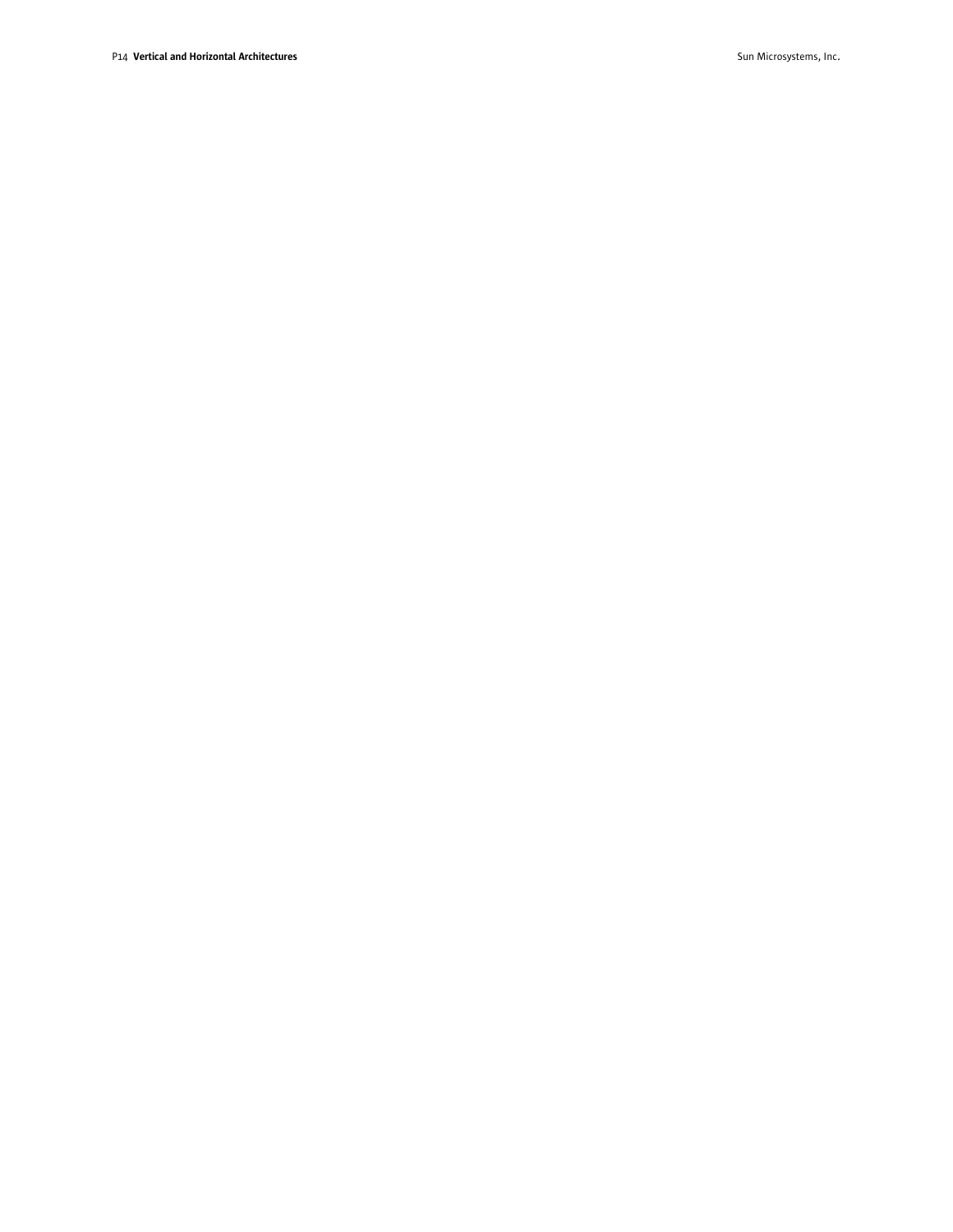# Chapter 4 **Application Layer Considerations**

In modern data centers, many systems are alternately over-taxed, or vastly under-utilized. Resource utilization, and particularly processor and system utilization can have a significant effect on the economics of data center architecture and operations. Rather than looking only at the application tier, this section examines the overall application architecture, evaluating ways that vertically- and horizontally-scalable systems can be combined in order to improve overall utilization and performance.

## Application Tier Resource Utilization

Among other factors, acquisition cost can be greatly reduced by improving system utilization rates. By improving the utilization of individual processors and systems, fewer of both may be needed to accommodate a given level of performance. Application-tier topology and resource management tools can each bring about substantial improvements in utilization that can increase performance while reducing costs.

## Application Tier Topology

As recently as a few years ago, it was common to dedicate an individual server for a single application or database instance. Though this practice kept design and operational issues separate, it lead to large inefficiencies since each server was configured for peak load. The result was data centers that were littered with servers — most of them idle or running at very low rates of utilization during off-peak operation.

Making matters worse, many modern applications such as PeopleSoft, SAP and Oracle Applications contain components that run on different tiers of the data center. Each module, such as PeopleSoft's Human Resources module, will have components that run on the presentation layer (tier 1), the application layer (tier 2), and the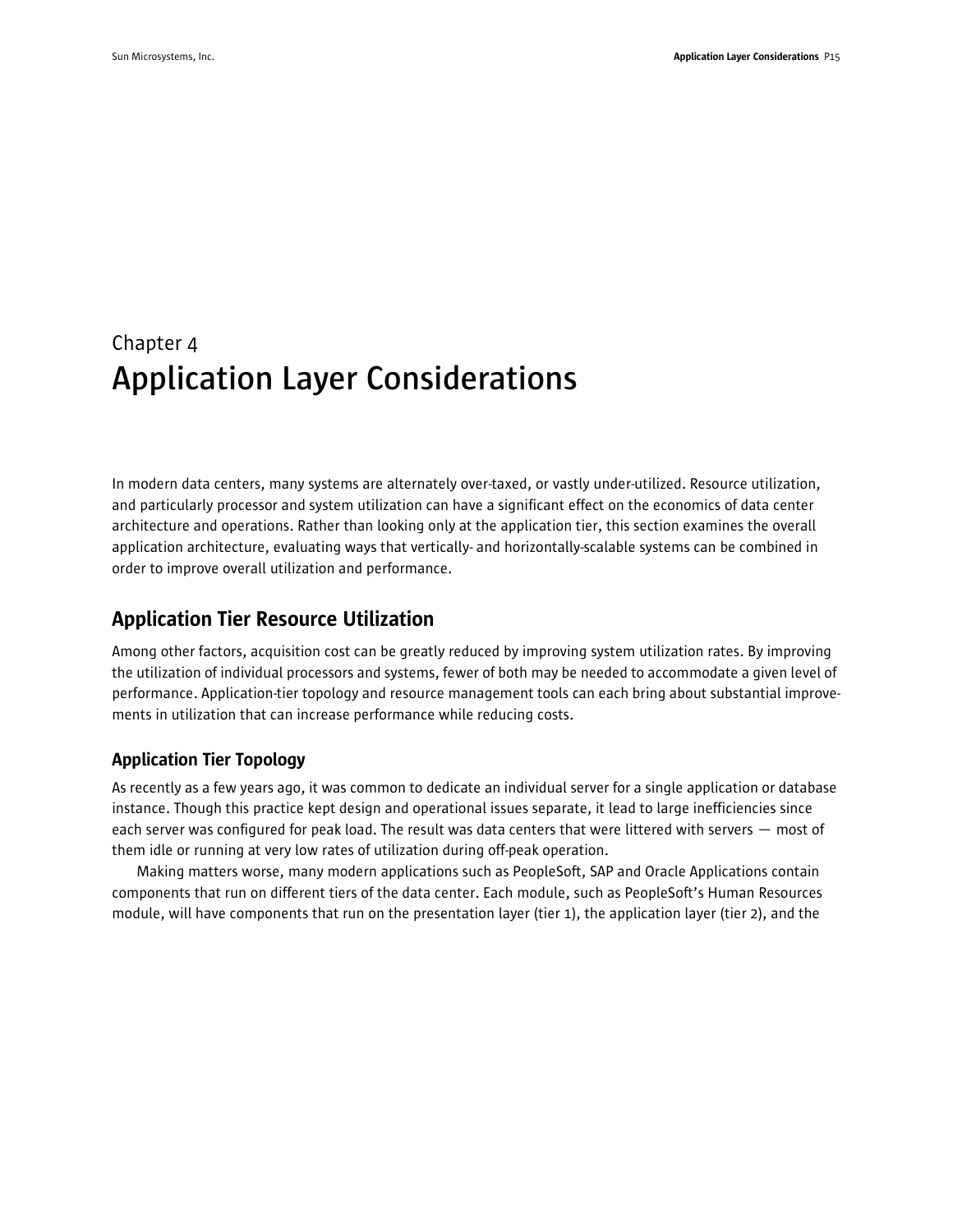database layer (tier 3). One way to deploy these modules would be to set up separate database servers, application servers and Web servers for each application module with no sharing between modules (Figure 10).



*Figure 10. Application components deployed on completely separate servers*

It is easy to see how this approach can quickly lead to a proliferation of servers, and rapidly-accelerating complexity and management costs. Today most organizations are looking for ways to consolidate the myriad servers in their data centers, taking better advantage of the computational resources they already own while making sure that new purchases are utilized to the fullest extent possible. This consolidation trend is focused on finding ways to safely and reliably configure more than one application instance on each server.

One efficient way to better utilize resources is to mix and match application tier instances, running more than one application tier instance on a given server. If the application instances are properly matched to server capacities, individual server resource utilization can be greatly increased (while the number of servers is greatly reduced). Figure 11 shows consolidation of the applications by tier. With larger servers, this approach increases the likelihood of being able to run multiple instances of a given tier on a particular server.



*Figure 11. Consolidated deployment with application components deployed on similarly-purposed servers for better utilization and simplified management*

#### Resource Management Tools

The ability to effectively run multiple application tier instances (and multiple database tier instances as well) on a single server requires that sophisticated resource management capabilities are built into the operating system environment. It clearly makes little sense to consolidate application components only to have them compromised when other application components demand additional resources.

In the Solaris Operating System, integral tools such as processor sets, Solaris™ 9 Resource Manager (S9RM) and, N1™ Grid Containers (Solaris 10 Operating System and Software Express) can improve resource utilization while helping to ensure that application components get the resources they need. Processor sets and S9RM act to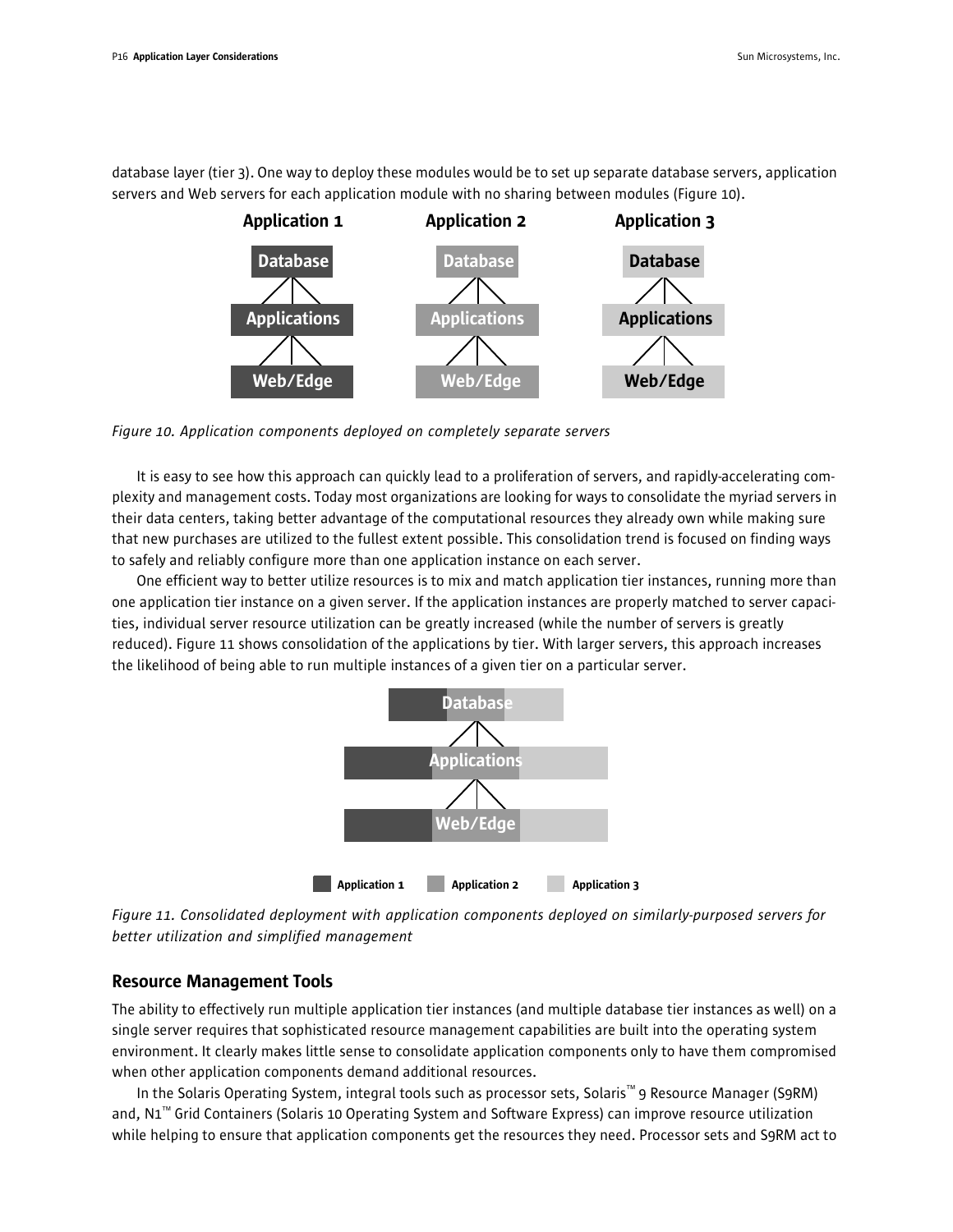partition processor resources within a single instance (or domain) of the Solaris Operating System. These tools help ensure that a given application is allocated at least the minimum resources necessary to meet performance requirements, even if it is sharing a server or domain with other application instances.

N1 Grid Containers improve greatly on S9RM and processor sets, adding security isolation and fault isolation between containers. Each container has its own IP address, its own file system, its own access privileges and it can reboot independently from other containers. Multiple containers can utilize the resources of a single processor, allowing very fine granularity and use on systems with a small number of processors. All of this flexibility and isolation requires only one copy of the Solaris Operating System so that management is simplified as well. With this approach, updating the operating system for a server or domain automatically updates all of the containers in that domain.

In addition to N1 Grid Containers, Sun Fire 4800/E4900, 6800/E6900, 12K/E20K, and 15K/E25K servers all support Sun's fifth-generation Dynamic System Domains and fifth-generation Dynamic Reconfiguration. Together, these powerful tools allow administrators to divide larger vertically-scaled servers into multiple fully fault-isolated systems, each running a different instance (and potentially a different version) of the Solaris Operating system. Dynamic Reconfiguration allows resources to be added to domains, or moved between domains without requiring downtime.

By combining Dynamic System Domains with processor sets, Solaris 9 Resource Manager, and new N1 Grid Containers, these systems can deliver considerable autonomy for applications while greatly enhancing the utilization of both individual processors and the system as a whole. Figure 12 illustrates the ability of a single Sun Fire Enterprise server to host many diverse domains and support many highly-specialized applications.



S9RM = Solaris 9 Resource Manager

*Figure 12. A single Sun Fire Enterprise server can host multiple domains with different versions of the Solaris Operating System, and offers a variety of fine-granularity resource management technologies*

#### Login Persistence and Load Balancing

In many typical application-tier deployments, application components are deployed across more than one server. In these situations, the ability to load balance many user sessions across the multiple servers that provide the application can be critical to good performance and high overall levels of utilization. While many applications now feature Java™ technology based middleware that enables effective dynamic load balancing, other applications provide no load balancing or only a rudimentary static load balancing system.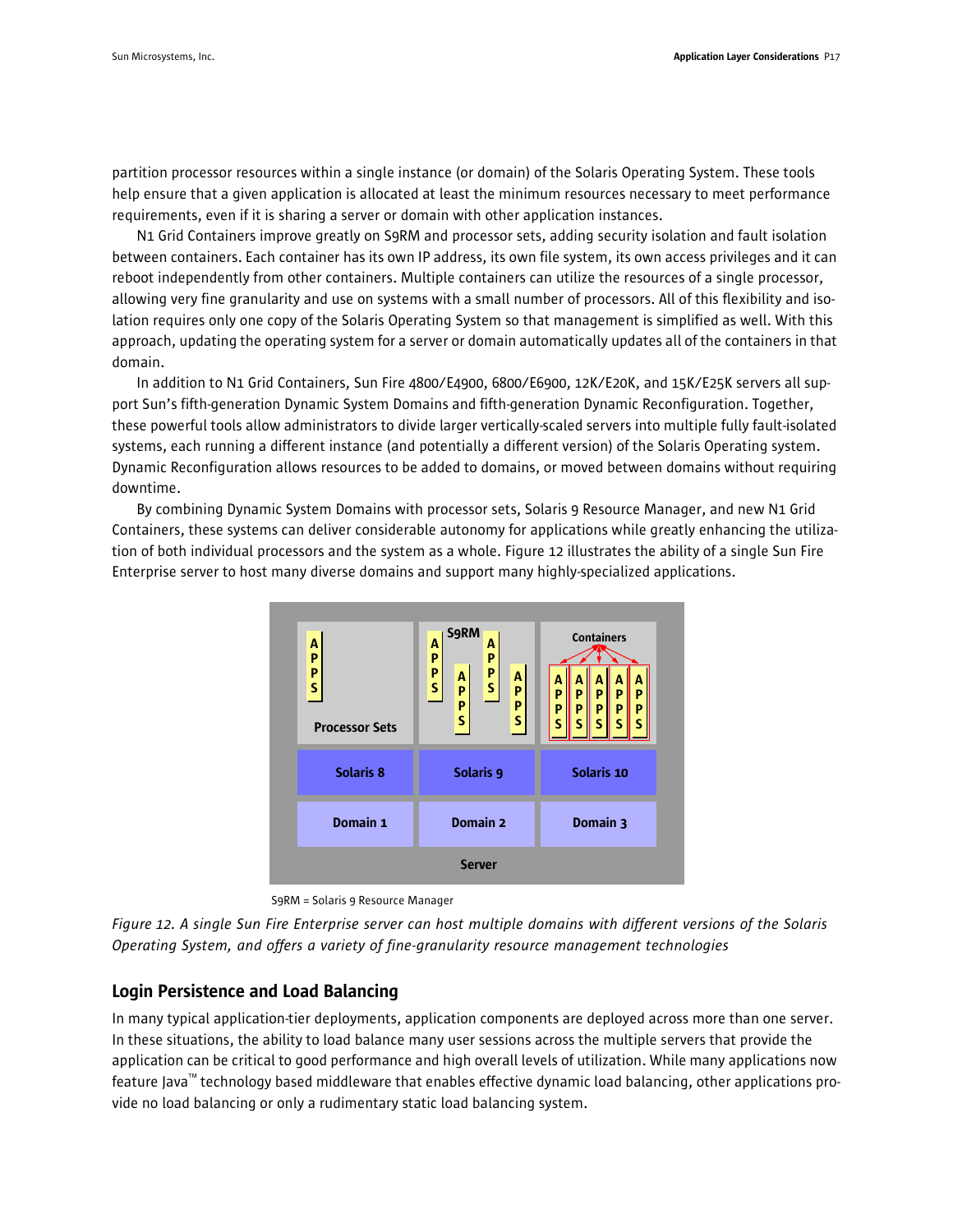In the case of SAP, PeopleSoft, and the Oracle forms-based modules of the Oracle Applications suite, users are automatically sent to the least-busy server when they first login. For these and similar applications, if there are 10 servers in the application tier, the first 10 users will probably be assigned their own server (Figure 13).



*Figure 13. With statically load-balanced applications, users connect first to the least-busy server*

In this scenario, the next 10 users will then be assigned to the least busy servers. Ultimately, a different number of users will end up logged in to each server with some servers busier than others (Figure 14). Once a user is logged in to a physical server they generally stay connected to that server and cannot dynamically move from a busy server to a less-busy server without logging out and logging back in again.



*Figure 14. Users remain connected until logout leading to unbalanced load across the application servers*

As a result of this static load balancing, application servers can easily become overloaded, creating so-called "hotspots" that exhibit very poor application performance. At the same time, other servers will likely be idle or under-utilized (Figure 15). One approach to avoiding these server hotspots is to configure each of the many servers with sufficient resources to handle any possible peak load and the highest number of application users. Alternately enough servers must be provided so that no one server ever has too many users logged in. Both of these approaches can lead to inefficiencies as the need to deploy larger numbers of servers can produce significantly under-utilized resources.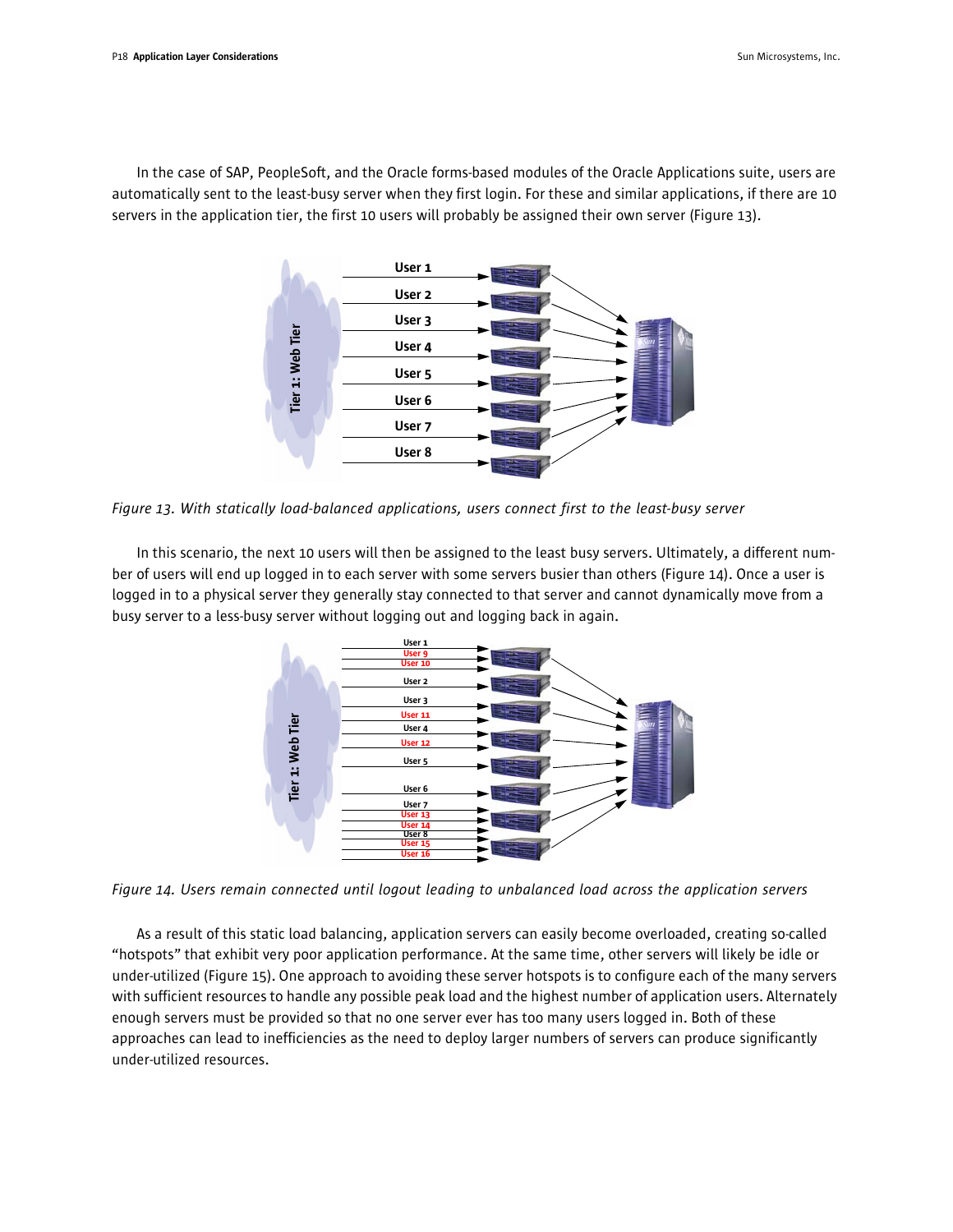

*Figure 15. In many statically load-balanced application deployments, smaller servers are alternately either overloaded, creating "hotspots" or under-utilized, wasting valuable resources*

Deploying a large number of small servers exacerbates this problem. The unused capacity (or "headroom") on smaller servers is often either insufficient, or wasted and unavailable for use by other applications. Unfortunately, headroom generally cannot be shared between servers in the application tier so excess headroom on one server cannot be utilized by servers that have exhausted their resources. The larger the number of servers that are deployed, the larger the amount of resources that cannot be shared and may be wasted. The smaller the server, the larger the quantity required and the fewer users or the fewer application instances that can be supported on each server.

One way to substantially improve load balancing in these situations and overcome some of the issues of login persistence is to use fewer large servers for the application tier and let the Solaris Operating System perform load balancing. This technique assigns multiple application instances to a single instance of the Solaris Operating System running on a multiprocessor server. Consolidating many smaller servers into fewer larger servers combines headroom and allows it to be shared throughout the application tier, improving system utilization and performance, and requiring deployment of fewer total processors.

The Solaris Operating System is very efficient at scheduling large numbers of processes among all the processors that exist in a given server or domain, and processes dynamically migrate from one processor to the next based on workload. With this approach, a large vertically-scaled server essentially functions as a pool of compute resources that are assigned, as needed, to the many users and application instances that reside on that server (Figure 16). Using the Solaris Operating System to load balance can reduce the need for processing, resulting in fewer processors, smaller memory, and lower acquisition costs.



*Figure 16. The Solaris Operating System can perform load balancing functions across multiple application instances on a large server to enhance performance, share resources, and improve utilization*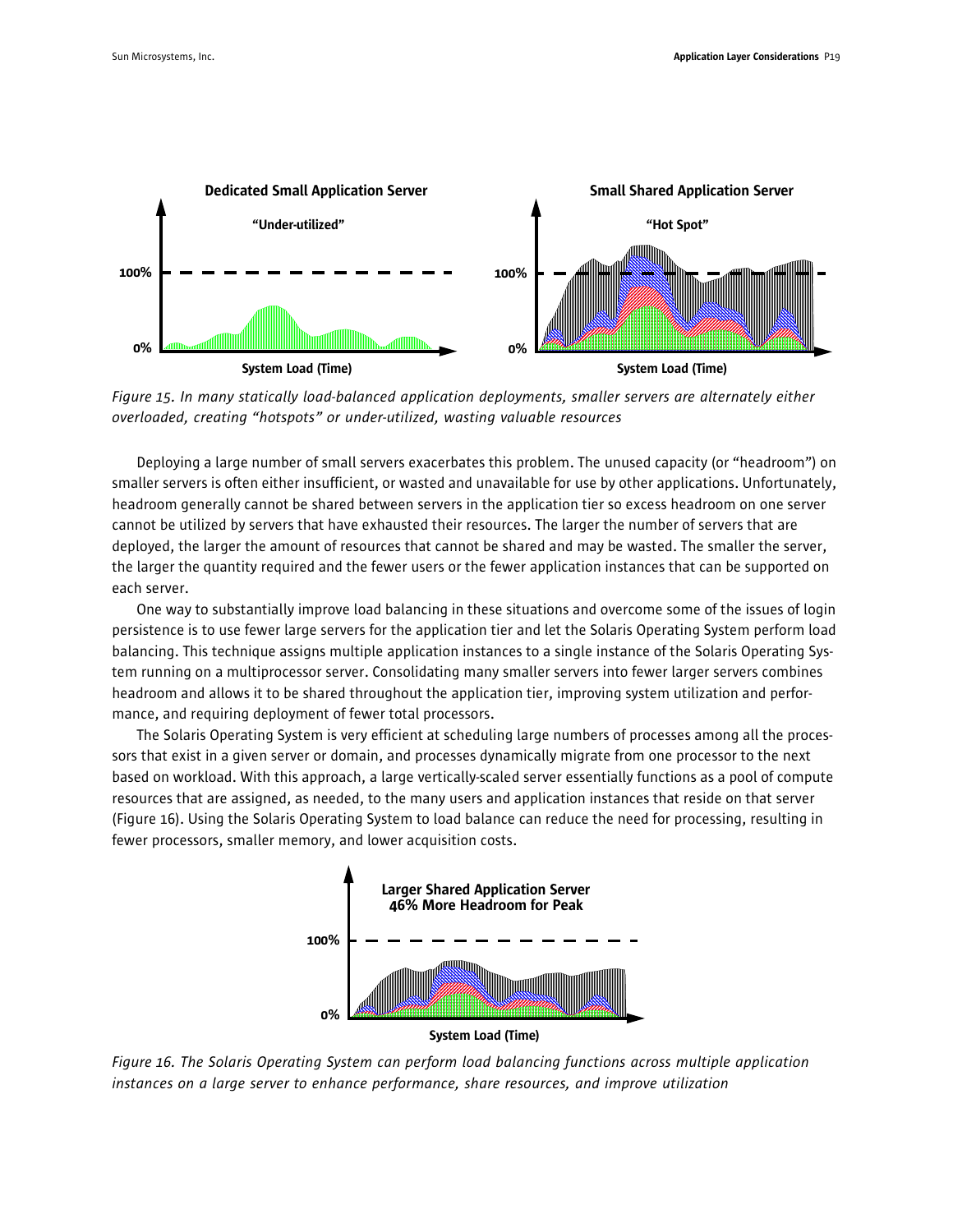To illustrate this point, a paper by Dr. Christian Tolkes of Sun's SAP Competency Center describes in more detail the possible reduction in hardware when using larger servers to consolidate resources. Dr. Tolkes' paper demonstrates how it was possible to deploy SAP with 50 percent fewer processors using a Sun Fire 6800 server rather than smaller two-way servers $^1$ .

#### 64-bit or 32-bit Servers and Number of Processors

When looking at options for lowering server acquisition costs, many organizations consider small 32-bit platforms because they seem inexpensive. However, many application-tier instances can have very high per-user processor and memory requirements that strain smaller 32-bit servers. Oracle Applications, for example, has a per-user memory requirement that ranges from 5MB up to 80MB with an average of 20MB. While memory requirements can vary from one application to the next, SAP, PeopleSoft, and Oracle Applications are three common examples with significant memory requirements.

As a result of these large memory demands, 64-bit systems are strongly recommended for the application tier, regardless of the resulting deployment architecture. 64-bit systems can support significantly more memory per processor and more memory per application process than 32-bit systems. In fact, the Sun SAP Competency Center and the Sun Oracle Advanced Technology Center (SOATC) advise customers to use 64-bit servers with at least 4 processors based on the nature of those applications. Servers with fewer processors can easily become a hotspot. For example, a single batch job for SAP can easily overwhelm a two-processor server. Many other applications behave similarly to SAP, PeopleSoft, and Oracle and that these recommendations are likely to be appropriate for other application-tier deployments.

## Application Tier Architectures

In evaluating IT architectures, it is useful to compare different vertical and horizontal approaches to help understand their performance, availability, and cost implications. This section examines the merits of four different architectures that may be used in application-tier deployments against the technical criteria previously discussed. A subsequent section analyzes these solutions from a financial perspective. Table 3 summarizes the characteristics of the architectures to be discussed in this section.

| Architecture      | Performance | <b>Availability</b> | Complexity |
|-------------------|-------------|---------------------|------------|
| Vertical 2-tier   | Very Good   | Marginal            | Low        |
| Vertical 3-tier   | Excellent   | Good                | Low        |
| Horizontal 3-tier | Good        | Excellent           | High       |
| Diagonal 3-tier   | Good        | Very Good           | Medium     |

*Table 3. Multiple N-tier application architectures are possible, with different advantages and disadvantages*

## Vertical 2-Tier Architecture

Constructing a vertical 2-tier architecture involves deploying both the application instances and the database instances on a single system or on a single domain of a large, vertically-scalable server (Figure 17). This solution promises to have the fewest operating system instances and hence the most centralized management, leading

<sup>1.</sup> For more info please see: Consolidated SAP Solutions, A Review of Costs (reference 5), http://www.sun.com/datacenter/pdf/SAP\_Consolidation.pdf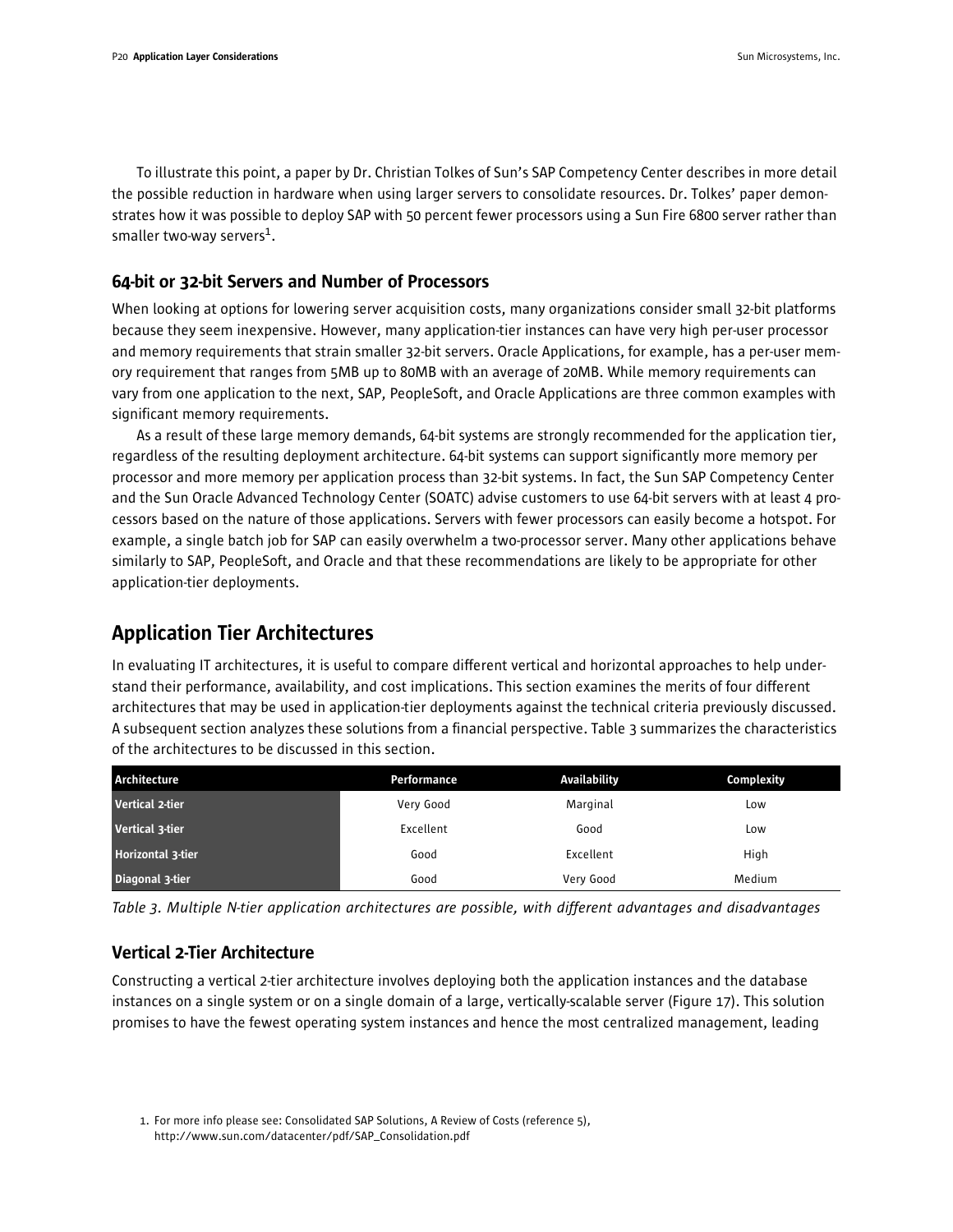ideally to lower management costs. In general, the more operating system instances that need to be managed the higher the management costs are likely to be.





This vertical 2-tier architecture generally exhibits very good performance since the application instances and the database instances are able to communicate with each other internally to the server instead of over an external network interconnect. Some industry-standard benchmarks (such as the SAP 2-Tier benchmark) are run using this architecture. Resource utilization for this architecture is also very good since the Solaris Operating System can balance resources efficiently between the various application and database instances. Resource management tools such as processor sets, Solaris 9 Resource Manager, and N1 Grid Containers can be used to run all of the application and database instances effectively in a single domain.

Unfortunately, the availability characteristics of the vertical 2-tier architecture are not ideal. If the single large server or large domain goes down, then all application instances and all database instances go down as well. To improve availability, clustering can be used to provide failover capabilities, but that requires twice as much hardware and can increase complexity. As a result, while the vertical 2-tier architecture can provide some advantages in terms of management, resource utilization, and performance, its lack of high availability makes this architecture undesirable in production environments.

Note that the software fault isolation capabilities of N1 Grid Containers may make vertical 2-tier architectures somewhat more viable as the availability characteristics will improve.

#### Vertical 3-Tier Architecture

Similar to the vertical 2-tier option, the vertical 3-tier architecture places all of the application and database instances on a single vertically-scalable server (Figure 18). However, in this option the application tier instances are separated from the database instances by placing them in different Dynamic System Domains. Because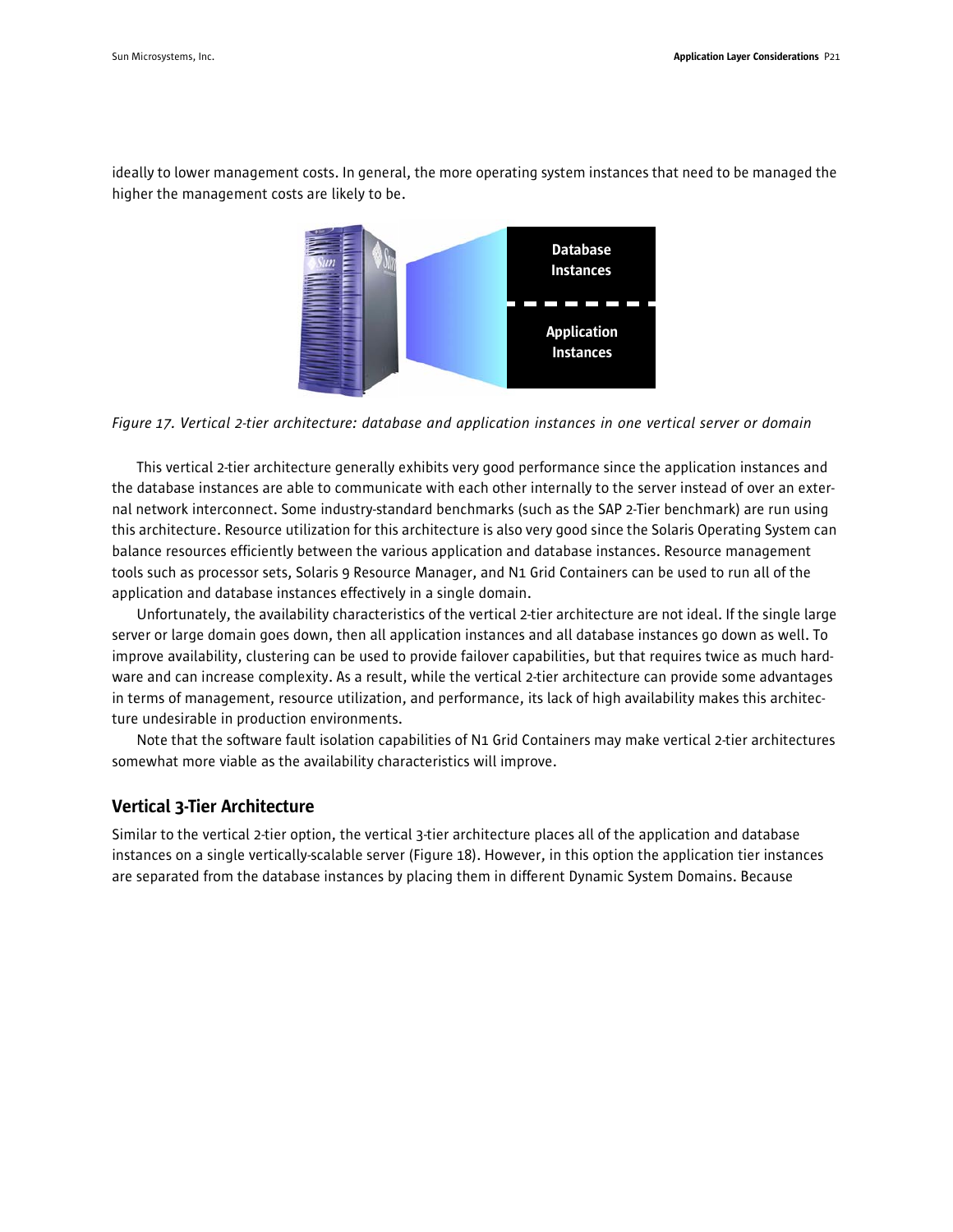domains provide resource, fault, service, and security isolation, they help enable the deployment of different application environments on a single physical system with much better availability characteristics.



*Figure 18. Vertical 3-tier architecture: application and database instances are placed in separate fault-isolated domains on a single server*

By deploying the application instances in different domains, and separate from the database instances, the vertical 3-tier architecture overcomes the availability drawbacks inherent in the vertical 2-tier architecture. At the same time this configuration realizes the performance and resource management advantages of deploying many application instances on a large Solaris Operating System instance. From a technical perspective, the vertical 3-tier architecture is a very strong solution.

#### Horizontal 3-tier Architecture

The horizontal 3-tier architecture involves deployment of a large number of application instances on many relatively small servers (Figure 19). These small servers are normally from one to four processors in size and (as mentioned previously) and it is best if 64-bit servers are employed to meet the stringent memory demands of modern applications.



*Figure 19. Horizontal 3-tier architecture: database instances on a large vertical server, application instances on many small (one- to four-processor) servers*

With a large number of deployed servers, the horizontal 3-tier architecture can provide very high availability. While each node may not have high-availability features, the loss of one node is not usually detrimental to the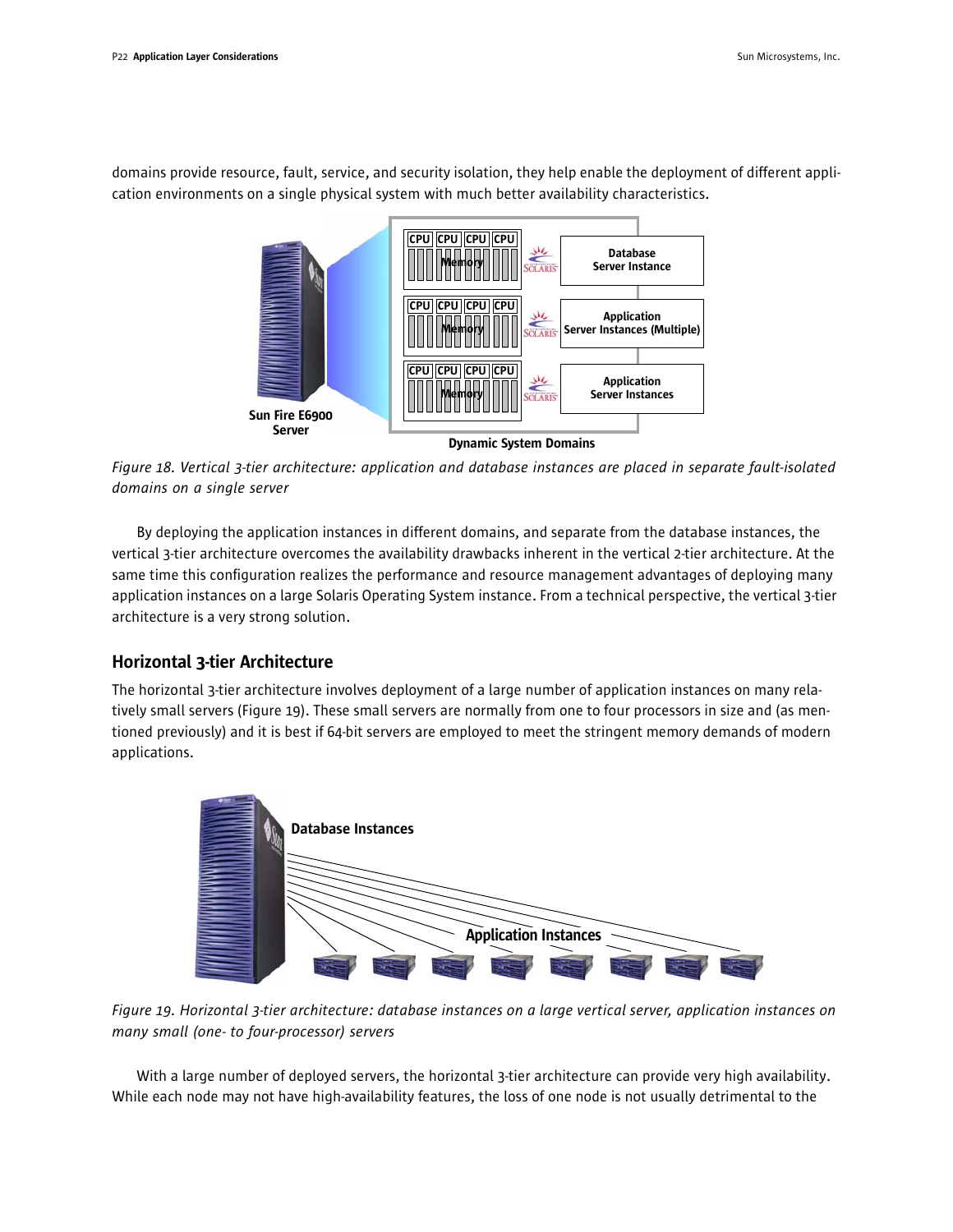overall production environment because of the inherent redundancy. Because the nodes are relatively small, there may be some resource usage issues due to static load balancing and persistent login.

Performance is generally good for this architecture, as production environments tend to deploy as many nodes as are necessary to meet workload requirements. Management cost can be an issue, however, as the use of small nodes means that there are many instances of the operating system to administer and maintain. These management challenges may be lessened in the future when Sun's N1 Grid Provisioning Server becomes available for data center servers (as of this writing, the N1 Grid Provisioning software is available for Sun's blade servers).

#### Diagonal 3-Tier Architecture

The diagonal 3-tier architecture is very similar to the horizontal 3-tier architecture except that larger servers are used as nodes. Instead of many one- to four-processor servers, the diagonal 3-tier architecture uses fewer eight- to 24-processor servers (Figure 20).



*Figure 20. Diagonal 3-tier architecture: Database on a vertical server, applications on medium-sized multiprocessor servers*

At least two application servers are typically used for availability so the size of the node is dependent on the total number of processors required to meet service level requirements. Since the nodes are larger (and fewer) than the horizontal architecture, resource utilization is generally better than the pure horizontally-scalable option. As the application deployment gets larger (more total processors) the diagonal option gets stronger, since the node count increases and the nodes themselves can host larger numbers of processors.

Since there are fewer nodes than the horizontal 3-tier architecture, complexity is reduced and management costs are likely to be lower in the long term. With the diagonal architecture, capacity can be increased within the server nodes themselves (more or faster processors) or by adding more nodes. A *mixed diagonal architecture* can also be created where the application servers are different sized systems. This approach is also highly flexible. Deployments might start with 12-processor nodes but add four-processor nodes if small increments of capacity are needed. Likewise, larger-capacity nodes could be added to respond to more significant capacity demands.

#### Application-Specific Issues

There are some application-specific issues that should be considered in concert with the architecture choices. For example, Oracle does not consolidate connections between the application tier and the database tier and there is a limit of approximately 8000 database connections per server. These issues may ultimately limit server size in the application tier.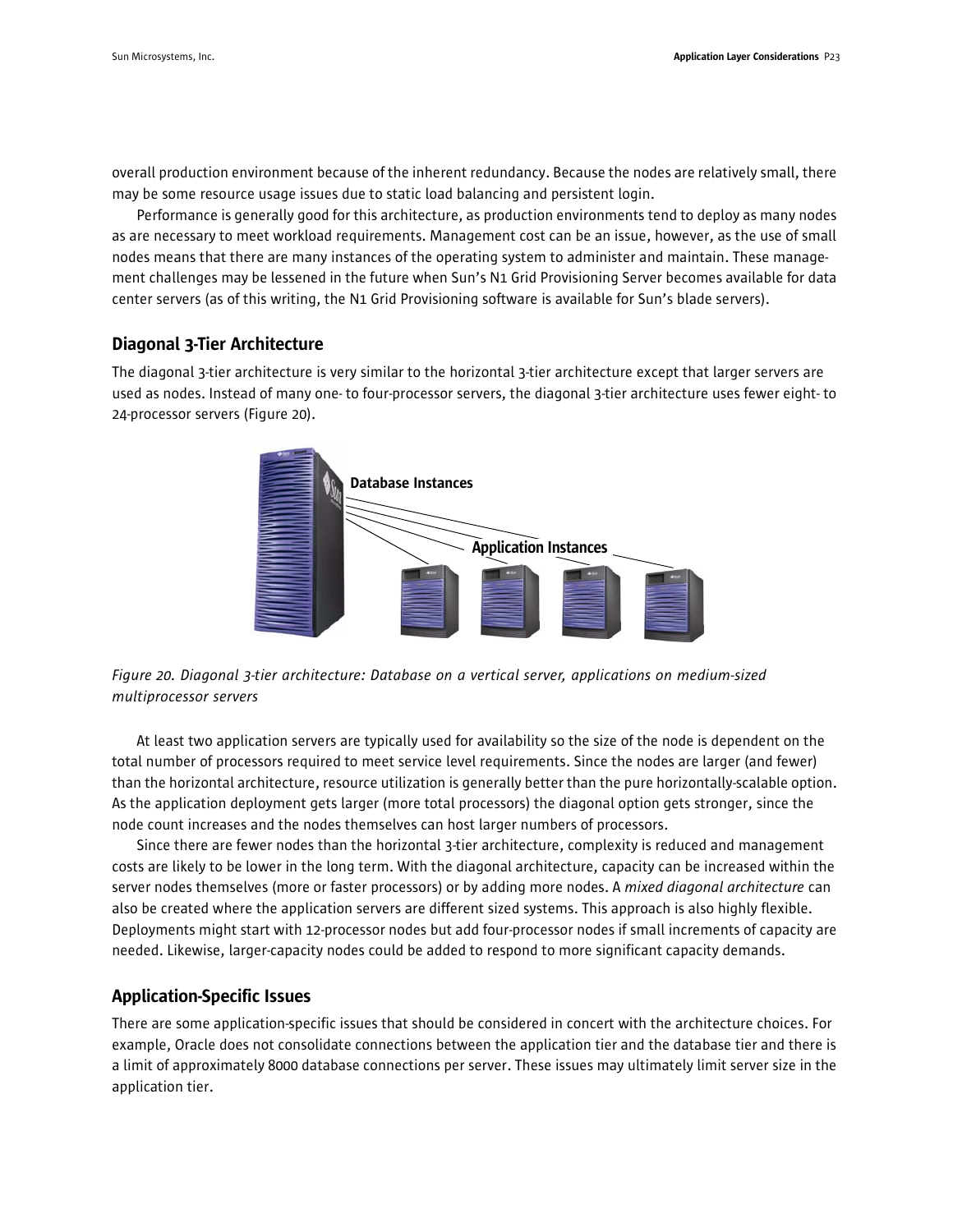## Financial Analysis

Ultimately, no application architecture can be deployed independent of cost considerations. This section examines the various application deployment architectures from a financial point of view. For the application tier, the financial analysis is limited to the cost of hardware acquisition because this is easy to quantify and can be generalized. For the database tier (chapter 5) the analysis assumes the use of the Oracle database and includes both the server hardware acquisition costs as well as Oracle licensing costs.

Total cost of ownership (TCO) analysis is outside the scope of this paper but is recommended for customers seriously investigating application-tier architecture. TCO studies are best done on specific customer environments and are hard to generalize. Sun and its partners can provide detailed TCO analysis for IT departments that need them.

In order to compare the cost of hardware acquisition for various application-tier deployment options, a tool called the App Calculator was developed by Sun<sup>1</sup>. This internal tool is a simple spreadsheet that calculates the acquisition costs of two configurations under consideration. The calculator compares configurations that use small servers (called the horizontal option) and servers that are medium to large in size (the vertical option). It should be noted that all options are horizontal in some way in that they include more than one server or domain (except for the vertical 2-tier architecture). The key difference between the horizontal, diagonal, and vertical scenarios is the relative size, type, and number of servers. The inputs to the App Calculator as used in this analysis include:

- Number of 1.2 GHz UltraSPARC III processors required to meet the workload
- Baseline server utilization assumed in determining the number of 1.2GHz UltraSPARC III processors
- Horizontal node list price
- Assumed horizontal node hardware discount
- Number of processors in the horizontal nodes
- Vertical node list price
- Assumed vertical node hardware discount
- Number of processors in the vertical nodes
- Relative processor performance vs. 1.2GHz UltraSPARC III processors
- System utilization for horizontal nodes
- System utilization for vertical nodes

The analysis is normalized to the processor performance of 1.2 GHz UltraSPARC III processors for comparative purposes and the App Calculator adjusts the number of processors and servers needed using the relative processor performance input parameter. For example, a server with processors that are faster than a 1.2GHz UltraSPARC III processor will require fewer processors to meet the application requirements. The cost of acquisition for both the horizontal and vertical options are calculated using the number of adjusted servers multiplied by the per-server cost and less the assumed hardware discount. For this analysis, a 20-percent discount is assumed for Sun Fire V480, V1280, and E2900 servers while a 40-percent discount is assumed for Sun Fire 4800/E4900, 6800/E6900, and 15K/ E25K servers<sup>2</sup>.

The App Calculator makes further adjustments based on assumed levels of server utilization. The tool compares the server utilization of each server type with the baseline or assumed server utilization. If the server has a utilization that is different from the baseline utilization, the number of processors needed to meet the requirements is adjusted as necessary. A server utilization figure better than the baseline results in fewer processors (and possibly fewer systems) needed to meet the application performance requirements. Only Sun servers were used to compare the relative performance of the systems in order to reduce the number of variables in the analysis.

In most cases, application benchmarks run by Sun as well as reports from customers indicate that 1.2GHz UltraSPARC IV processors provide 1.8 to 2.0 times faster performance than 1.2GHz UltraSPARC III processors. For

- 1. The App Calculator is available through Sun Sales Representatives and partners
- 2. All of the system prices are based on U.S. list prices for anounced and shipping servers posted on www.sun.com as of March 25, 2004. All assumed discounts are for example purposes only and may not apply to all customer situations or geographies.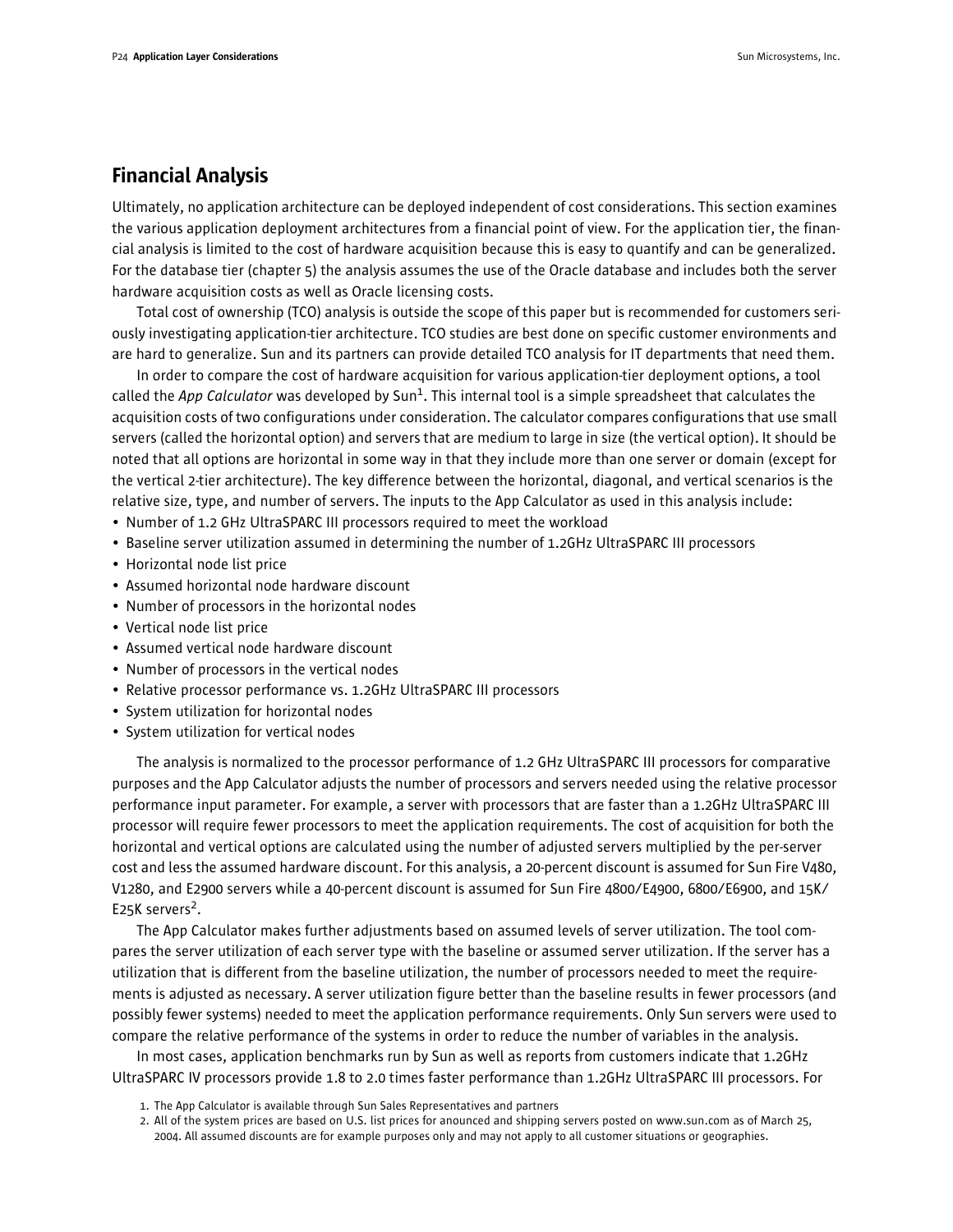simplicity in this analysis, the 1.2GHz UltraSPARC IV processor is assumed to offer twice the relative processor performance of the 1.2GHz UltraSPARC III processor. Actual real-world speedup is highly application dependent and will vary with different circumstances. So that the cost of processor power can be compared equitably across all systems, the cost-per-equivalent-processor for the 1.2GHz UltraSPARC IV based Sun Fire Enterprise servers (Sun Fire E2900, E4900, E6900, E20K, and E25K servers) has been adjusted through division by 2 (or 1.75 for the 1.05GHz UltraSPARC IV processor). Clearly the servers that use UltraSPARC IV processors compare favorably due to their ability to process up to twice the number of concurrent threads.

Based on the earlier discussion, larger servers are assumed to be approximately 50 to 100 percent more efficient than the smaller servers. For this analysis, the system utilization for horizontally-scalable Sun Fire V480 servers is set at 30 percent. 30-percent utilization is generally optimistic for smaller application servers and many customers report utilization levels as low as 15 percent. Larger vertically- or diagonally-scalable servers are evaluated at both 30-percent utilization and also at a higher level of utilization (45-, 50-, or 60-percent) depending on the size of the server. These numbers are also conservative as Sun engineers have demonstrated 80- to 90-percent server utilization by using many of the technologies available to larger servers (processor sets, S9RM, Dynamic System Domains, and N1 Grid Containers). While the utilization numbers are somewhat arbitrary, the relative value of server utilization numbers is more important than the utilization numbers themselves. Relatively small differences in utilization can bring about dramatic differences in TCA.

The results of the App Calculator are graphed and shown in Figure 21 through Figure 26. The vertical axis in each graph represents the acquisition cost in dollars for the various systems based on the analysis and the bars show the acquisition costs of three different server options. The left-most bar is the cost of the horizontal 3-tier architecture using various numbers of fully-populated four-processor Sun Fire V480 servers. The middle bar is the acquisition cost of the corresponding vertical or diagonal architecture with the same assumed system utilization rate (30 percent in all cases). The right-most bar represents the acquisition cost for a different vertical or diagonal system option, made possible with the higher assumed system utilization. The right-most bar shows the affect on acquisition costs from higher projected levels of system utilization that is possible with larger servers or domains.

#### Vertical 3-Tier Versus Horizontal 3-tier Architecture

The App Calculator tool is designed to compare two different architectures and several scenarios were run to determine the relative acquisition costs of each architecture. To simplify the analysis, the horizontal 3-tier architecture is always one of the architectures in each comparison. The vertical 2-tier architecture was not analyzed because of the potential availability issues. The financial results comparing vertical 3-tier and horizontal 3-tier architectures are shown in Figure 21, Figure 22, and Figure 23.

#### UltraSPARC III Domains Versus a Cluster of 12 Sun Fire V480 servers

The first analysis assumes that the application servers in the vertical architecture are provided by UltraSPARC III domains added to existing servers. Multiple domains were used in this cost analysis, each representing a number of four-processor Uniboards (processor and memory boards) that can be deployed in any server from the Sun Fire 4800 to the Sun Fire E25K server. The cost of horizontally-scalable Sun Fire V480 servers was compared to the cost of adding the requisite number of UltraSPARC III Uniboards to an existing Sun Fire server (Figure 21).

This application deployment scenario should be of interest to IT managers that already have larger UltraSPARC III based servers with some available slots remaining. Even if a larger server was primarily purchased as a database server, the ability to add the application tier in one or more separate domains in the same server provides an attractive alternative to adding several smaller servers.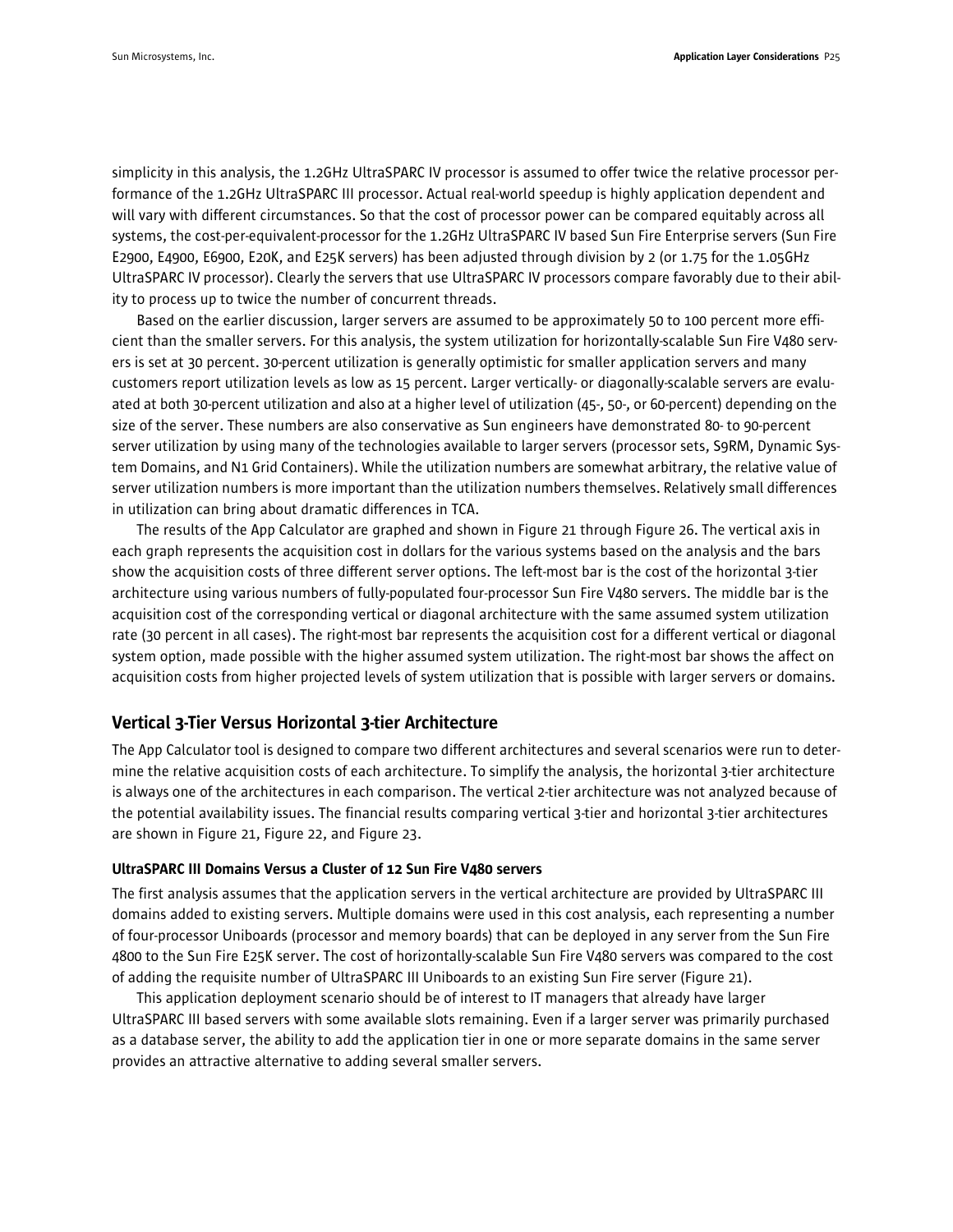

*Figure 21. Assuming better utilization (60 percent vs. 30 percent), adding two 12-processor UltraSPARC-III domains to an existing Sun Fire 15K server compares well with the cost of twelve Sun Fire V480 servers*

The target number of processors for this analysis was 48, requiring 12 Sun Fire V480 servers or four 12-processor UltraSPARC III domains in a larger Sun Fire 15K server. In this case the utilization was then doubled to 60 percent (versus the 30-percent baseline) to explore the effect on cost. Again, this increase in system utilization is certainly reasonable and even conservative in Sun's experience. With this better utilization, the processing requirement could be met with only two 12-processor UltraSPARC III domains, resulting in comparable costs to the horizontal

2-tier configuration. This cost difference is small enough to merit consideration by IT managers, particularly if they are concerned about floor space, are charged by the server in outsourcing contracts, or prefer the extra management, reliability, availability, and serviceability features of larger systems.

#### UltraSPARC IV Domains Versus a Cluster of 16 Sun Fire V480 servers

A similar cost analysis was done comparing multiple Sun Fire V480 servers to domains populated with chip-multithreaded UltraSPARC IV processors (Figure 22). In this case, the target was the equivalent of 64 UltraSPARC III processors, requiring either 16 four-processor Sun Fire V480 servers or three 12-processor UltraSPARC IV domains

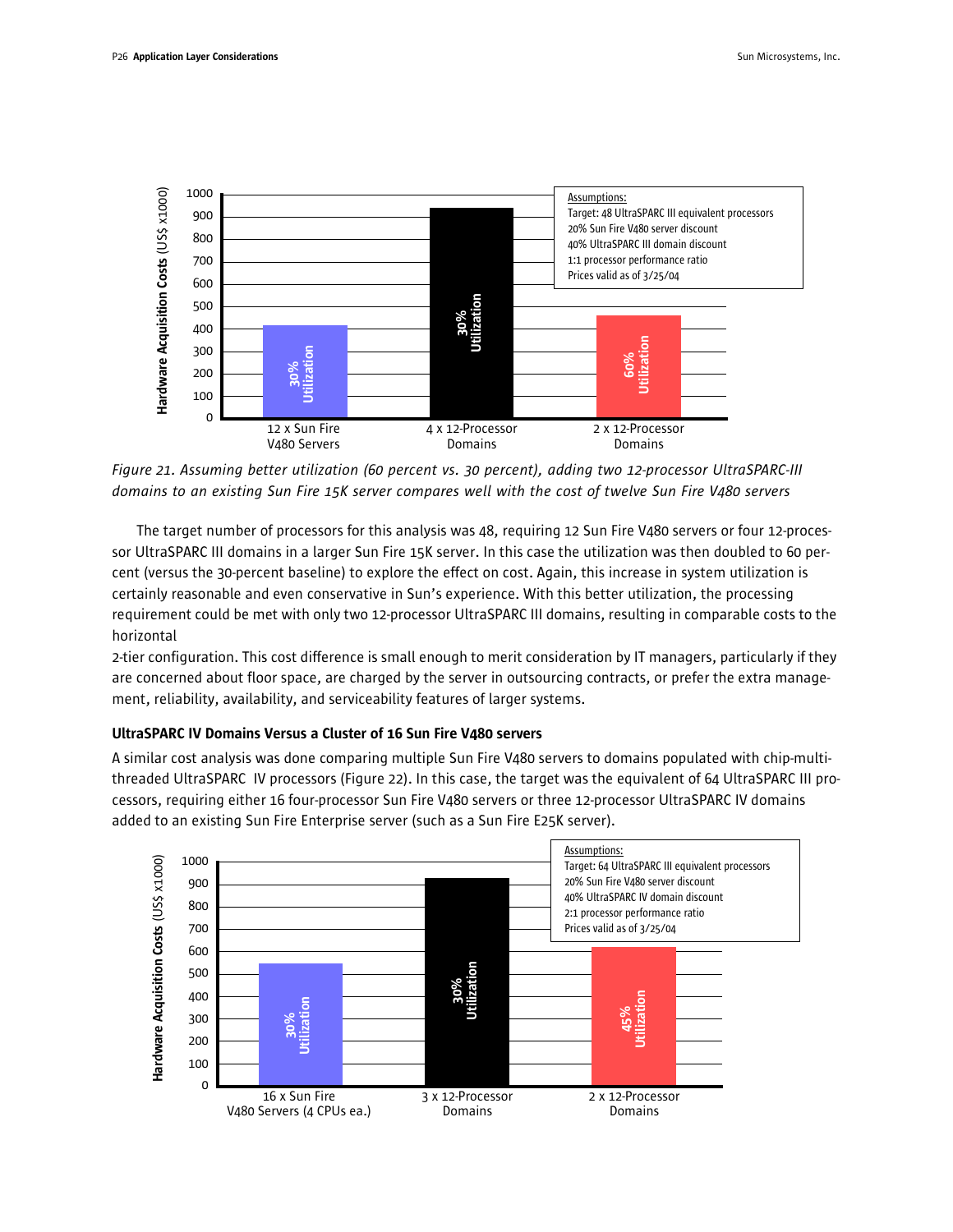*Figure 22. Assuming better utilization (45 percent vs. 30 percent), two 12-processor UltraSPARC IV domains are only slightly more expensive to acquire than 16 UltraSPARC III based Sun Fire V480 servers*

When applying an assumed 45-percent utilization rate to the vertically-scalable option, only two 12-processor UltraSPARC IV domains were required to meet the capacity requirement. The two UltraSPARC IV domains cost only slightly more acquire than the 16 Sun Fire V480 servers, and are typically less complex to manage. These results clearly demonstrate that the vertical 3-tier architecture is a viable option assuming that the customer either has open slots in a larger server or that a large vertical server has already been chosen as the database server.

#### Sun Fire E6900 Servers Versus a Cluster of 16 Sun Fire V480 Servers

To further evaluate alternatives to a 3-tier horizontal architecture, a Sun Fire E6900 server was compared against a cluster of four-processor Sun Fire V480 servers. For this analysis, a total of 64 UltraSPARC III processors were required (configured into the 16 four-processor Sun Fire V480 servers). At the baseline 30-percent utilization rate, the App Calculator results showed that this computational challenge could be handled with two Sun Fire E6900 servers, each configured with 16 UltraSPARC IV processors.

At the higher assumed 45-percent utilization rate, a single Sun Fire E6900 server with 24 UltraSPARC IV processors could be deployed to meet the computational requirements. For redundancy and availability, this single Sun Fire E6900 server should be configured with at least two domains. With the Sun Fire E6900 server, the centerplane and the internal power grid can also be configured so that no single hardware failure can bring down all of the domains. In this case the adjusted costs for the 24-processor Sun Fire E6900 server is less than 20 percent higher than the 16 four-processor Sun Fire V480 servers, making this a viable option as shown in Figure 23.



*Figure 23. Assuming 45-percent utilization, a single 24-processor Sun Fire E6900 server compares well with the TCA of 16 four-processor Sun Fire V480 servers*

Given the roughly equivalent cost, the greater simplicity (one chassis and two Solaris domains vs. 16 chassis and 16 Solaris instances) could be a factor for consideration. In addition, the better reliability and availability features available on a Sun Fire E6900 server domain (such as dynamic reconfiguration and online servicing) could add to the attractiveness of a vertical architecture solution in this scenario. While the Sun Fire E6900 server can be deployed in two domains with power and centerplane fault-isolation, some users may be uncomfortable of deploying their entire app tier in one server. In addition, a 24-processor Sun Fire E6900 server is at its maximum processor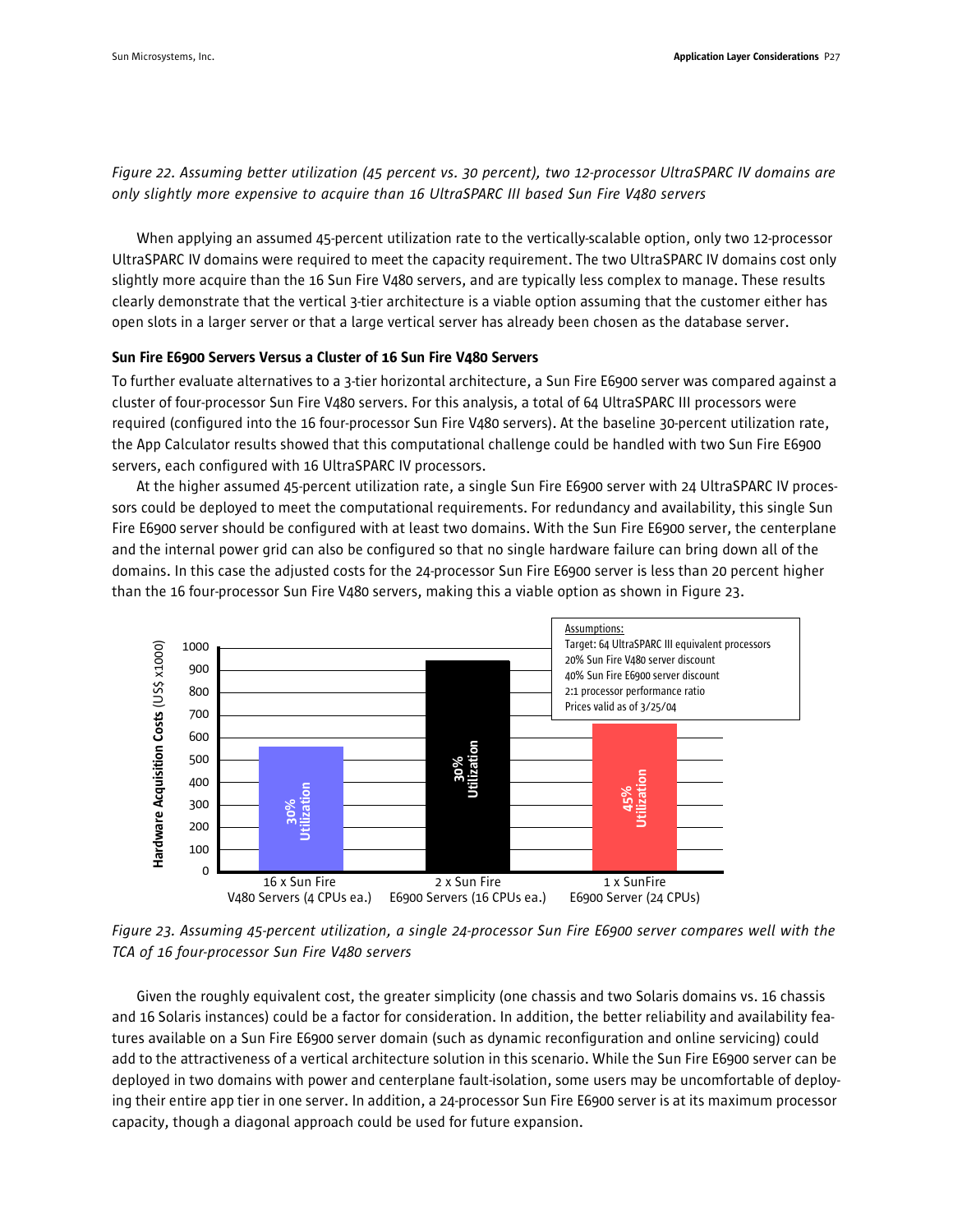#### Diagonal 3-Tier Versus Horizontal 3-Tier Architecture

Three different analyses were done comparing a horizontal 3-tier architecture to a diagonal 3-tier architecture. The difference in each scenario is the size and type of the server used in the diagonal configuration. Again, the horizontal 3-tier architecture was represented by clusters of four-processor Sun Fire V480 servers in all cases. For the diagonal 3-tier architecture, eight-processor Sun Fire E2900 servers, 12-processor Sun Fire E4900 servers, and 16 processor Sun Fire E6900 servers were used in different scenarios.

#### Sun Fire E2900 Servers Versus a Cluster of 16 Sun Fire V480 Servers

Figure 24 shows the App Calculator results for two Sun Fire E2900 servers equipped with UltraSPARC IV processors. The target number of UltraSPARC III processors was 64, requiring a cluster of 16 Sun Fire V480 servers compared to just four eight-processor Sun Fire E2900 servers. Even with the same discounts, and the same 30-percent baseline utilization, the acquisition cost for these two options is very close. When the utilization is adjusted to 45 percent, the processing demands can be met by just two 12-processor Sun Fire E2900 servers (24 total UltraSPARC IV processors), yielding a lower projected TCA for the diagonally-scalable option.



*Figure 24. Assuming a 45-percent utilization rate, two 12-processor Sun Fire E2900 servers provide a lower TCA than 16 Sun Fire V480 servers*

In this scenario, the utilization-adjusted cost for the diagonal solution doesn't change as much as other examples due to a higher per-processor price for the two 12-processor Sun Fire E2900 servers. Though not shown, three eight-processor Sun Fire E2900 servers would also fit the processing requirement, reducing the cost of the diagonal solution by 25 percent (one fewer eight-processor Sun Fire E2900 server). Three eight-processor Sun Fire E2900 serv-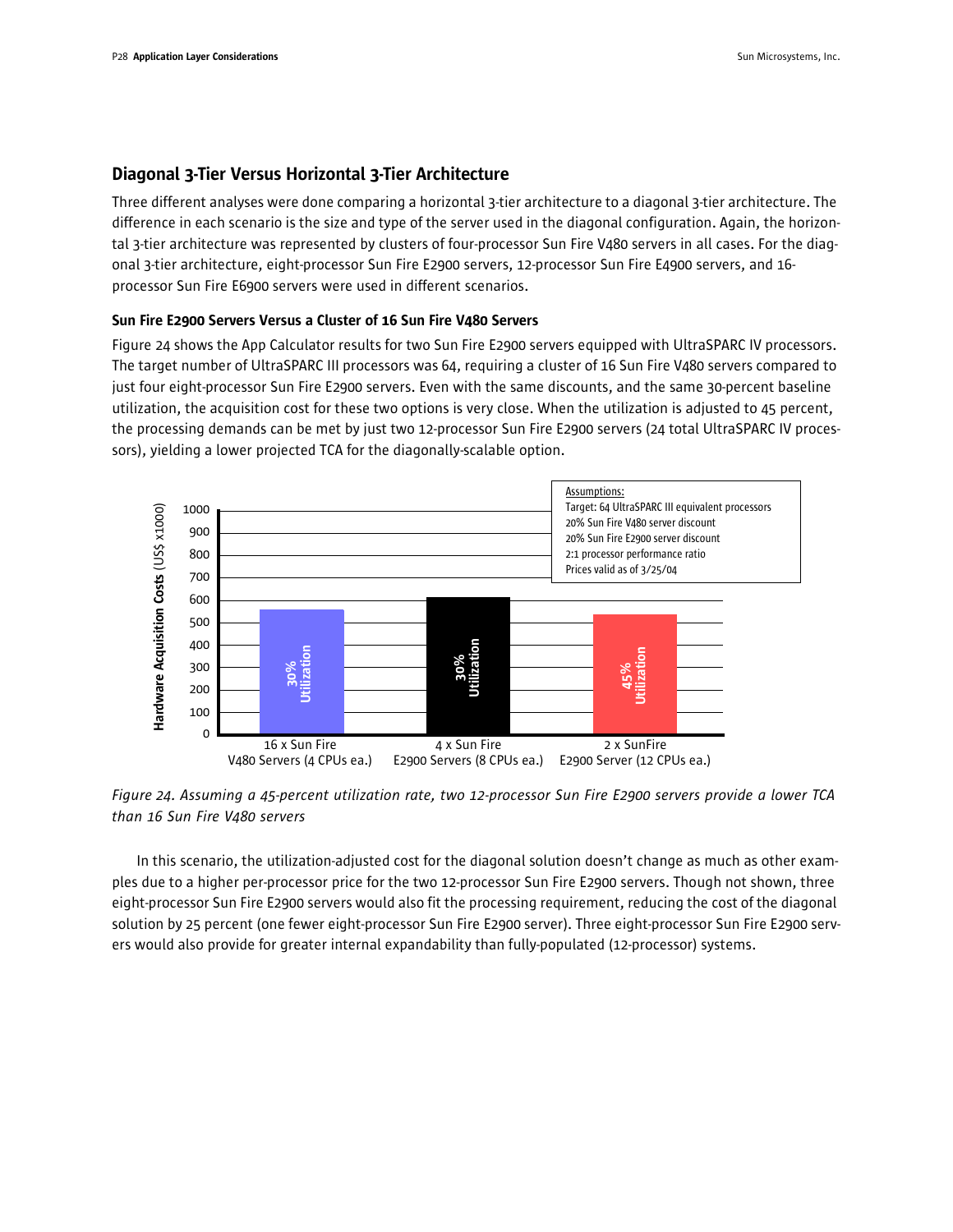#### Sun Fire E4900 Servers Versus a Cluster of 12 Sun Fire V480 Servers

In this scenario, 48 UltraSPARC III processors were the target and 12 clustered Sun Fire V480 servers were required to meet the performance requirement. Two 12-processor Sun Fire E4900 servers were used for the corresponding diagonal architecture (Figure 25).



*Figure 25. Assuming 45-percent utilization, two eight-processor Sun Fire E4900 servers compare well against 12 Sun Fire V480 servers*

As shown in Figure 25, the costs for the baseline (30 percent) utilization Sun Fire E4900 server configuration is substantially higher. However, when the assumed server utilization is set to 45 percent, the diagonal option requires only two eight-processor Sun Fire E4900 servers, resulting in similar costs for the two options. In this case, both horizontal and diagonal options are technically viable and both have similar hardware acquisition costs.

Though the horizontal option may appear to have somewhat higher availability given the greater number of deployed servers, it also reflects greater complexity and possibly greater management costs. Each Sun Fire E4900 server can be partitioned into two Dynamic System Domains, increasing redundancy and promoting higher availability. High-availability technologies found on the Sun Fire E4900 and larger servers include complete hardware redundancy, hot-swap of critical components for online servicing, memory and processor offlining, and proactive diagnosis. These features serve to close any availability gap due to having fewer servers deployed in the diagonal architecture.

#### Sun Fire E6900 Servers Versus a Cluster of 16 Sun Fire V480 Servers

The results using a single Sun Fire E6900 server against 16 Sun Fire V480 servers are shown in Figure 23 and have been previously discussed in the section on vertical 3-tier architecture. Those results show that using a Sun Fire E6900 server in a vertical architecture for larger deployments is financially reasonable. This example provides a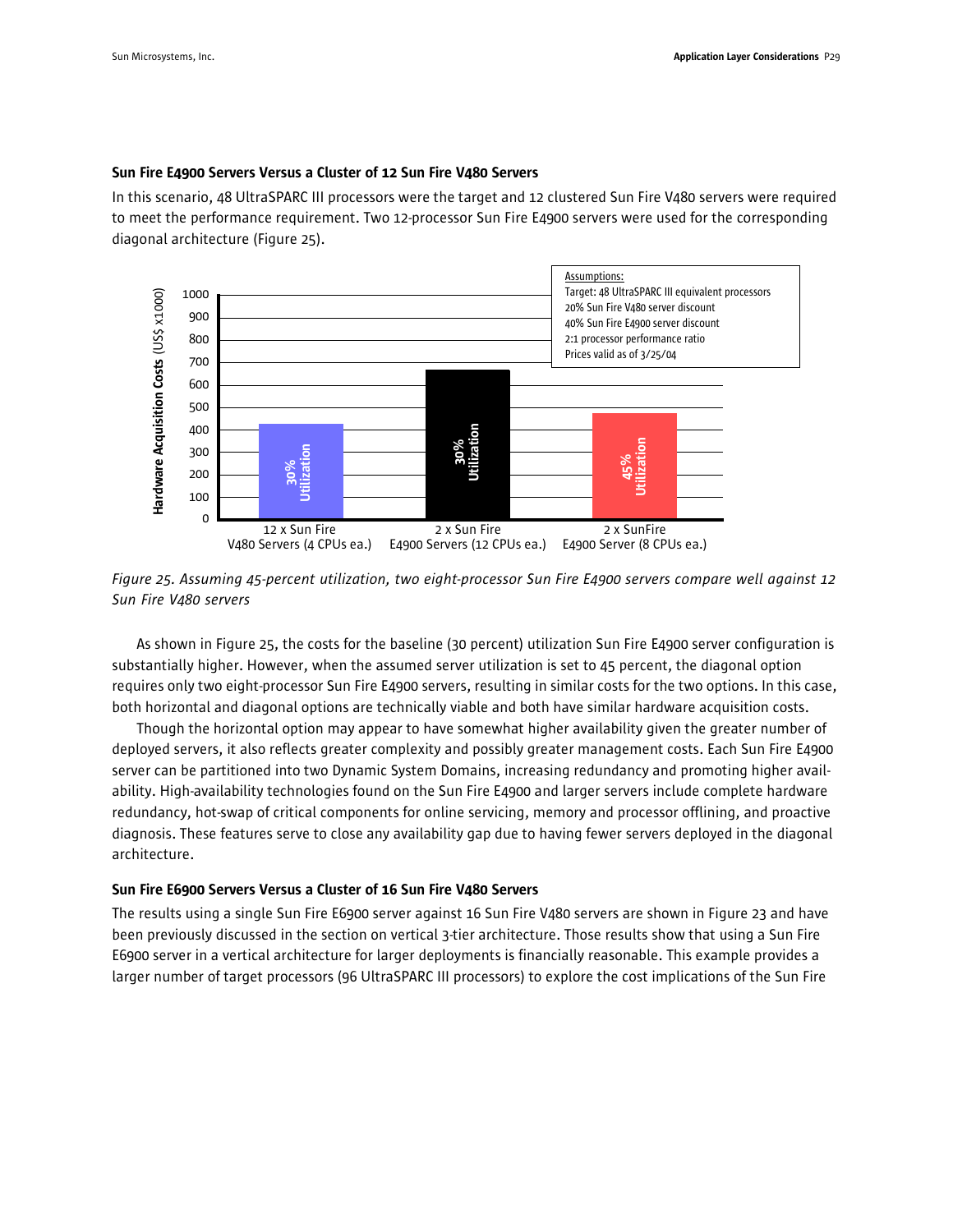

E6900 server in a diagonal configuration. In this case, 24 four-processor Sun Fire V480 servers would be needed to meet the 96-processor requirement (Figure 26).

*Figure 26. Assuming 50-percent utilization, two 16-processor Sun Fire E6900 servers compare well against 24 Sun Fire V480 servers*

The same processing requirement can be met with only three Sun Fire E6900 servers, each with 16 UltraSPARC IV processors. By applying an assumed higher 50 percent utilization rate for the larger systems, the target load can be met by just two 16-processor Sun Fire E6900 servers. Again, the cost of the configuration is only slightly higher than the horizontally-scalable option with four-processor Sun Fire V480 servers. Like the Sun Fire E4900 server, the Sun Fire E6900 server can be partitioned using Dynamic System Domains for greater availability. In addition, the two Sun Fire E6900 servers should be less complex and costly to manage than 16 Sun Fire V480 servers and there is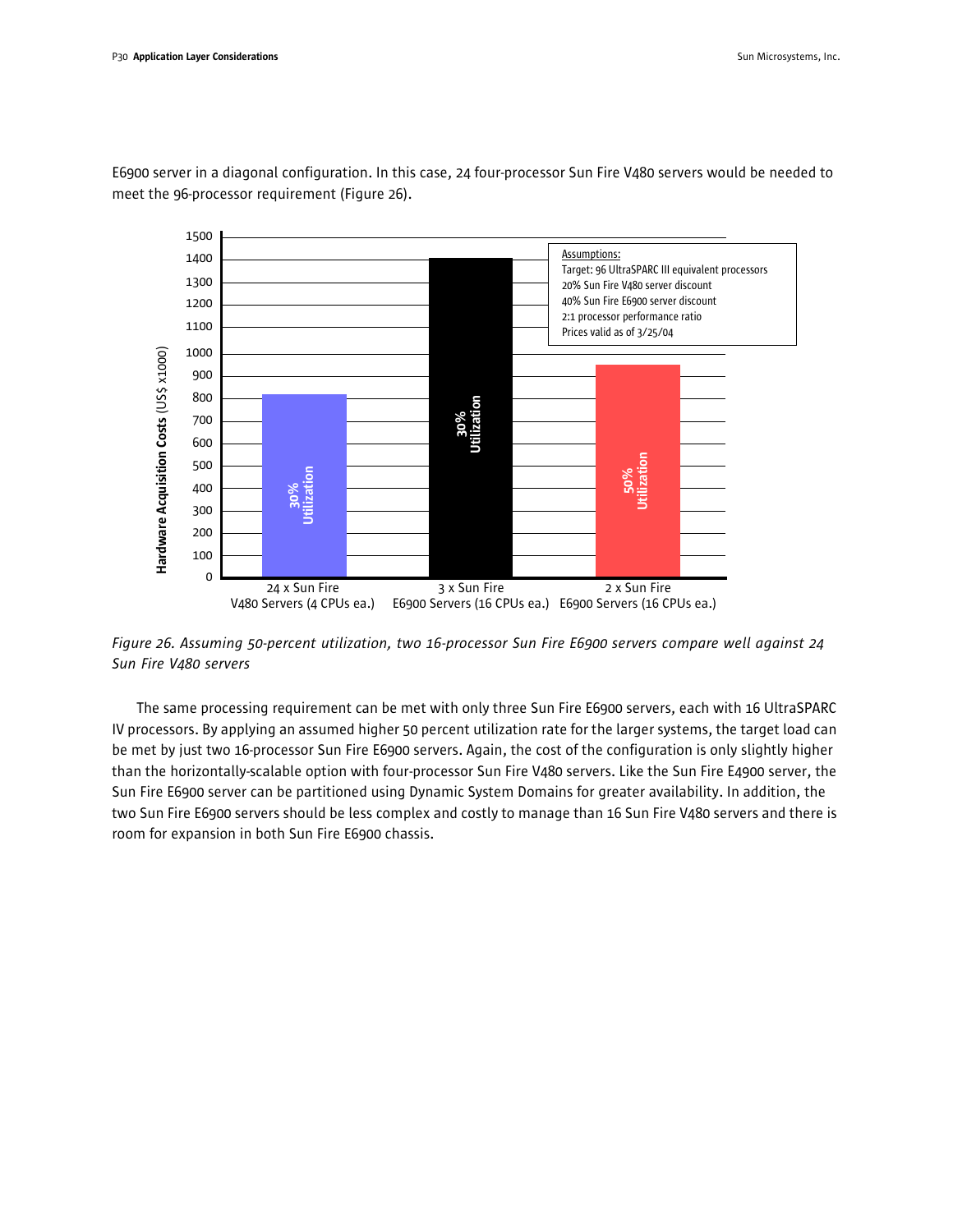# Chapter 5 **Database Layer Considerations**

The database layer has traditionally been deployed by vertically-scalable systems. With the advent of distributed databases such as Oracle 9i and 10g RAC, database architects are no longer strictly limited to vertical architectures. Databases can now be distributed across a number of systems, both to improve availability and to provide increased scalability. To evaluate the scalability and cost implications of this new architecture, Sun compared both single medium and large SMP servers against a cluster of smaller horizontal servers (four processors or less) from both Sun and Dell.

## Performance Implications

In order to prevent confusion, it is helpful to define the terms used in this paper when discussing scalability:

- *Speedup* for an SMP server is defined as the degree of performance improvement on multiple processors as compared to single processor performance. Speedup does not vary based on the number of processors, meaning that the speedup value at 24 processors will be the same if it is measured at 48 processors.
- *Linear speedup* is ideal and is realized when an application runs, for example, 40 times faster on 40 processors than it runs on a single processor.
- *Cluster speedup* represents a similar concept but the base measurement is the number of nodes instead of the number of processors. Like SMP speedup, cluster speed up will be the same regardless of the number of nodes used in the measurement.
- *Scaling efficiency* is commonly used to measure the ability of applications (especially cluster applications) to scale to large numbers of nodes. However, scaling efficiency as defined here varies depending on how many nodes are used in the measurement.
- *SMP scaling efficiency* is the speedup divided by the number of processors.
- *Cluster efficiency* is the cluster speedup divided by the number of nodes. This value may be misleading since a 90-percent scaling efficiency on two nodes is not equal to 90-percent efficiency on four nodes $^1\!\!$  .

Published benchmarks show that Oracle 9i RAC shows a cluster speedup of 1.8 or a scaling efficiency of 90 percent<sup>2</sup>. In contrast, internal Sun tests on Sun Fire SMP servers show that many Oracle database workloads deliver very good speedup including a 23-times speedup at 24 processors, a 57- to 60-times speedup at 64 processors and a 62.5-times speedup at 72 processors. The 95-percent scalability curve used for reference here is conservatively derived from a 23-times speedup at 24 processors. Interpolation of these SMP results to eight processors shows an

1. For a detailed discussion on this topic, please see "Deploying Oracle in the SunPlex™ Environment" (reference 3)

<sup>2.</sup> Published benchmark results as of April 2003 from www.oracle.com and www.SAP.com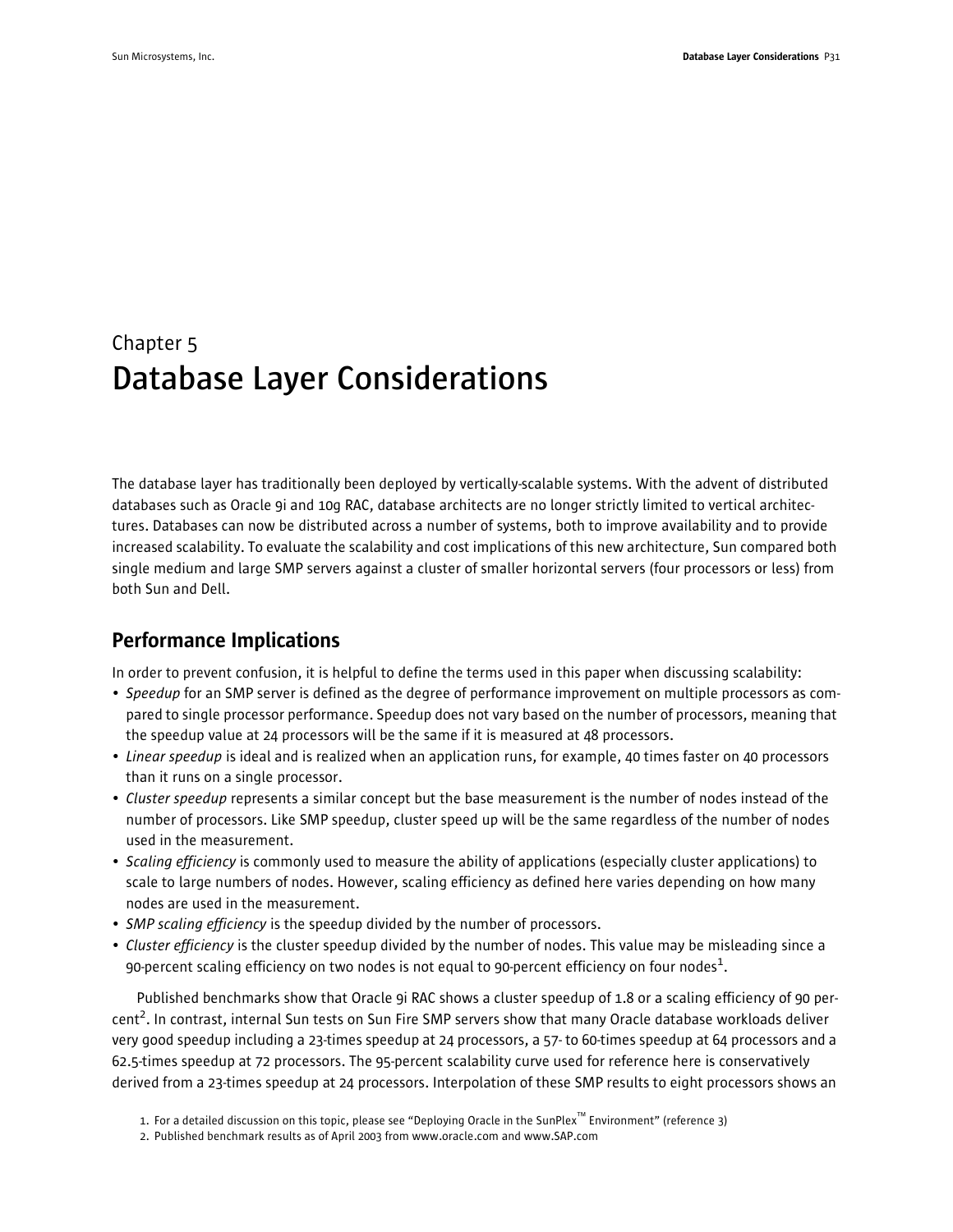efficiency of 99.5 percent. These results are graphed and extrapolated in Figure 27. The graph plots the following lines and curves:

- 1. Perfect linear scalability
- 2. 95% scalability on a 24-processor SMP server
- 3. 90% scalability on a cluster of two four-processor servers (extrapolated 2-processor data)

In the graph, both of the scalability results have been extrapolated beyond their measured values by using Amdahl's Law. Amdahl's Law can be used to predict speedup and to extrapolate to higher numbers of processors. This extrapolation can also be done using the geometric formula:

speedup(n)=1+(se)+(se)<sup>2</sup>+(se)<sup>3</sup>+....(se)<sup>n</sup>

where  $se$  is the scaling efficiency and  $n$  is the number of nodes $^1.$ 



*Figure 27. Extrapolated scaling curves for typical 90-percent cluster scaling and 95-percent SMP scaling*

While 90-percent cluster scaling efficiency may sound good, it is clear from the graph that it is not very efficient when extrapolated to four or more nodes, or when compared to the superior scalability of large SMP servers. In fact, this graph shows that there are definite limits to the scalability of databases in clustered (or horizontallyscaled) environments. Connecting many small servers together does not actually deliver the scalability needed for medium and large sized applications. The reasons may be traced to the limitations of cluster interconnects, overhead in database software to manage cluster environments, and the difficulty of writing applications for distributed-memory clustered environments. **1.** 40<br>
1. For more information on geometric extrapolation, plase refer to "Beploying Oracle is the Proposition of the Number of CPUs<br>
1. Total Number of CPUs<br>
1. Total Number of CPUs<br>
1. Total Number of CPUs<br>
1. Total N

It is also apparent that it would be very difficult for clusters of horizontal systems to match the workloads that can be handled by large SMP servers of 24 processors and above. The SMP results with standard Oracle 9i (non-RAC) show much greater efficiency. Consequently, matching the results of a single 24-processor SMP would require 13 4-processor servers assuming the same processors, operating system, etc. The TCA implications of these results will be examined later in this chapter.

It should be noted that the cluster scaling used for this graph is based on OLTP applications. Some read-only databases that have well-behaved or pre-defined queries may show better horizontal scaling. In some cases it is possible to partition data to significantly reduce the amount of cross-node communication. In those cases cluster scaling may be better, but those cases are not common in commercial computing. Such partitionable workloads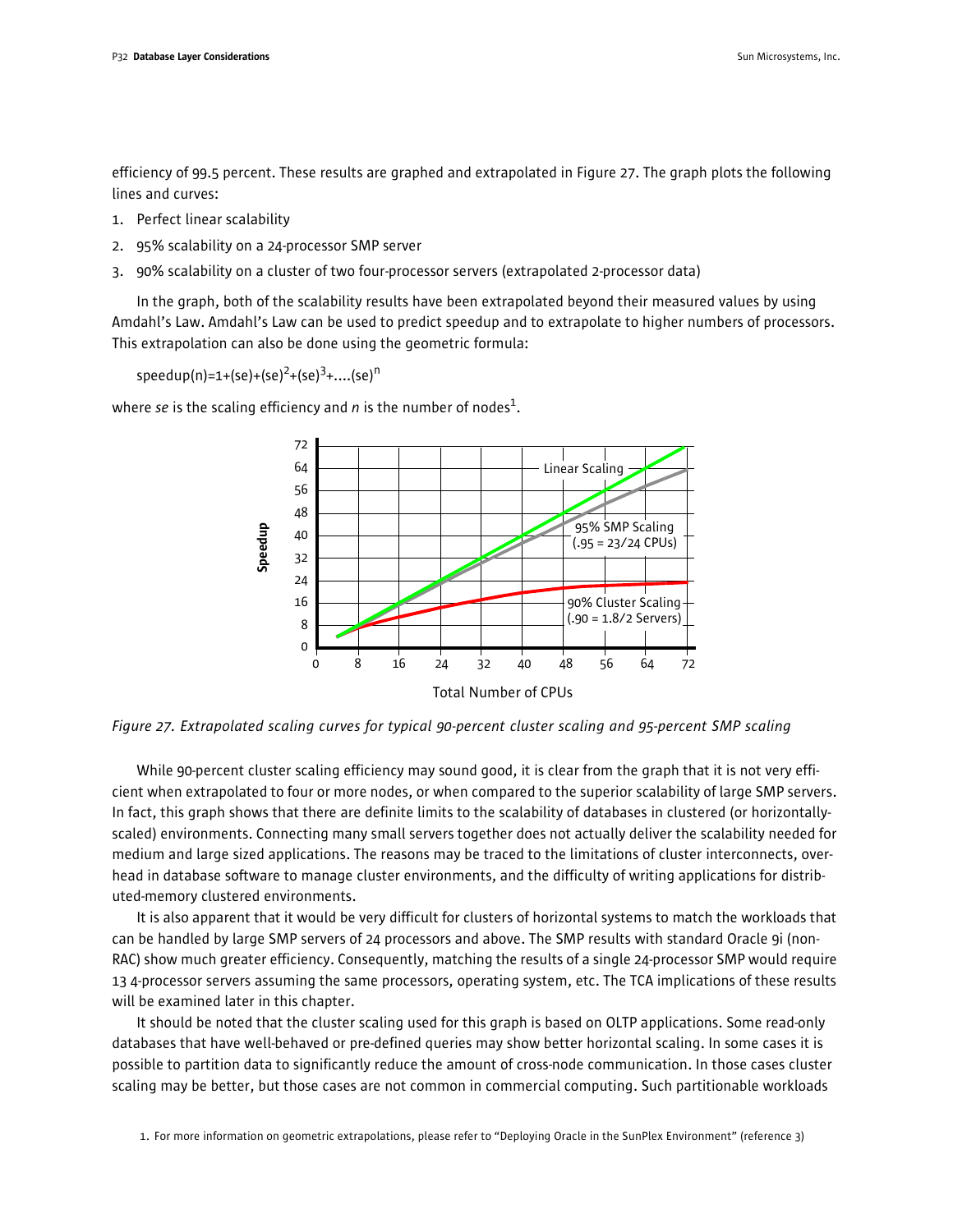are much more common in HPTC, including seismic processing, Monte Carlo simulation, and risk management. Cluster (or horizontal) environments work very well on these highly partitionable workloads.

## Total Cost of Acquisition (TCA) Implications

Different levels of scalability for distributed versus single-system databases clearly have implications for the number of systems or processors that must be deployed to achieve an equivalent level of performance. Using the scalability issues for Oracle 9i/10g RAC versus non-clustered versions of the database, this section analyzes the effect of these scalability limitations on total cost of ownership (TCO). To make things easier to quantify, the analysis is restricted to total cost of acquisition (TCA). TCA as discussed here includes the cost of software licenses and servers. Storage and cluster interconnect costs are not included.

These issues are an important driver of cost because Oracle 9i RAC requires a different licensing scheme than the standard (non-clustered) version of Oracle 9i. For any system regardless of the size, Oracle Enterprise Edition licensing costs \$40,000 per processor<sup>1</sup> for the database. This license fee is the same for both Oracle 9i RAC and standard Oracle 9i (non-RAC). For the RAC option, there is an additional \$20,000 per-processor fee and an option of paying another \$10,000 per processor for the capability to partition data. While the \$10,000-per-processor fee is optional, tests show that data partitioning can provide better scalability in distributed databases. These amounts result in RAC license fees of \$70,000 per processor as compared to \$40,000 per-processor for standard Oracle 9i<sup>1</sup>.

With these higher license fees for Oracle 9i RAC, along with lower scalability, it is easy to see how software licensing costs can quickly dwarf any savings in initial system cost from purchasing smaller, less-expensive servers.

## Availability Implications

Availability is of great importance in today's data centers. Application services must be available around the clock without fail. Various schemes can provide high availability, depending on the requirements of individual applications. Vertical servers provide high availability with numerous reliability and availability features that minimize planned and unplanned downtime. Horizontal servers usually do not provide these features but achieve high availability by deployment of many redundant servers. The lack of reliability and availability technology, as well as slower system interconnects are the primary reasons why horizontally-scalable servers generally offer lower cost per unit of processing power than vertically-scalable servers.

Web server deployments provide a good example of horizontal high availability, since it is possible to deploy many small servers, each with a copy of the Web server software. If one Web server fails, the transactions are routed to the surviving servers. In the case of application servers, though both horizontal and vertical architectures may be deployed, replication remains the main technique for high availability.

The database layer, however, presents unique data sharing and availability requirements. Databases are stateful and by nature usually require that data is shared and accessible among all processors or nodes. To provide the replication necessary for high-availability databases, cluster software is required, such as Sun™ Cluster software or Oracle 9i RAC (for very high availability). Selecting a high-availability solution for the database layer requires an understanding of the tolerance for downtime (whether planned or unplanned). Figure 28 shows various availability percentages and the resulting hours of annual downtime.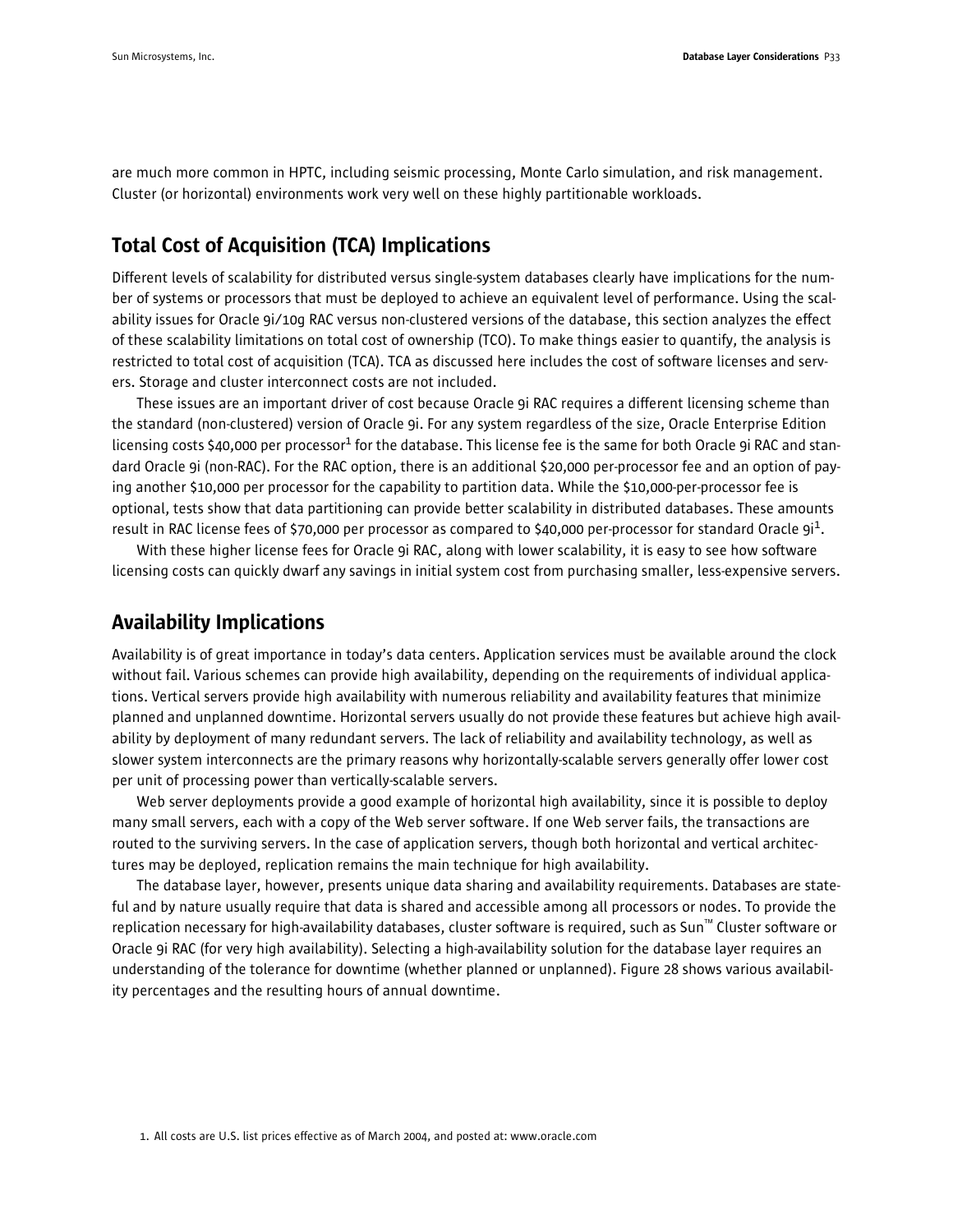

*Figure 28. Uptime percentages and corresponding annual hours of downtime*

As availability requirements increase, the cost and complexity of achieving those levels increases as well. Data center managers need to determine the best mix of cost, complexity and availability that meets their service level requirements. Those data centers that require up to 99.95-percent availability may be able to deploy single SMP servers (e.g., Sun Fire E2900 to E25K servers) with availability features such as full hardware redundancy and online serviceability through Dynamic Reconfiguration.

If greater than 99.95-percent availability is required, a cluster deployment provides a viable solution. Solutions such as Sun Cluster software with high availability (HA) failover can provide up to 99.975% availability through an *active/passive* configuration. HA failover works by using a primary server and a hot standby server. If the primary server fails, the standby server will take over processing. Time to restart the service for HA failover is application dependent and may take several minutes, especially for database applications that require extensive log roll-back to recover transactions.

If the data center cannot tolerate several minutes of downtime then the next option is an *active/active* solution such as Oracle 9i RAC where two or more nodes are deployed for the application to provide greater availability. Availability is perhaps the best usage of RAC technology and it is important to note that even two or more vertically-scalable nodes can be configured with Oracle 9i RAC. In this scenario, if one node fails the remaining node(s) continue to handle the workload. In case of a node failure with this configuration, users may not notice an outage or it may be very short (some customers report outages of less than one minute).

## Architectural Case Studies

To evaluate the scalability and cost ramifications of vertical and horizontal architectural approaches, Sun has created an internal facts-based tool to calculate and compare the TCA of a single SMP system running Oracle 9i/10g versus a cluster environment running Oracle 9i/10g RAC that delivers the same performance. Called the RAC Calculator, this tool is not a model but simply an aid in calculating TCA of the server hardware and the Oracle database licenses<sup>1</sup>. All of the key input parameters are user-provided so that various scenarios and assumptions can be tested.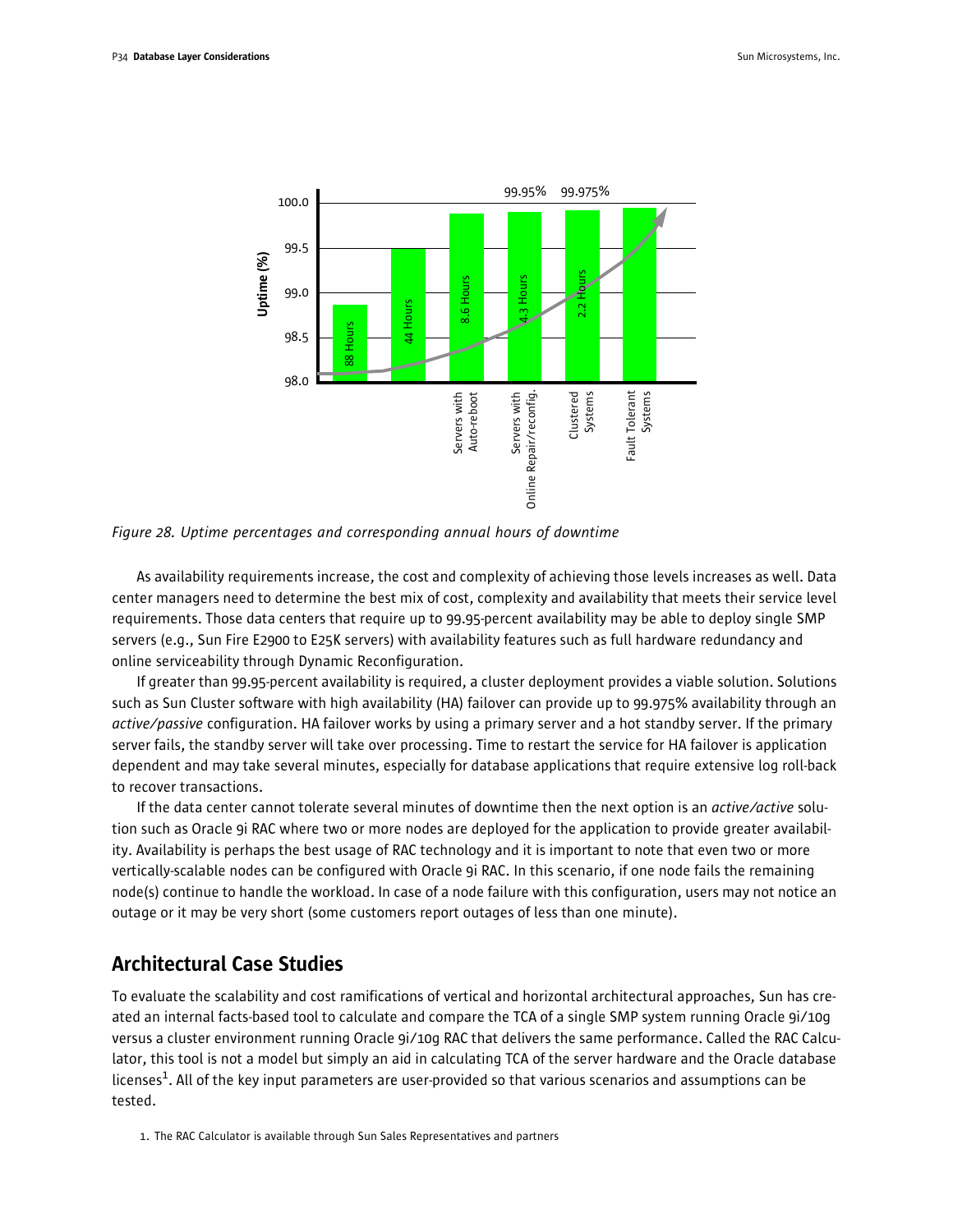The user enters the following information into the RAC Calculator:

- Name/model of target SMP server
- Number of processors of the target SMP server
- List price of the target SMP server
- Name/model of the cluster node
- Number of the cluster nodes
- Performance ratio of the processors used in the cluster node vs. the vertically-scalable system
- Per processor price of Oracle 9i/10g
- Per processor price of RAC option
- Per processor price of partitioning option
- Assumed SMP discount percentage
- Assumed cluster node discount percentage
- Assumed Oracle discount percentage
- Scalability percentage
- Percentage decay from one node to the next

The RAC Calculator first establishes the number of cluster nodes required for the horizontally-scaled cluster configuration and then identifies the number of processors required to match the performance of the single SMP system. The RAC Calculator uses a slightly different method to extrapolate performance than the method explained earlier (given two-node speedup). Instead, the calculator uses a straight line decay. The input scalability percentage (*sp*) is the percentage of extra performance benefit that each additional node provides. The decay (*de*) is applied to each successive node to reduce that node's contribution to the total result, as follows:

#### *speedup(n)=1+(sp)+(sp-de)+(sp-2de)+...(sp-(n-2)de)<sup>1</sup>*

Since the amount of decay is the same for each node, at some point the contribution of additional nodes approaches zero. The number of nodes(*n*) that contribute to increased performance in a cluster is *n=sp/de* so the smaller the size of *de* or the larger the size of *sp,* the more nodes will contribute. After the number of cluster nodes and processors are calculated the tool provides the TCA for both configurations using the user-supplied pricing data and assumed discounts. Lastly, the tool plots the TCA for both solutions and breaks out the amount of the TCA in terms of hardware and software costs as applicable. There is an option to add in the cost of SAN connections and cluster interconnects, but for the purposes of this paper that cost was assumed to be zero in all cases.

The following sections detail several case studies that analyze the TCA of both horizontal and vertical architectures in the database tier. The first three case studies use Sun Fire servers with UltraSPARC III processors as the target vertical servers. As previously mentioned, the Oracle licensing cost of UltraSPARC III processors is \$40,000 per processor and the Oracle RAC license cost is \$70,000 per processor<sup>2</sup>. Two case studies are also provided that use Sun Fire Enterprise servers with the faster UltraSPARC IV processors. Each chip-multithreaded UltraSPARC IV processor can run up to two concurrent execution threads and Oracle has chosen to treat each thread as a processor for licensing purposes. For this reason, the standard Oracle licensing cost for an UltraSPARC IV processor is twice that of an UltraSPARC III processor or \$80,000. The RAC pricing is also double for UltraSPARC IV processors or \$140,000 per processor with the data partitioning option. These costs are offset by the fact that UltraSPARC IV processors typically deliver up to twice the per-processor performance of UltraSPARC III processors.

2. All costs are U.S. list prices effective as of March 2004, and posted at: www.oracle.com

<sup>1.</sup> This formula is very similar to the geometric formula described in "Deploying Oracle in the SunPlex Environment" (reference 3) for six-eight nodes, depending on the decay factor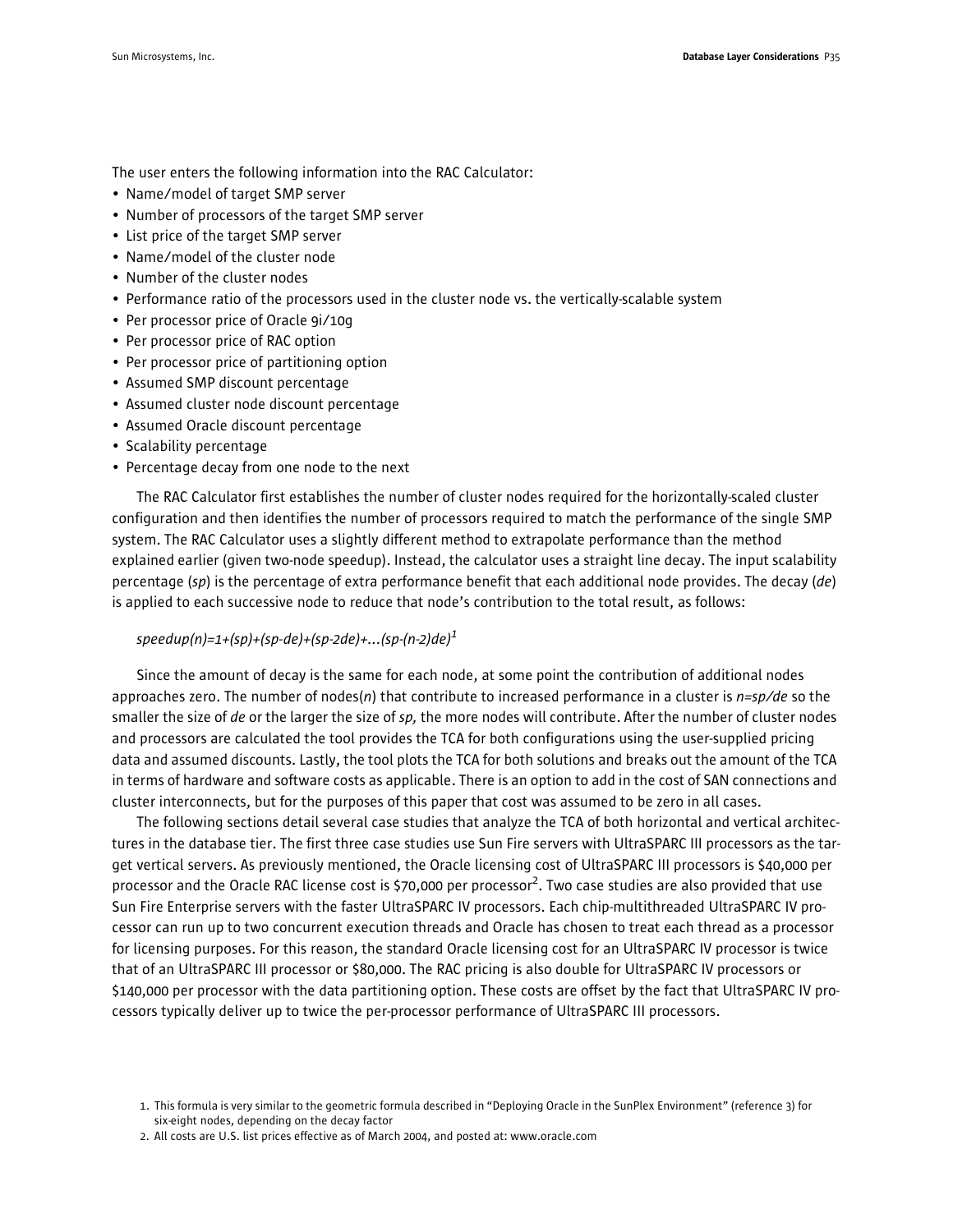#### Case 1: Sun Fire 4800 and 6800 Servers Compared to a Sun Fire V480 Server Cluster

The first scenario compares Sun Fire 4800 and 6800 servers to a cluster of Sun Fire V480 servers (Table 4).

| <b>Server Configuration</b> | <b>Processors</b>              | <b>Memory</b> | Calculator<br><b>Parameters</b> | <b>Assumed Discounts<sup>a</sup></b>    | <b>Configuration</b> |
|-----------------------------|--------------------------------|---------------|---------------------------------|-----------------------------------------|----------------------|
| Sun Fire V480 server        | 4 x 900 MHz<br>UltraSPARC III  | 8 GB RAM      | 90% scaling<br>10% decav        | 50% Oracle discount<br>20% Sun discount | Oracle 9i RAC        |
| Sun fire 4800 server        | 12 x 900 MHz<br>UltraSPARC III | 20 GB RAM     | 90% scaling<br>10% decav        | 50% Oracle discount<br>40% Sun discount | Oracle 9i            |
| Sun Fire 6800 server        | 20 x 900 MHz<br>UltraSPARC-III | 32 GB RAM     | 90% scaling<br>10% decav        | 50% Oracle discount<br>40% Sun discount | Oracle 9i            |

a. Assumed discounts are for illustrative purposes only, and may not be applicable to all situations and geographies

*Table 4. Server configurations and analysis parameters for Sun Fire V480, 4800, and 6800 servers*

The results of the RAC Calculator analysis are shown in Table 5. Sun Fire V480 server clusters with different numbers of nodes were compared against equivalent Sun Fire 4800 and 6800 servers.

| <b>Servers Comparisons</b>                 | <b>Number of</b><br><b>Nodes</b> | <b>Processors per</b><br>Node/Total<br><b>Processors</b> | Hardware<br>Cost <sup>a</sup> | <b>Software</b><br>Cost <sup>a</sup> | Total<br>Cost |
|--------------------------------------------|----------------------------------|----------------------------------------------------------|-------------------------------|--------------------------------------|---------------|
| Sun Fire 4800 server versus                |                                  | 12/12                                                    | \$229,680                     | \$240,000                            | \$469,680     |
| a four-node Sun Fire V480 server cluster   | 4                                | 4/16                                                     | \$172,000                     | \$560,000                            | \$732,000     |
| Sun Fire 6800 server versus                |                                  | 20/20                                                    | \$346,360                     | \$480,000                            | \$826,360     |
| an eight-node Sun Fire V480 server cluster | 8                                | 4/32                                                     | \$345,600                     | \$1,120,000                          | \$1,465,600   |

a. U.S. list prices as of April 2003 from www.sun.com and www.oracle.com respectively with assumed discounts applied *Table 5. Single Sun Fire E4900 and E6900 servers compared to equivalent Sun Fire V480 server clusters.*

Figure 29 graphically illustrates the distribution of costs for the above analysis, comparing a single Sun Fire 4800 server using standard Oracle 9i to a cluster of four Sun Fire V480 servers running Oracle 9i RAC. While the horizontally-scalable cluster solution has a lower hardware acquisition cost, the greater number of required processors and higher Oracle 9i RAC licensing costs make the horizontal solution more expensive to acquire by \$262,320.



*Figure 29. A single Sun Fire 4800 server running Oracle 9i has a lower TCA than a four-node, 16-processor Sun Fire V480 cluster licensed for Oracle 9i RAC*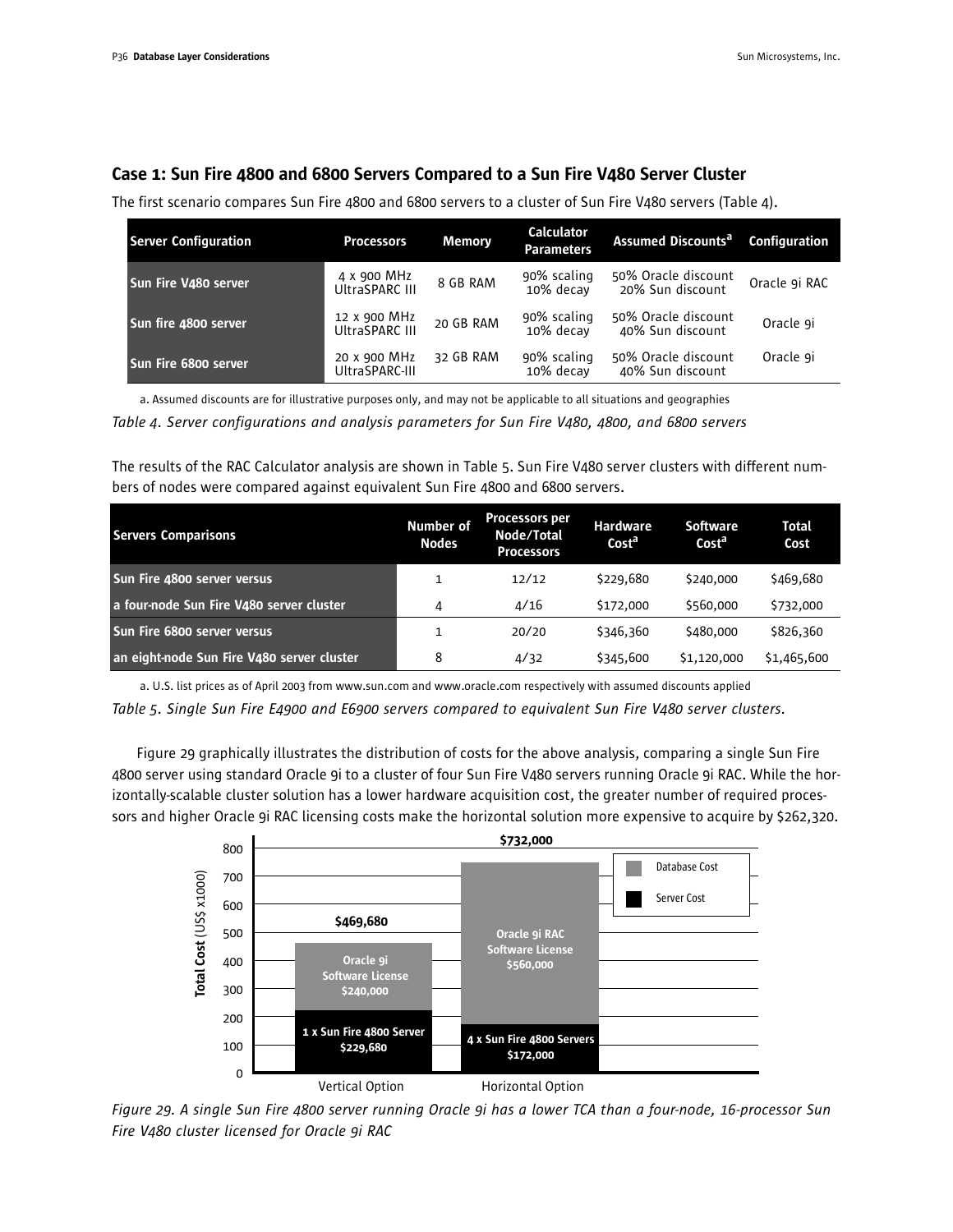#### Case 2: Sun Fire SMP Servers Compared to x86 Clusters from Dell and Sun

The analysis was extended to compare single vertically-scalable UltraSPARC based Sun servers against clusters of x86 servers from both Dell and Sun. The Dell server used in the analysis was the Dell PowerEdge 6650 server with four 2.8 GHz Intel Xeon processors running Microsoft Windows 2000 Advanced Server. The Sun Fire V40z server with four 4.2 GHz AMD Opteron 850 processors running SUSE Linux 8.0 was also evaluated. Table 6 provides the configurations, prices, calculator parameters, and assumed discounts for these systems.

| x86 Server Configurations                                                        | <b>Processors</b>          | <b>Memory/Disk</b>           | <b>Calculator Parameters and</b><br><b>Assumed Discounts</b>                                                               | <b>U.S. List Price</b> |
|----------------------------------------------------------------------------------|----------------------------|------------------------------|----------------------------------------------------------------------------------------------------------------------------|------------------------|
| Dell PowerEdge 6650 server with<br><b>Microsoft Windows Advanced Server 2000</b> | 4 x 2.8 GHz<br>Intel Xeon  | 8 GB RAM/<br>2 x 73 GB disks | 90 percent scaling<br>10 percent decay<br>50 percent Oracle discount <sup>a</sup><br>20 percent Dell discount <sup>a</sup> | $$22,500^b$            |
| Sun Fire V40z server with SUSE Linux                                             | 4 x 2.4 GHz<br>AMD Opteron | 8 GB RAM/<br>2 x 73 GB disks | 90 percent scaling<br>10 percent decay<br>50 percent Oracle discount <sup>a</sup><br>20 percent Sun discount <sup>a</sup>  | $$25,000^b$            |

a. Assumed discounts are for illustrative purposes only, and may not be applicable to all situations and geographies b. Source: U.S. list price as of September 23, 2004 from www.dell.com and www.sun.com

*Table 6. x86 server configuration and analysis parameters*

For the previous case study, the comparison between Sun SPARC systems was straightforward, given that the systems used the same processors, memory, operating systems, and storage. This analysis, however, required comparing both Intel Xeon and AMD Opteron based servers with servers based on both UltraSPARC III and UltraSPARC IV processors. In order to use the RAC calculator tool to compare servers with different processors, it was necessary to estimate relative per-processor performance. Unfortunately, no available database benchmarks directly compare similarly configured servers so the SPEC® CINT2000® benchmark was used to derive an approximation of relative performance. These results will probably differ for actual database applications, and actual application and database metrics should be utilized when planning actual application deployments.

Table 7 lists the CPU performance ratios used for the RAC calculator, derived solely from published SPEC CINT2000 results for comparable four-processor servers with different types of processors.

| <b>Performance Comparison</b>               | <b>Systems</b>             | SPEC CINT2000 <sup>a</sup><br><b>Values</b> | <b>CPU</b> performance<br>ratio |
|---------------------------------------------|----------------------------|---------------------------------------------|---------------------------------|
| <b>Four-processor UltraSPARC III versus</b> | Sun Fire V480 server vs.   | 31.7                                        | 1.5                             |
| <b>Four-processor Intel Xeon</b>            | Dell PowerEdge 6650 server | 47.4                                        |                                 |
| <b>Four-processor UltraSPARC III versus</b> | Sun Fire V480 server vs.   | 31.7                                        | 2.0                             |
| Four-processor AMD Opteron 850              | Sun Fire V40z server       | 63.5                                        |                                 |
| <b>Four-processor UltraSPARC IV versus</b>  | Sun Fire V890 server vs.   | 59.8                                        | 0.8                             |
| <b>Four-processor Intel Xeon</b>            | Dell PowerEdge 6650 server | 47.4                                        |                                 |
| <b>Four-processor UltraSPARC IV versus</b>  | Sun Fire V890 server vs.   | 59.8                                        | 1.0                             |
| Four-processor AMD Opteron 850              | Sun Fire V40z server       | 63.5                                        |                                 |

a. SPEC and the benchmark name SPEC CINT2000 are registered trademarks of the Standard Performance Evaluation Corporation. Competitive benchmark results stated above reflect results published on www.spec.org as of September 23, 2004. The following analysis was done using SPEC CINT2000 numbers that represent the best published results for the currently shipping versions of the Dell 6650 with four Intel 2.8 GHz Xeon processors, the Sun Fire V40z server with four 2.4 GHz AMD Opteron processors, the Sun Fire V480 server with four 1.2 GHz UltraSPARC III processors, and the Sun Fire V890 server with four 1.2 GHz UltraSPARC IV processors. The SPEC CINT2000 results for the Sun Fire V480 and V890 servers were generated using the Solaris 9 operating system. SPEC CINT2000 results for the Dell PowerEdge 6650 server were generated with Windows Advanced Server 2000 and the CINT2000 results for the Sun Fire v40z server were generated with Suse Linux 8.0. For the latest SPEC CINT2000 results, visit www.spec.org/cpu2000/results.

*Table 7. Relative performance of several four-processor servers by SPEC CINT2000 ratios*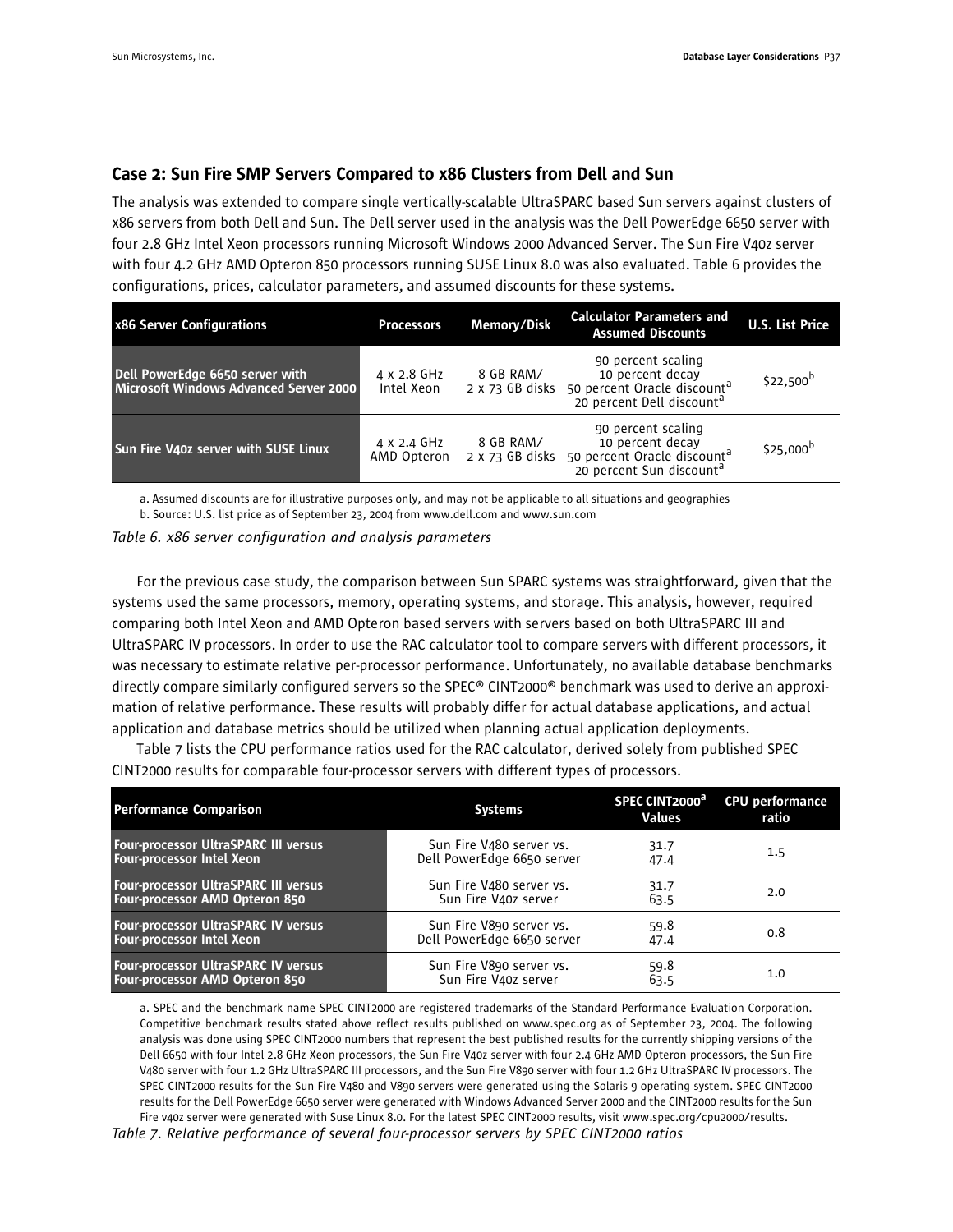Cluster deployments using both the Dell PowerEdge 6650 server and the Sun Fire V40z server were compared to single Sun Fire V1280 and E2900 servers, each with 12 UltraSPARC III processors and 12 UltraSPARC IV processors respectively. The results show that the faster x86 nodes narrow the hardware and software acquisition costs between single vertically-scalable servers and clustered servers. However, the first two results in Table 8 demonstrate that the hardware and Oracle software acquisition costs of single Sun Fire v1280 or E2900 servers are lower than the combined cost of the Dell PowerEdge 6650 servers equipped with Oracle 9i RAC.

| <b>Server Comparisons</b>                                  | <b>Number</b><br>of Nodes | <b>Processors per</b><br>Node/Total<br><b>Processors</b> | <b>Hardware</b><br>Costa | <b>Software</b><br>Cost <sup>a</sup> | Total Cost of<br><b>Acquisition</b> |
|------------------------------------------------------------|---------------------------|----------------------------------------------------------|--------------------------|--------------------------------------|-------------------------------------|
| <b>Example 1: Sun Fire V1280 server versus</b>             | $\mathbf{1}$              | 12/12                                                    | \$83,997                 | \$240,000                            | \$323,997                           |
| Three-node Dell 6650 server cluster                        | 3                         | 4/12                                                     | \$54,000                 | \$420,000                            | \$474,000                           |
| <b>Example 2: Sun Fire E2900 server versus</b>             | $\mathbf{1}$              | 12/12                                                    | \$199,797                | \$480,000                            | \$679,797                           |
| Five-node Dell 6650 server cluster                         | 5                         | 4/20                                                     | \$90,000                 | \$700,000                            | \$790,000                           |
| <b>Example 3: Sun Fire E2900 server versus</b>             | $\mathbf{1}$              | 12/12                                                    | \$199,797                | \$480,000                            | \$679,797                           |
| Four-node Sun Fire V40z server cluster                     | 4                         | 4/16                                                     | \$80,000                 | \$560,000                            | \$640,000                           |
| <b>Example 4: Sun Fire E2900 server versus</b>             | $\mathbf{1}$              | 12/12                                                    | \$199,797                | \$480,000                            | \$679,797                           |
| Six-node Sun Fire V40z server cluster (60-percent scaling) | 6                         | 6/24                                                     | \$120,000                | \$840,000                            | \$960,000                           |
| <b>Example 5: Sun Fire E6900 server versus</b>             | $\mathbf{1}$              | 24/24                                                    | \$672,777                | \$960,000                            | \$1,632,777                         |
| 11-node Sun Fire V40z server cluster (95-percent scaling)  | 11                        | 11/44                                                    | \$220,000                | \$1,540,000                          | \$1,760,000                         |

a. U.S. list prices as of September 23, 2004 from www.sun.com, www.dell.com, and www.oracle.com with assumed discounts applied *Table 8. Cost analysis comparing single Sun Fire V1280, E2900, and E6900 servers with Oracle 9i to equivalent Dell PowerEdge 6650 and Sun Fire V40z server clusters licensed for Oracle 9i RAC*

In the third example, a single Sun Fire E2900 server was compared to a cluster of Sun Fire V40z servers, yielding only a small difference in combined hardware and software acquisition costs. It is important to note, however, that costs for the cluster interconnect, storage area networks (SANs) costs, as well as any cluster implementation and management costs are not included in this analysis. These additional costs will likely make clustered environments more expensive than the single server. In any case, this analysis shows that the speed of the individual clustered node does have a perceptible effect on deployment costs. Though all performance comparisons represent current "snapshots", the smaller x86 servers will likely not increase in performance once they are deployed. While larger vertically-scaled systems such as the Sun Fire V1280, E2900, and E6900 servers are frequently upgraded with more or faster processors, horizontally-scalable servers are typically replaced with faster servers.

The previous examples in this case study use a scaling factor of 90 percent with a 10-percent decay factor. As has been mentioned before, these numbers may be very generous and some applications may not scale as well in clustered configurations. To understand the impact of lower scaling, the fourth example compares clustered Sun Fire V40z servers against the Sun Fire E2900 server as before, but with a reduced scaling factor of 60 percent. As shown in Table 8, much higher combined hardware and database acquisition costs result for the clustered solution.

Since many large databases can easily require more than 12 UltraSPARC III or UltraSPARC IV processors, the final comparison in Table 8 illustrates a single Sun Fire E6900 server with 24 UltraSPARC IV processors against a comparable cluster of AMD Opteron based Sun Fire V40z servers. In this example, eleven Sun Fire V40z servers were required to match the performance of a single 24-processor Sun Fire E6900 server. Because the effects of scal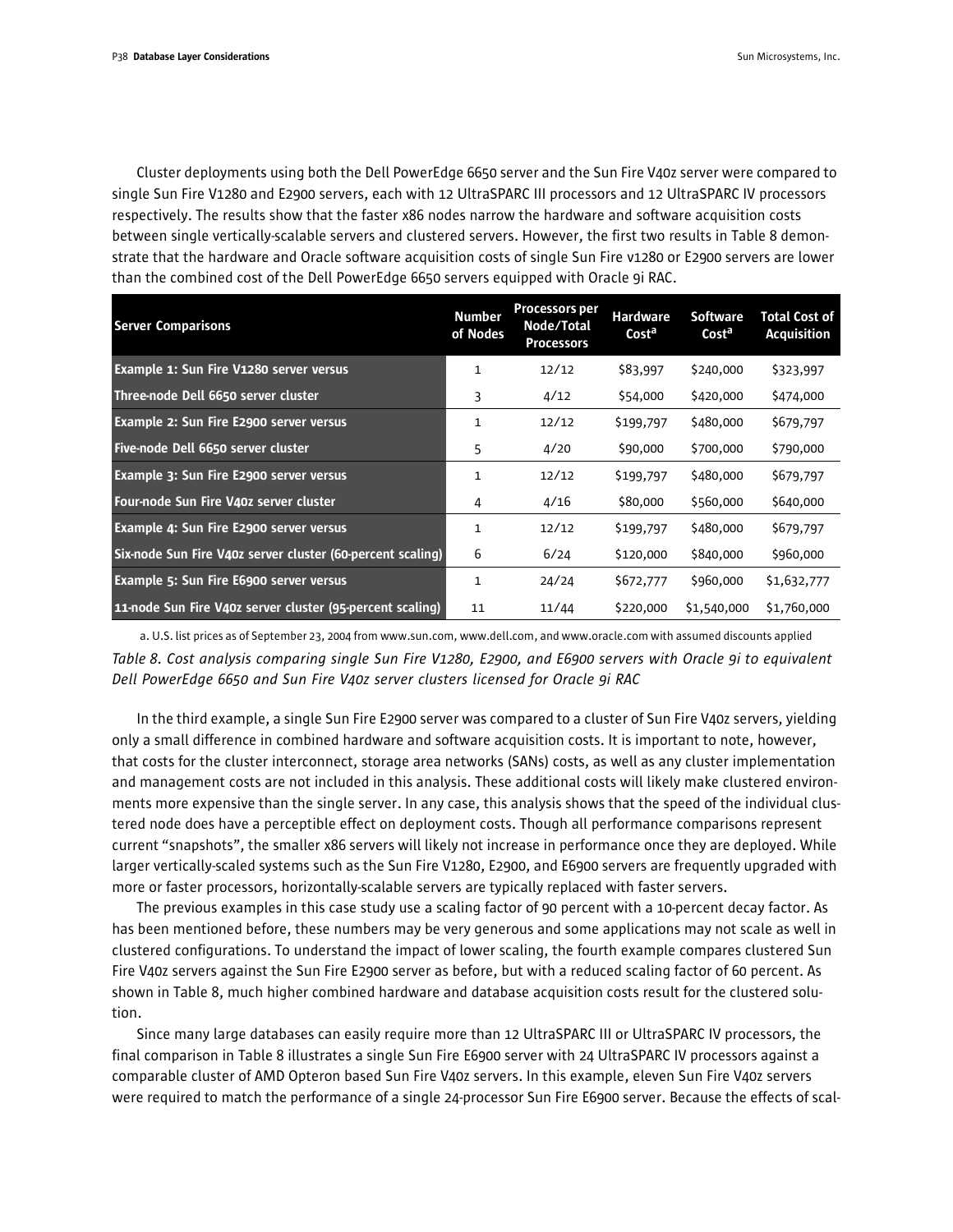ing and decay factors become more pronounced as more nodes are added, this comparison also required an optimistic 95 percent scaling factor for the clustered servers to match the single vertically-scaled server.

In most of the examples shown, the single vertically-scalable Sun Fire server had a lower TCA than the clustered solution, even though the hardware costs of clustered nodes were generally lower. In fact, the cost of Oracle 9i RAC software licensing (even at a 50-percent discount) so dominates the equation that even if the horizontallyscalable hardware were completely free of charge, that option still costs more than the vertical solution in most cases. Figure 30 graphically illustrates the second result from Table 8, showing that a 12-processor Sun Fire E2900 server licensed for Oracle 9i costs \$110,203 less than an equivalently configured 20-processor Dell PowerEdge 6650 cluster licensed for Oracle 9i RAC. In this case, as with several other examples, the cost of the Oracle 9i RAC software license alone is more than the combined hardware and software acquisition costs for the vertically-scalable option. The high price for RAC licenses is made even more expensive by the lower scalability of the horizontal solution as compared to the vertically-scalable server (Figure 27).





#### Case Study 3: Sun Fire Enterprise 4900 Server Compared to a Sun Fire V480 Server Cluster

This scenario compares a cluster of Sun Fire V480 servers to single Sun Fire E4900 and Sun Fire E6900 servers (Table 9). The Sun Fire E4900 server is equipped with the newer 1.2Ghz UltraSPARC IV processors. Several Sun internal and customer benchmarks indicate that a these new UltraSPARC IV based systems run applications at up to twice the speed of UltraSPARC III based systems with the same number of processors. As discussed, this increase in performance offsets the increase in Oracle licensing costs for UltraSPARC IV processors.

| <b>Server Configuration</b> | <b>Processors</b>             | <b>Calculator</b><br><b>Parameters</b> | <b>Assumed Discounts<sup>a</sup></b>    | Configuration |
|-----------------------------|-------------------------------|----------------------------------------|-----------------------------------------|---------------|
| Sun Fire V480 server        | 7 x 1.2 GHz<br>UltraSPARC III | 90% scaling<br>0% decav                | 50% Oracle discount<br>20% Sun discount | Oracle 9i RAC |
| Sun Fire E4900 server       | 12 x 1.2 GHz<br>UltraSPARC IV | 90% scaling<br>0% decav                | 50% Oracle discount<br>40% Sun discount | Oracle 9i     |
| Sun Fire E6900 server       | 16 x 1.2 GHz<br>UltraSPARC IV | 90% scaling<br>0% decav                | 50% Oracle discount<br>40% Sun discount | Oracle 9i     |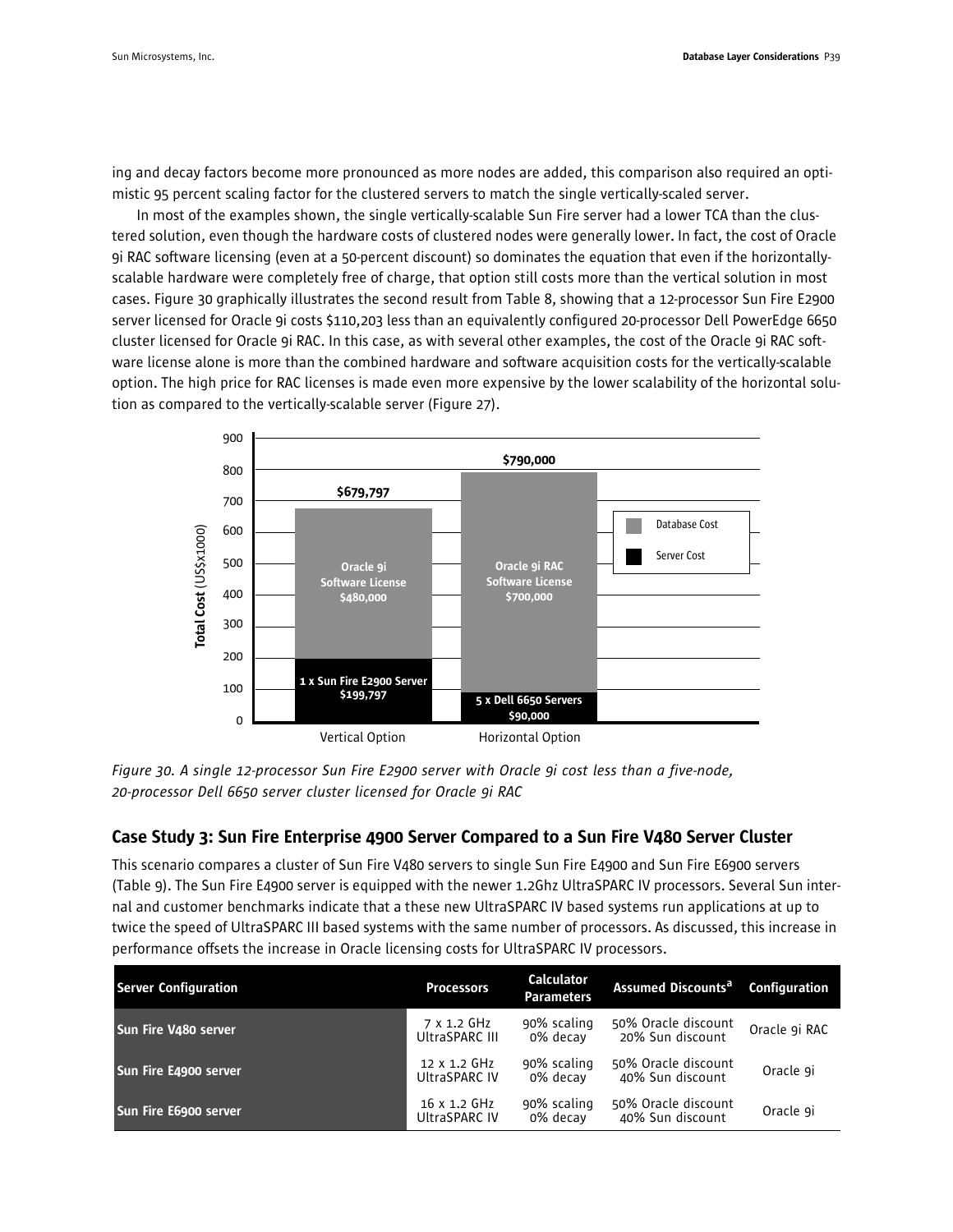a. Assumed discounts are for illustrative purposes only, and may not be applicable to all situations and geographies *Table 9. Server configurations and analysis parameters for Sun Fire V480, E4900, and E6900 servers*

Note that for this analysis the value of the "Decay" is zero which assumes better scalability than the previous case studies. As can be seen in Table 10, and Figure 31, seven four-processor Sun Fire V480 server nodes would be needed to accomplish the same level of performance as a single 12-processor Sun Fire E4900 server. The same hardware and software discounts are applied in this case study as were used in the other examples. The results show that even with the doubling in per-processor Oracle licensing costs for UltraSPARC IV processors, the single vertical Sun Fire E4900 server is considerably less expensive than the horizontal solution.

| <b>Servers Under Comparison</b>           | <b>Number of</b><br><b>Nodes</b> | <b>Processors per</b><br>Node/Total<br><b>Processors</b> | Hardware<br>Cost <sup>a</sup> | <b>Software</b><br>Cost <sup>a</sup> | <b>Total</b><br>Cost |
|-------------------------------------------|----------------------------------|----------------------------------------------------------|-------------------------------|--------------------------------------|----------------------|
| Sun Fire E4900 server vs.                 |                                  | 12/12                                                    | \$337,017                     | \$480,000                            | \$817,017            |
| a seven-node Sun Fire V480 server cluster |                                  | 4/28                                                     | \$240,772                     | \$980,000                            | \$1,220,772          |
| Sun Fire E6900 server vs.                 |                                  | 16/16                                                    | \$186,360                     | \$640,000                            | \$826,360            |
| a nine-node Sun Fire V480 server cluster  | 9                                | 4/36                                                     | \$309,564                     | \$1,260,000                          | \$1,569,564          |

a. U.S. list prices as of March 2004 from www.sun.com and www.oracle.com respectively with assumed discounts applied

*Table 10. Cost analysis comparing single Sun Fire E4900 and E6900 servers to comparable Sun Fire V480 server clusters*

Figure 31 illustrates the cost advantage of a single vertically-scalable Sun Fire E4900 server licensed with Oracle 9i over the seven clustered Sun Fire V480 servers licensed for Oracle 9i RAC.



*Figure 31. A12-processor Sun Fire E4900 server with Oracle 9i has a lower TCA than a cluster of seven 4 processor Sun Fire V480 servers with Oracle 9i RAC*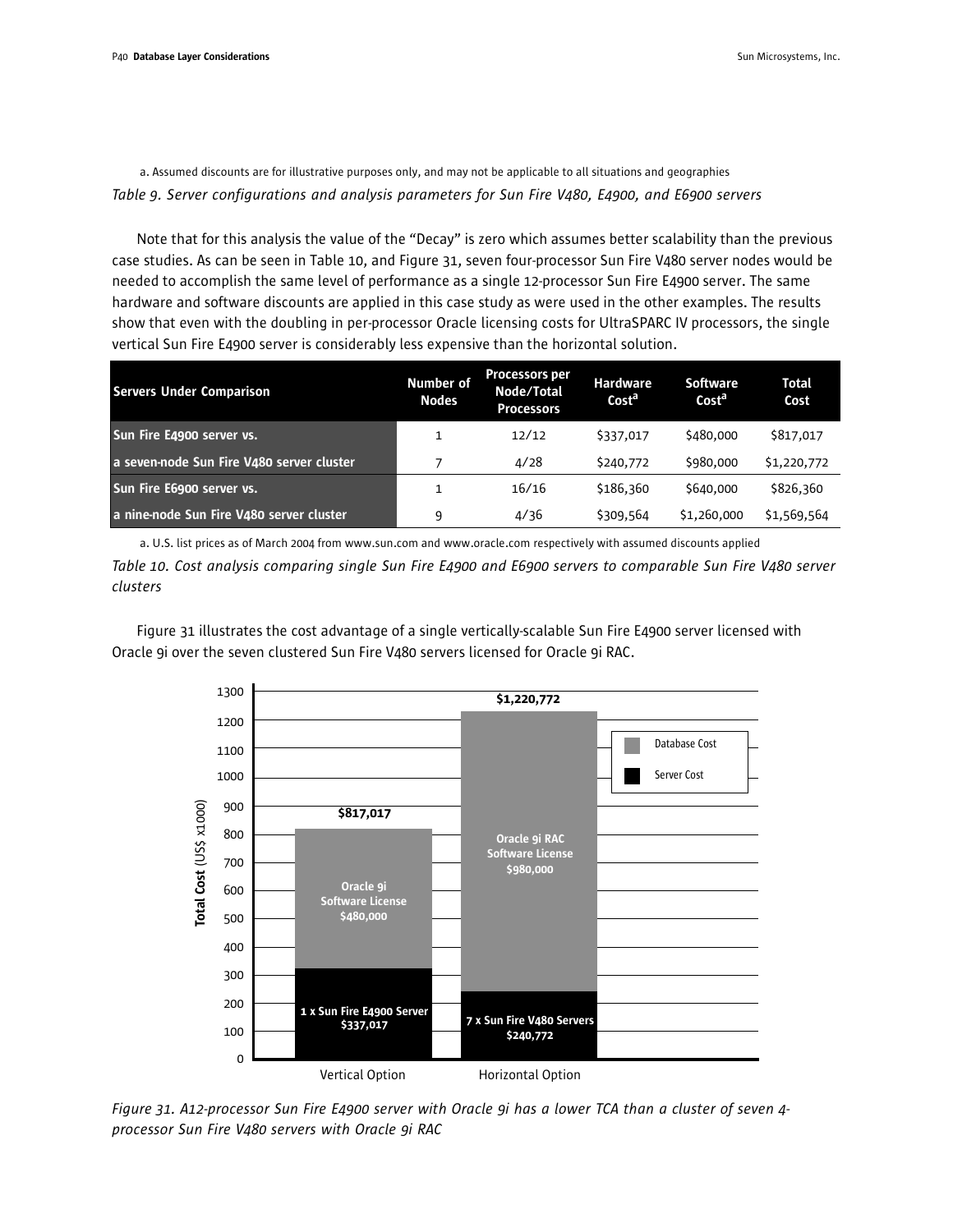## Case Study 4: Sun Fire E4900 Server Compared to a Sun Fire v480 Server Cluster with Linear Cluster Scalability

Virtually all customer and public benchmarks indicate that Oracle RAC scalability is less than 90 percent. However, it is instructive to perform a TCA analysis assuming perfect scalability (100-percent scalability). For this assumption, matching a target Sun Fire E4900 server with 12 UltraSPARC IV processors would require six four-processor Sun Fire V480 server nodes to achieve the same level of performance (Table 11).

| <b>Server Configuration</b> | <b>Processors</b>             | Calculator<br><b>Parameters</b> | Assumed Discounts <sup>a</sup>          | <b>Configuration</b> |
|-----------------------------|-------------------------------|---------------------------------|-----------------------------------------|----------------------|
| Sun Fire V480 server        | 4 x 900 MHz<br>UltraSPARC III | 100% scaling<br>0% decav        | 50% Oracle discount<br>20% Sun discount | Oracle 9i RAC        |
| Sun Fire E4900 server       | 12 x 1.2 GHz<br>UltraSPARC IV | 100% scaling<br>0% decav        | 50% Oracle discount<br>40% Sun discount | Oracle 9i            |

a. Assumed discounts are for illustrative purposes only, and may not be applicable to all situations and geographies

*Table 11. Server configurations and analysis parameters assuming linear scaling*

In this case, both the vertical and horizontal options require 24 Oracle licenses due to the different consideration for UltraSPARC IV vs. UltraSPARC III processors. However, the RAC Calculator analysis shows that even with 100-percent scalability, the more costly Oracle RAC licenses for the horizontal option more than offset the higher vertical server costs, making the vertical solution is less expensive (Table 12 and Figure 32).

| <b>Servers Under Comparison</b>         | Number of<br><b>Nodes</b> | Node/Total<br><b>Processors</b> | Hardware<br>Cost <sup>a</sup> | <b>Software</b><br>Cost <sup>a</sup> | Total<br>Cost |
|-----------------------------------------|---------------------------|---------------------------------|-------------------------------|--------------------------------------|---------------|
| Sun Fire E4900 server vs.               |                           | 12/12                           | \$337,017                     | \$480,000                            | \$817,017     |
| a six-node Sun Fire V480 server cluster |                           | 4/24                            | \$206,376                     | \$840,000                            | \$1,046,376   |

a. U.S. list prices as of March 2004 from www.sun.com and www.oracle.com respectively with assumed discounts applied

*Table 12. Cost analysis comparing single Sun Fire E4900 server to a six-node Sun Fire V480 server cluster*



*Figure 32. Even assuming linear scaling, a 12-processor Sun Fire E4900 server running Oracle 9i has a lower TCA than a six-node cluster of Sun Fire V480 servers licensed for Oracle 9i RAC*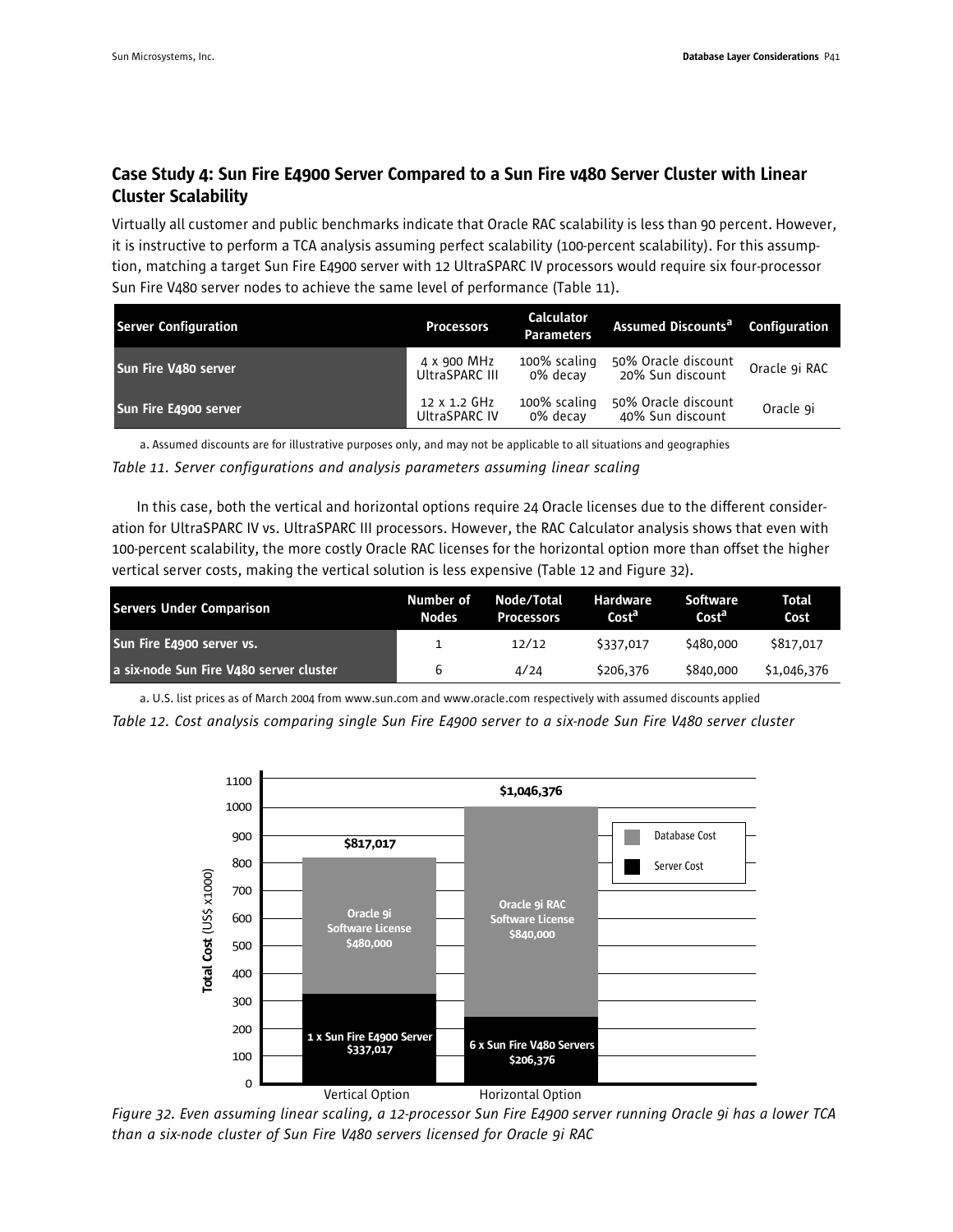#### Case 5: Deploying Oracle 9i RAC for Availability: Many Small Servers or Fewer Large Servers

So far the analysis has considered the TCA and performance implications of vertical vs. horizontal (non-RAC vs. RAC) deployments. A third analysis was performed to evaluate the use of Oracle 9i RAC to achieve higher availability, independent of possible performance issues. This analysis was specifically designed to evaluate whether it is better to cluster a few large SMP servers or many smaller horizontal servers, assuming that the RAC option is necessary to meet the most demanding availability requirements.

For this analysis, The RAC Calculator tool was used to evaluate the TCA of a few large SMP servers as compared to many smaller servers for high availability. The target database was assumed to require the resources of a 20-processor Sun Fire 6800 server but with greater than 99.95% availability. The performance and availability requirements could be met with either two 12-processor Sun Fire 6800 servers or eight four-processor Sun Fire V480 servers both equipped with Oracle 9i RAC. The TCA analysis generated very similar results for both options and is shown in Table 13. The same pricing, discount, scaling and decay parameters were used in this analysis as provided earlier.

| <b>Server Configuration</b>      | Cost <sup>a</sup> | Configuration                                   |
|----------------------------------|-------------------|-------------------------------------------------|
| 1 Sun Fire 6800 server (20-way)  | \$826,360         | 20 processors with Oracle 9i licenses (non-RAC) |
| 2 Sun Fire 6800 servers (12-way) | \$1,461,360       | 24 total processors with Oracle 9i RAC licenses |
| 8 Sun Fire V480 servers (4-way)  | \$1,465,600       | 32 total processors with Oracle 9i RAC licenses |

a. U.S. list prices as of April 2003 from www.sun.com and www.oracle.com with assumed discounts applied

*Table 13. Two clustered Sun Fire 6800 servers compare well with eight clustered Sun Fire V480 servers when both configurations are licensed for Oracle 9i RAC to provide greater availability*

Even with the different total numbers of processors, the TCA for two Sun Fire 6800 servers is roughly equivalent to that of the Sun Fire V480 servers when both are equipped with Oracle 9i RAC licenses. As a result, a real-world deployment decision will likely depend on factors such as ease of management, lower complexity, and ability to grow over time. As previously discussed, adding a ninth node to the horizontal cluster may not deliver much scalability while adding more processors to the half-populated Sun Fire 6800 servers will likely deliver higher performance.

For smaller databases, the TCA for horizontal systems will be less than for two larger SMP servers. However, the complexity of managing multiple servers may make the management costs higher. This criteria has to be evaluated by the data center staff prior to making a platform decision.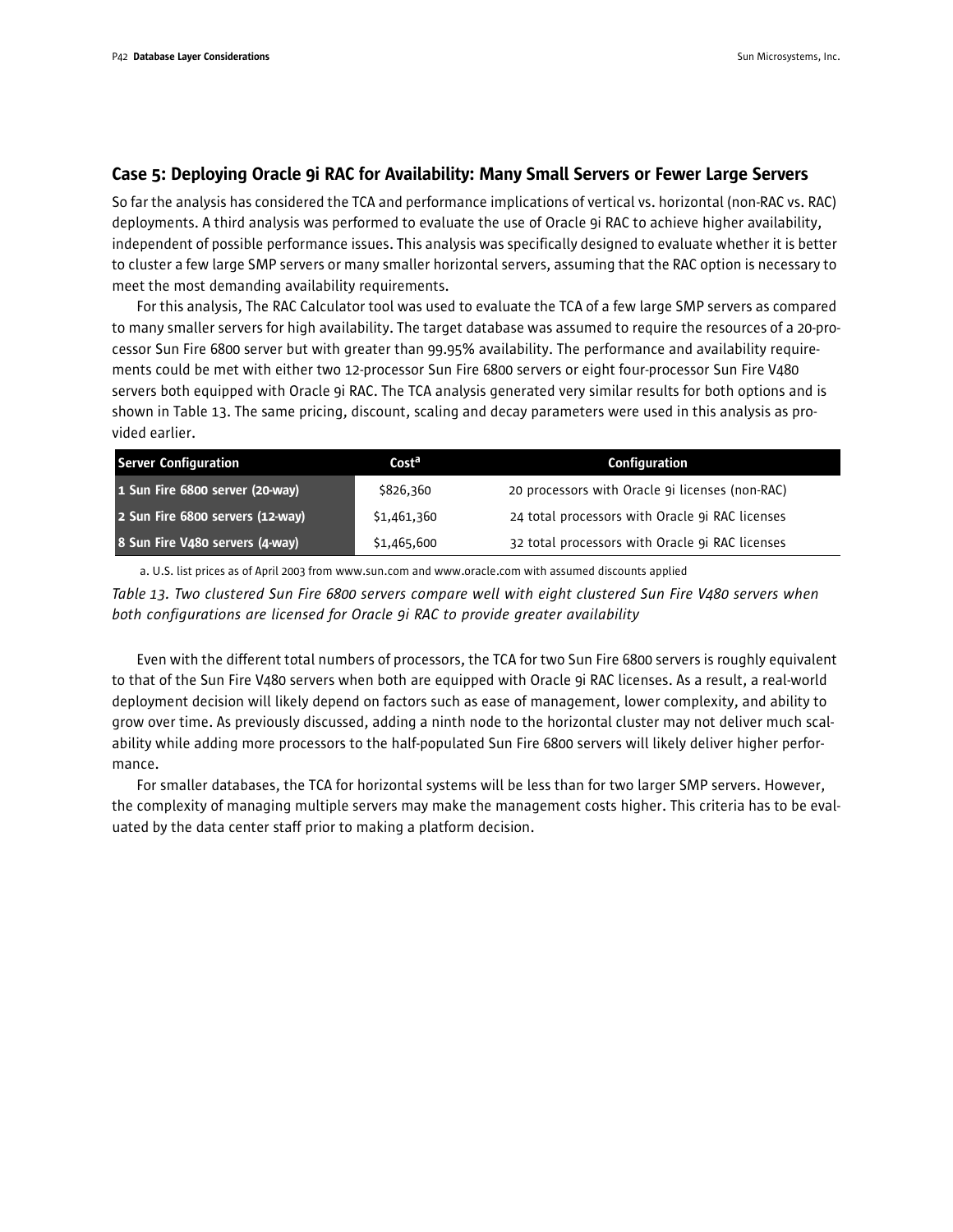# Chapter 6 **Conclusion**

For successful and sustainable deployments, data center architecture must be aligned with the needs of both the application and the organization. Horizontal, diagonal, and vertical architectures are all viable approaches and all three can be shown to benefit applications depending on the circumstances. While horizontally-scalable architectures show the most promise at the Web tier of the data center, their use should not be blindly adopted in other tiers without careful analysis of the implications of scalability, reliability, availability, and cost.

With the availability of new distributed applications, vertically- and diagonally-scalable architectures can deliver multiple benefits at the application layer. Consolidation, both within individual tiers, and across the database and application tiers can help to simplify operations and management while avoiding performance hot-spots and improving utilization and availability. In addition, the better utilization rates provided by vertically- or diagonally-scalable architectures can equate to acquisition costs that are comparable or better than those of horizontally-scalable architectures.

At the database layer, vertically-scalable systems also have inherent advantages. The superior scalability of vertical solutions means that fewer processors and systems are required to run a given database goal. Fewer systems mean less complexity and lower management costs. When this scalability is taken into account along with the high licensing costs of distributed database technology, vertically-scalable database systems can provide acquisition costs that are substantially lower than those for horizontally-scalable systems. In fact, this analysis showed that even with a substantial discount, the license costs of Oracle 9i RAC alone for a horizontally-scalable configuration exceeded the combined cost of vertically-scalable hardware and Oracle 9i combined— often by hundreds of thousands of dollars.

Sun is dedicated to providing effective data center systems for all architectures whether vertical, horizontal, or diagonal. Along with Sun's proven and tested Reference Architectures and broad line of binary-compatible servers, Sun Services takes the time to understand the priorities of the business, helping organizations deploy the right architecture the first time. With the power and flexibility of the Solaris Operating System and innovative technologies such as the chip-multithreaded UltraSPARC IV processor and N1 Grid Containers, Sun preserves customers investments in technology, while helping them to make the most of their people and other resources.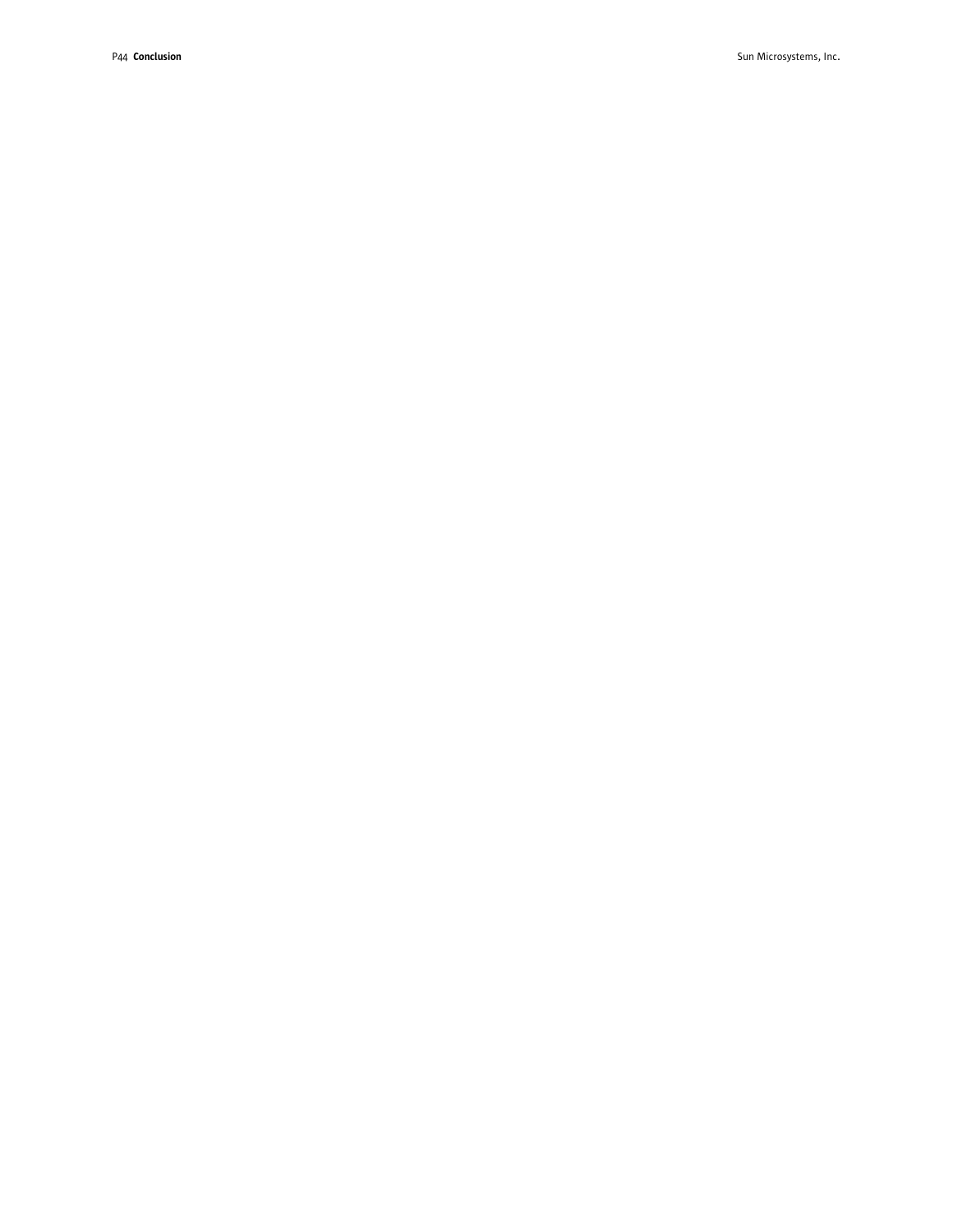## Chapter 7 **References**

Sun Microsystems posts product information in the form of data sheets, specifications, and white papers on its Internet World Wide Web Home page at: *http://www.sun.com*. Look for the these and other Sun technology white papers:

- 1. *Vertical and Horizontal Computing Architectures* Trends and Attributes, White Paper, Tom Atwood, SUPerG, Berlin 2003, Sun Microsystems
- 2. *Oracle 9I RAC Performance and Best Practices*, White Paper, David J. Miller, SUPerG, Berlin, 2003, Sun Microsystems
- 3. *Deploying Oracle in the SunPlex Environment*, White Paper, Jim Sangster, SUPerG, Berlin, 2003, Sun Microsystems
- 4. *Consolidation in the Data Center*, Sun BluePrints Book, David Hornby and Ken Pepple, ISBN 0-13-145495-8, Sun Microsystems Press
- 5. *Consolidated SAP Solutions A Review of Costs*, White Paper, Dr. Christian Tolkes, Sun Microsystems GmbH